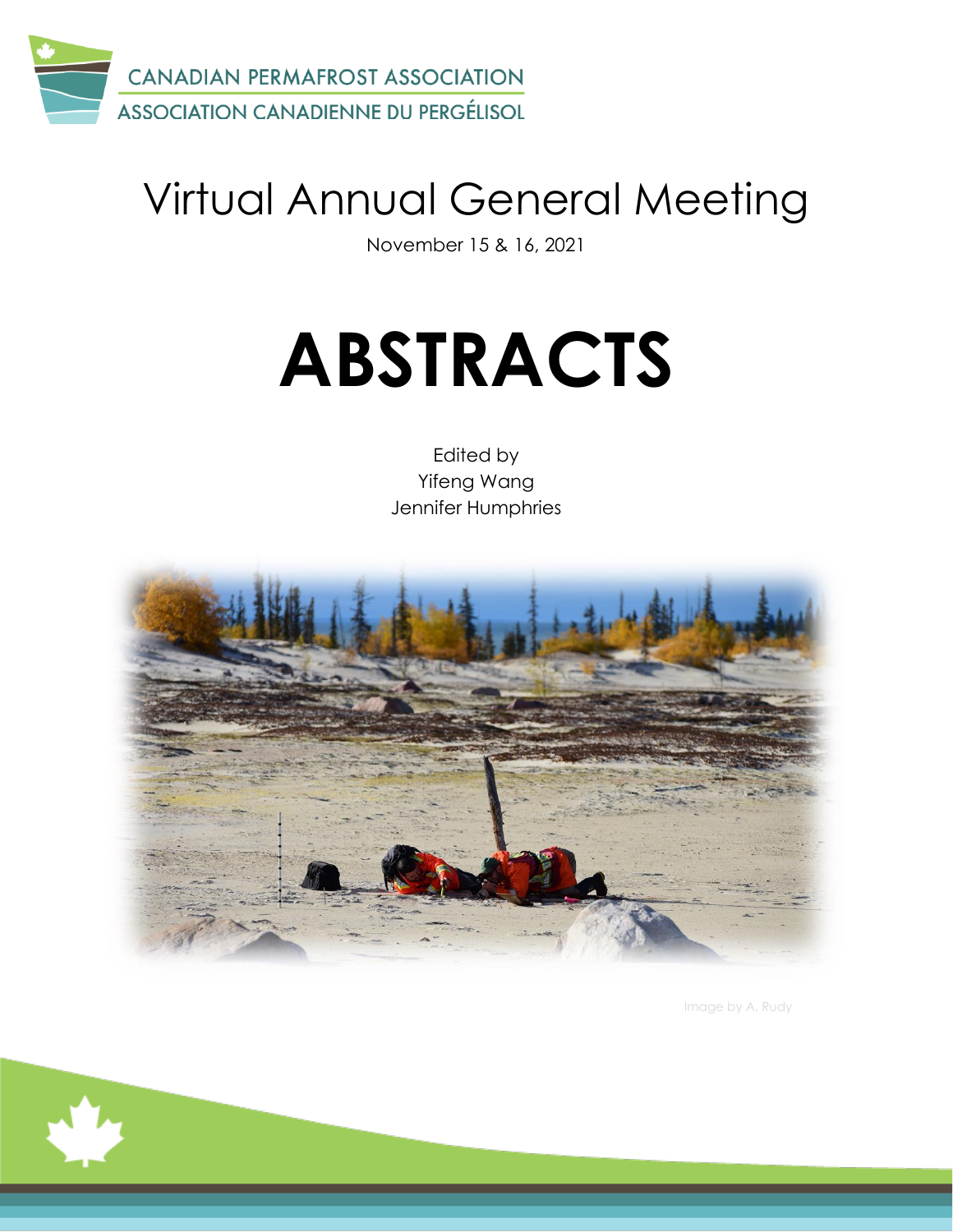# **Content**

| Keynote 1: How does permafrost engineering contribute to future human<br>settlement on the Moon and beyond?   Richard Boudreault and Pooneh Maghoul  7   |
|----------------------------------------------------------------------------------------------------------------------------------------------------------|
| Keynote 2: Discussion on 2022 CPA Meeting in Dawson, Yukon   Kumari                                                                                      |
| An AI-based data-driven framework for forecasting long-term ground surface                                                                               |
| Deep learning for tracking of Northern infrastructure affected by permafrost<br>degradation using satellite imagery   Andres Felipe Perez Murcia  11     |
| Synthesizing measured soil freezing characteristic curves   Élise Devoie 12                                                                              |
| Field investigations in support of peatland permafrost inventorying activities                                                                           |
| Multi-method approach to inventorying rock glaciers and features of interest<br>in Banff and Jasper National Parks, Alberta, Canada   Mishélle Wehbe  14 |
| Permafrost mapping and geotechnical data synthesis, Grays Bay -                                                                                          |
|                                                                                                                                                          |
| Developing a Canadian database of electrical resistivity tomography surveys                                                                              |
| Long-term (2000-2017) response of lake-bottom temperatures and talik<br>configuration to changes in climate at two adjacent tundra lakes, western        |
| Thermal modelling of post-fire permafrost change under a warming coastal                                                                                 |
| Characterization of permafrost cores along the Inuvik-Tuktoyaktuk corridor                                                                               |
| Permafrost science capacity in the changing North   Steve Kokelj 21                                                                                      |
| One year of road surface temperatures along the Dempster-ITH corridor                                                                                    |
| Investigating snowpack compaction as a method of preserving permafrost                                                                                   |

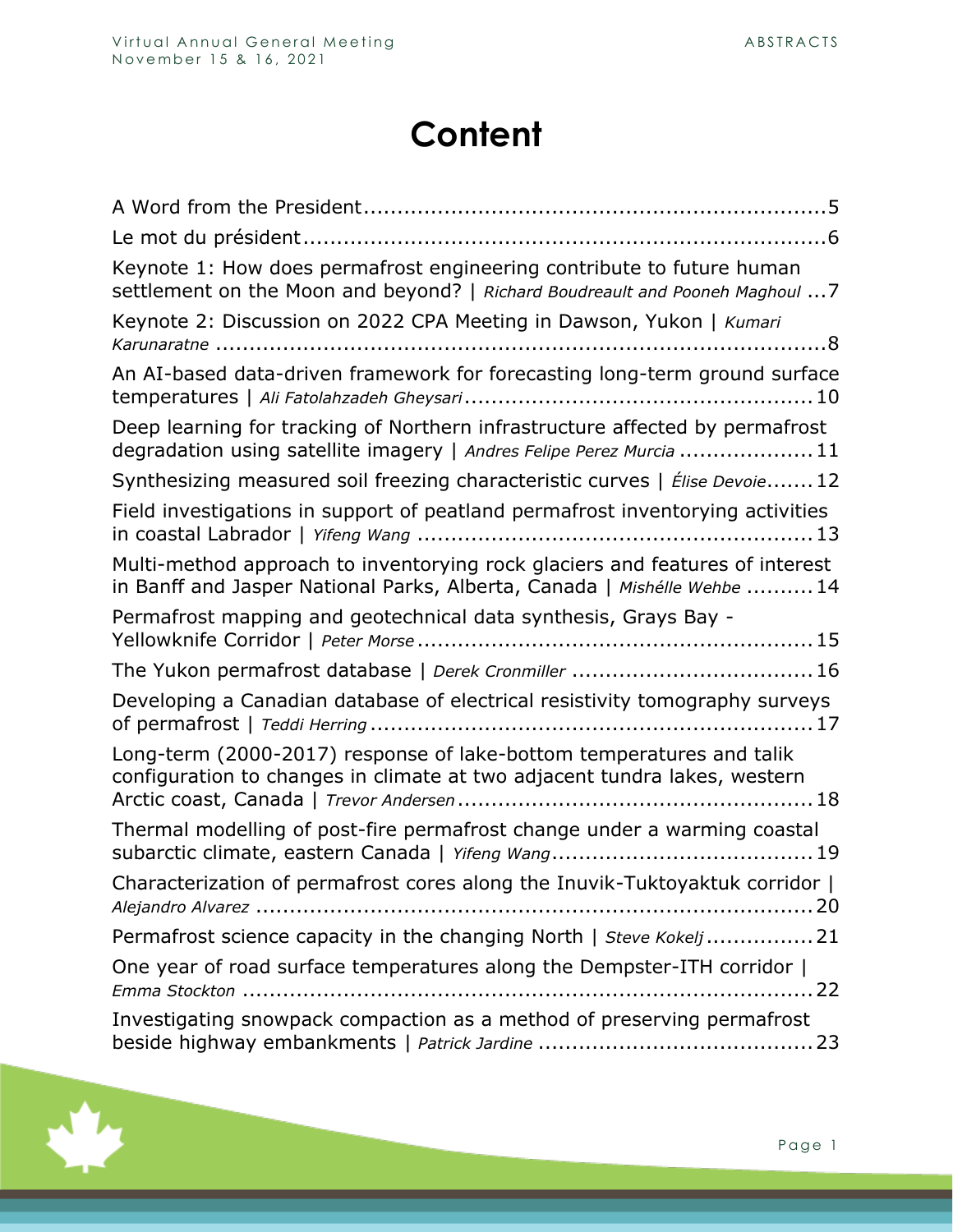| Air-convection-reflective sheds: A mitigation technique that stopped<br>degradation and promoted permafrost recovery under the Alaska Highway,     |
|----------------------------------------------------------------------------------------------------------------------------------------------------|
| Thermal performance of Diavik's A21 Dike after 4 years   Lukas Arenson 25                                                                          |
| Linear infrastructure and permafrost monitoring   Usman Iqbal Ahmed 26                                                                             |
| Quantifying local- to watershed-scale impacts of permafrost thaw-related<br>geohazards on the natural and built environment in the Stewart River   |
| Ice wedges as winter paleotemperature proxies: is it feasible?   Kethra                                                                            |
| Vertical distribution of excess ice in icy sediments and its statistical<br>estimation from geotechnical data (Tuktoyaktuk Coastlands and Anderson |
| Initial investigations of degrading peat plateaus in the central Mackenzie                                                                         |
| Centrifuge modelling of axially loaded steel piles in frozen and thawing                                                                           |
| Using numerical thermal modelling techniques to support snow management                                                                            |
| Ground ice of eastern Canadian High Arctic polar desert   Mohammad Hossein                                                                         |
| Constraining soil carbon parameter distributions in CLASSIC using Bayesian                                                                         |
| Interpreting ground temperature and subsidence to better quantify                                                                                  |
| Towards simulation-based permafrost climate services   Galina Jonat  36                                                                            |
| Stability analysis of drilling waste sumps, western Arctic Canada   Rae                                                                            |
|                                                                                                                                                    |
| Revising and updating the Glossary of Permafrost and Related Ground-Ice                                                                            |
| Quantifying confidence in simulations of permafrost variables   Hannah                                                                             |
| Application of empirical correlations for estimating thaw settlement   Zakieh                                                                      |
| Measuring surface displacement using winter SAR   Allison Plourde  42                                                                              |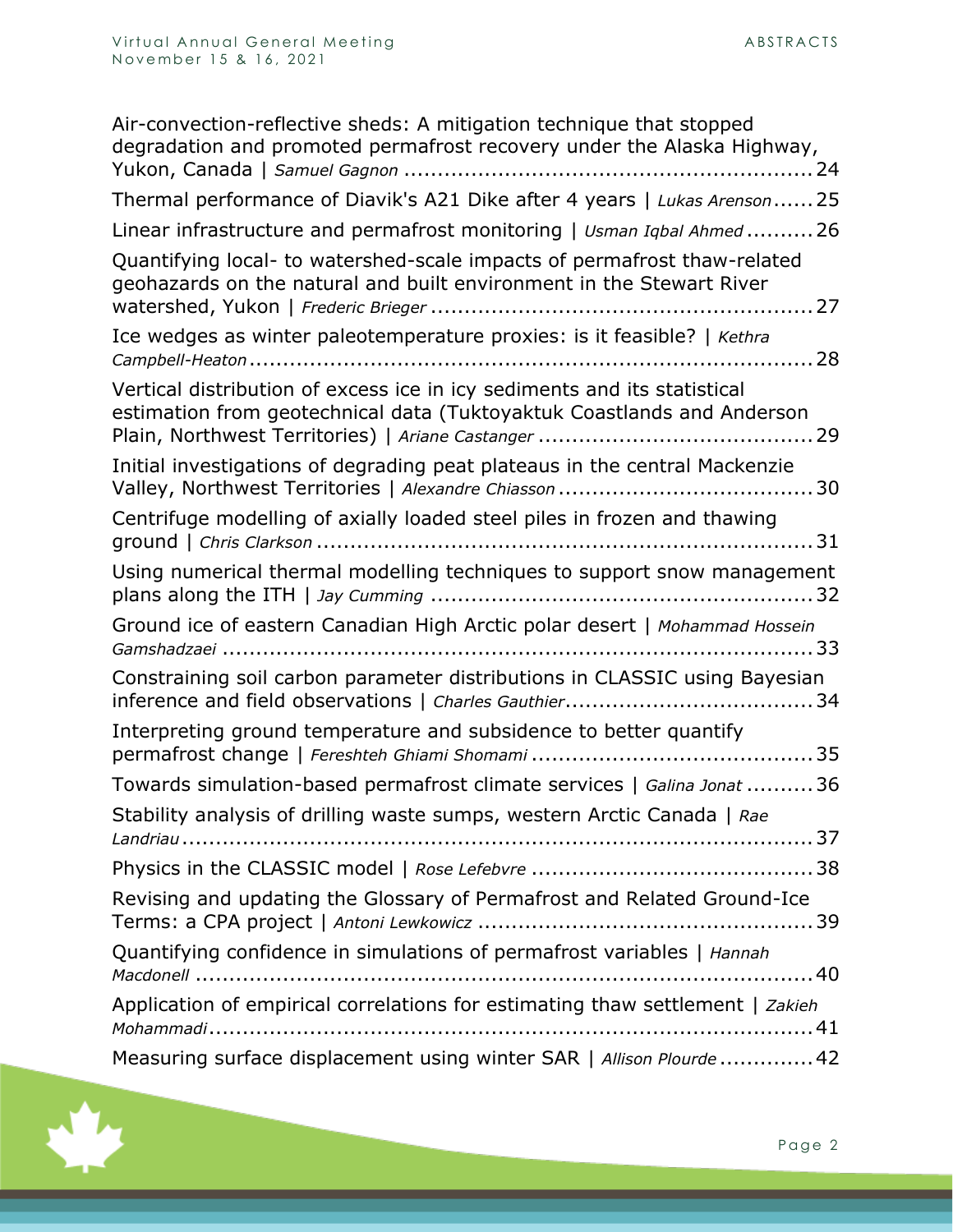$\mathcal{L}_{\mathcal{A}}$ 

| Permafrost core characterization using gamma ray attenuation and industrial                                                          |
|--------------------------------------------------------------------------------------------------------------------------------------|
| Initialization (spin-up) of permafrost models   Cameron Ross  44                                                                     |
| Numerical analysis of geocell-supported Hudson Bay Railway embankment<br>subjected to the permafrost degradation   Payam Sharifi  45 |
| Increases in costs associated with maintaining highway infrastructure due to                                                         |
| Learning about rock faces in mountain permafrost regions of western                                                                  |
| Constructing a 3D ground ice map from training on a limited borehole data                                                            |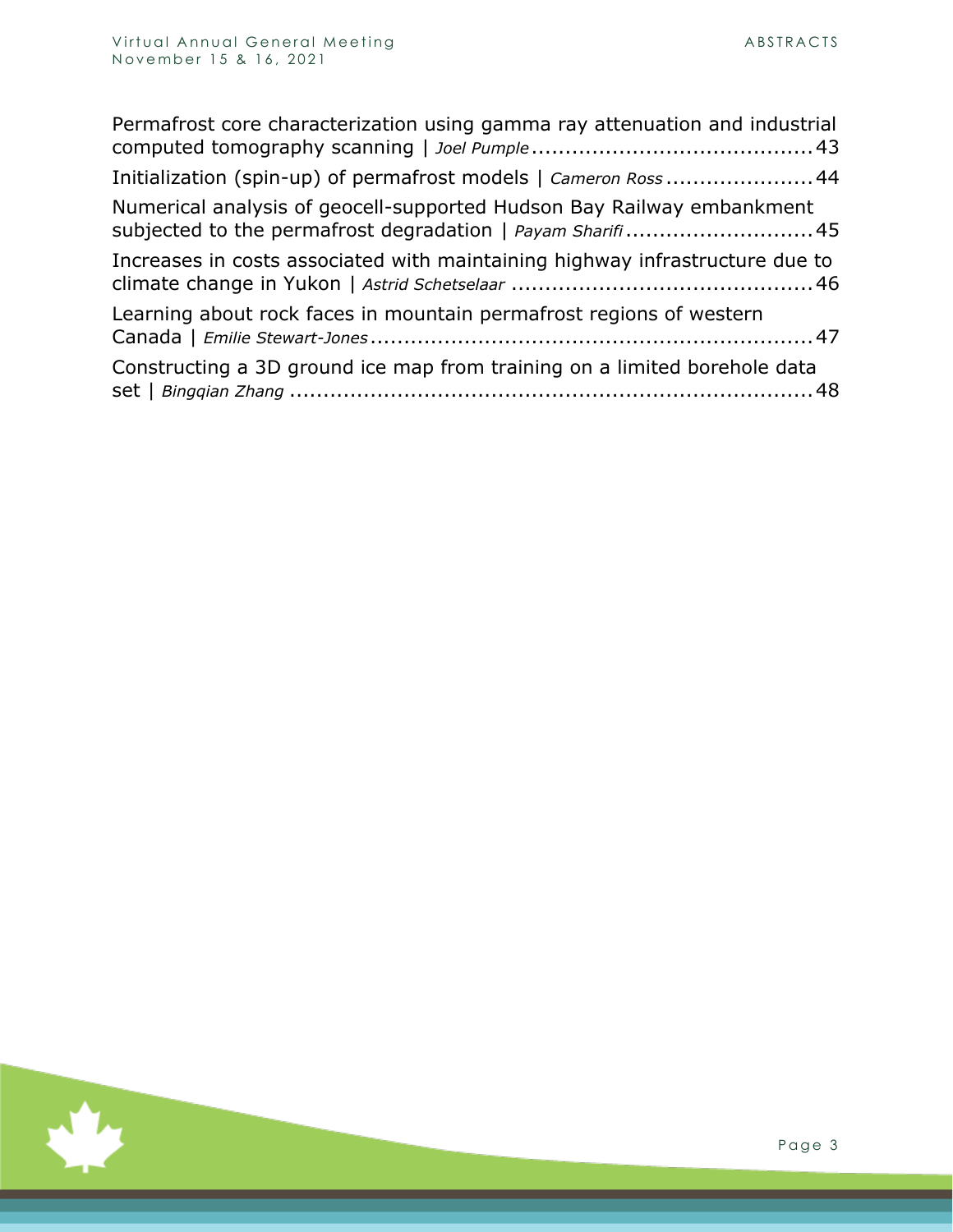#### **Thank you to our Sponsors and Partners**





beadedstream











cryogeeks.com

thermistor strings and loggers

|--|

Transport Canada













THE CANADIAN **GEOTECHNICAL SOCIETY LA SOCIÉTÉ CANADIENNE DE GÉOTECHNIQUE**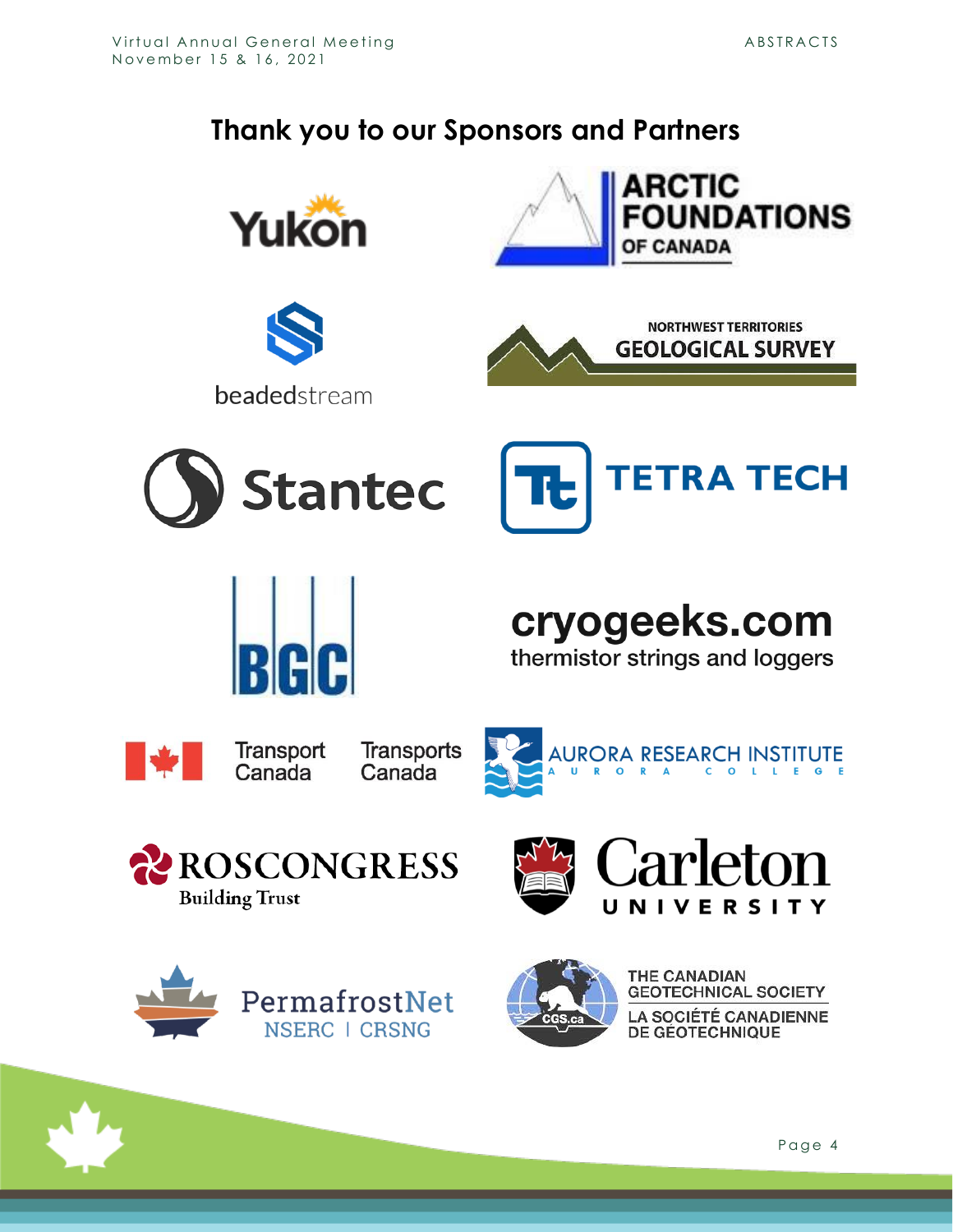#### <span id="page-5-0"></span>**A Word from the President**

Dear Members of the Canadian Permafrost Association,

When I took over the presidency of the CPA in January 2020, I was looking forward to meeting our members during multiple events and conferences. I never envisioned that for the most part of those two years I would be working from my kitchen office and that staring into a webcam during meetings would be the new norm. Even a year ago, when we held our first virtual AGM, there was a general optimism that we'd soon have the opportunity for in-person meetings again. Unfortunately, the virus had other plans and while some meetings and conference were held inperson, the majority remained online. Nevertheless, 2021 provided significantly more opportunities to carry out field work which allowed researchers to visit their sites to collect critical data. It is exciting to see some of this research being presented during the 2021 virtual AGM. Similar to last year we were unsure how successful this year's AGM event would be. Not only is a general Zoom fatigue noticeable, but our colleagues from the US Permafrost Association had just held a very successful Regional Conference on Permafrost. However, the response we received when we initiated the call for abstracts and the partnership with NSERC PermafrostNet for this meeting demonstrated the ever-increasing interest in permafrost science and engineering.

So, I'm pleased that we have a program, with a total of 16 presentations, as well as one keynote on planetary permafrost and a panel discussion related to the 2022 Dawson Permafrost Meeting. The technical presentations cover a wide variety of topics and about 3/4 are from students and early career members. NSERC PermafrostNet organized a virtual poster session with 22 posters, mainly from students. It is exciting to see all these presentations and I'm confident that this new generation of permafrost scientists and engineers is ready to tackle the growing challenges related to changes in permafrost that lay ahead.

A big thank you goes to my colleagues of the CPA Board for their support during my two years as president and Jen Humphries, Yifeng Wang, Cedelle Pereira, Tabatha Rahman, Rosy Tutton, Kumari Karunaratne, and Peter Morse for their support in making this AGM a success. Finally, thanks to Barb Fortin for correcting my French.

I wish everyone all the best for 2022 and stay healthy.

**Lukas Arenson** CPA President

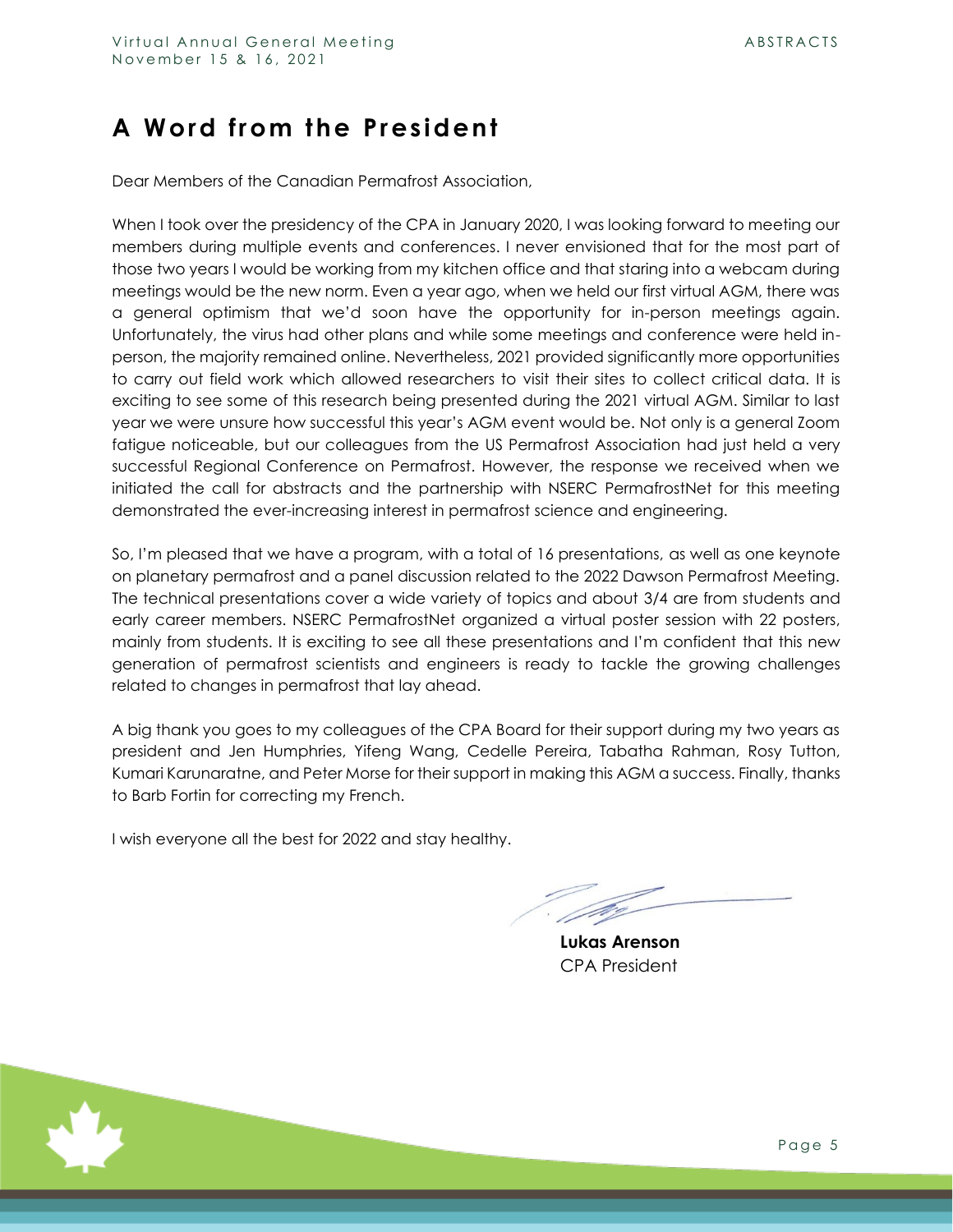#### <span id="page-6-0"></span>**Le mot du président**

Chers membres de l'Association canadienne du pergélisol,

Lorsque j'ai pris la présidence de l'ACP en janvier 2020, j'avais hâte de rencontrer nos membres lors de multiples événements et conférences. Je n'avais jamais imaginé que pendant la majeure partie de ces deux années, je travaillerais depuis mon bureau dans la cuisine, et que de regarder fixement une webcam pendant les réunions deviendrait la norme. Lorsque nous avons tenu notre première AGA virtuelle il y a un an, l'optimisme était de mise quant à la possibilité de tenir à nouveau des réunions en personne. Malheureusement, le virus a eu d'autres plans et bien que certaines réunions et conférences aient eu lieu en personne, la plupart se sont tenues en ligne. Néanmoins, 2021 a offert beaucoup plus d'occasions de réaliser des travaux sur le terrain, ce qui a permis aux chercheurs de retourner sur leurs sites et de recueillir des données essentielles. Ce fut passionnant de voir certaines de ces recherches présentées lors de l'AGA virtuelle de 2021. Comme l'an dernier, nous n'étions pas certains, au départ, du succès que nous aurions avec l'AGA de 2021. Non seulement une fatigue générale des plateformes virtuelles était perceptible, mais nos collègues de l'association américaine du pergélisol venaient tout juste d'organiser une conférence régionale sur le pergélisol très réussie. Cependant, la réponse que nous avons reçue lorsque nous avons lancé l'appel et le partenariat avec NSERC PermafrostNet pour cette réunion a démontré l'intérêt toujours croissant pour la science et l'ingénierie du pergélisol.

Je suis donc heureux que nous ayons eu un programme avec 16 présentations, un discours principal sur le pergélisol planétaire et un débat d'experts lié à la réunion sur le pergélisol de Dawson en 2022. Les présentations techniques ont couvert une grande variété de sujets et le 3/4 des présentations ont été faites par des étudiants ou des membres en début de carrière. Le réseau NSERC PermafrostNet a organisé une session d'affiches virtuelles avec 22 affiches, principalement provenant d'étudiants. Ce fut très agréable de voir toutes ces présentations, et j'ai confiance en cette nouvelle génération de scientifiques et d'ingénieurs spécialisés dans le pergélisol qui seront prêts à relever les défis croissants liés aux changements qui s'annoncent dans le pergélisol.

Un grand merci à mes collègues du conseil d'administration de l'ACP pour leur soutien au cours de mes deux années de présidence, et plus particulièrement Jen Humphries, Yifeng Wang, Cedelle Pereira, Tabatha Rahman, Rosy Tutton, Kumari Karunaratne et Peter Morse pour leur aide à faire de cette assemblée générale un succès. Enfin, merci à Barb Fortin pour avoir corrigé mon français.

Je vous souhaite à tous une excellente année 2021 et de rester en bonne santé.

**Lukas Arenson** Président de l'ACP

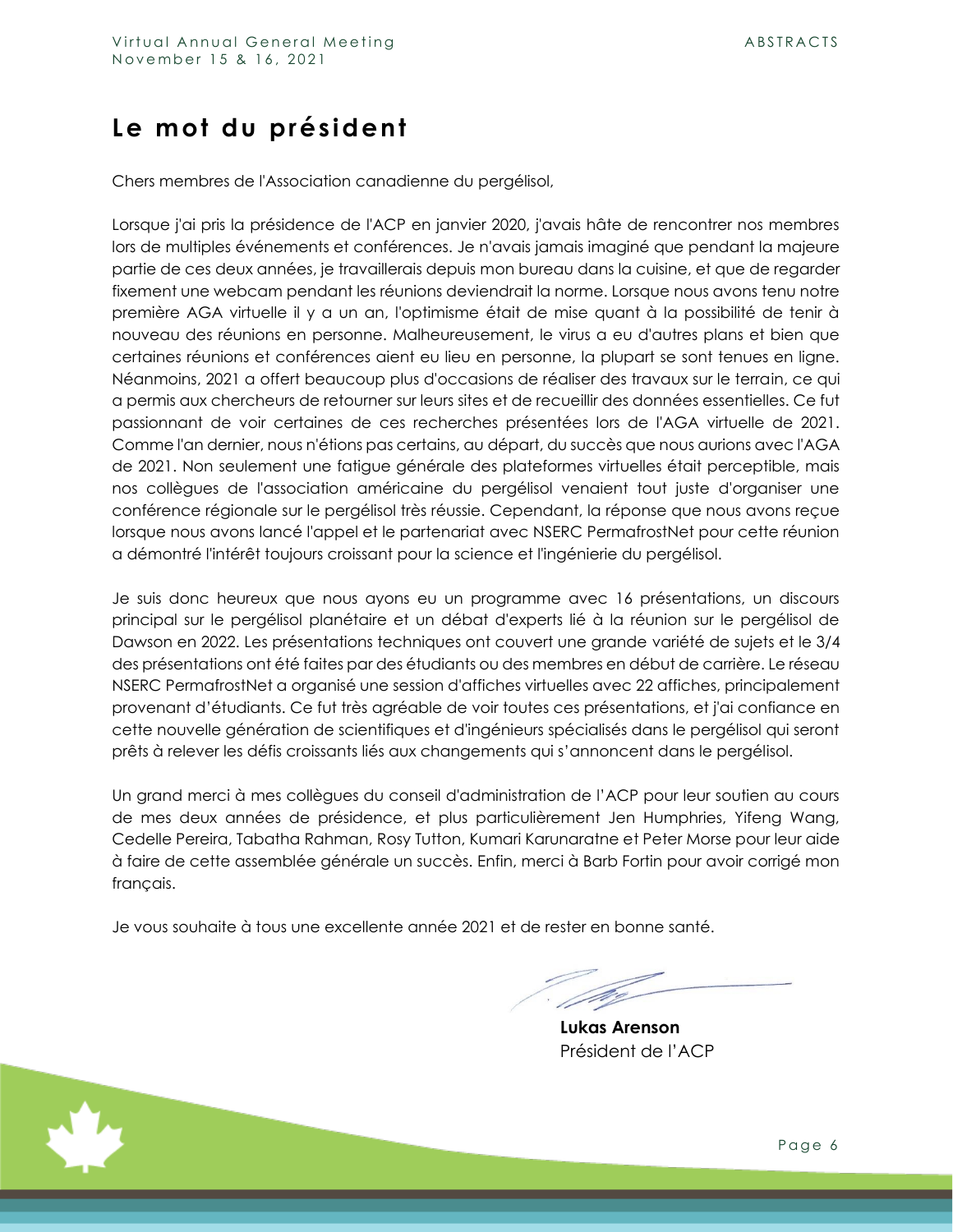#### <span id="page-7-0"></span>**Keynote 1: How does permafrost engineering contribute to future human settlement on the Moon and beyond?** | Richard Boudreault and Pooneh *M a g h o u l*

It is approaching 50 years since the last human walked on another planetary body (Apollo 17, 1972). There is now renewed interest in returning to the Moon, with multiple space agencies and private companies currently planning lunar exploration activities. These include a proposed lunarorbiting space station (Lunar Gateway) and associated lunar surface (ground) operations. The NASA-led Artemis program intends to send the first woman and the next man to the south pole of the Moon by 2025. The main goals of the 2024 lunar landing are to 1) achieve sustainable exploration by 2028 via collaboration with commercial and international partners, 2) construct a sustainable, long-term human base camp, and 3) lay the foundation for eventual crewed trips to the ultimate human-spaceflight destination, Mars, sometime in the 2030s. The activities will be implemented through a combination of NASA-led operations and public-private partnerships, as well as collaborations with the CSA, ESA, JAXA, and other international partners.

The Government of Canada announced the Lunar Exploration Accelerator Program (LEAP), in February 2019, as part of a new National Space Strategy. The strategy enables Canada and its space sector to grow the economy and create the jobs of the future by advancing science, developing and demonstrating space technologies, and participating in new commercial and science mission opportunities linked to our participation in lunar exploration while generating benefits for Canadians in space and on Earth.

In this presentation, we will present the lunar environment and a host of challenges at multiple levels to overcome to ensure a successful human settlement on the Moon at scales beyond the traditional reconnaissance and exploratory missions. This includes in-situ harvesting of energy, water, and oxygen, as well as scarcity of material resources for sustainable construction. We will discuss how our terrestrial permafrost knowledge and permafrost engineering can contribute to humanity's return to the Moon via advanced physics-based geophysical techniques and the practice commonly known as In-Situ Resource Utilization (ISRU). ISRU refers to the extraction, processing, and generation of materials for energy, construction materials, life support, and propellants from raw materials found in-situ on the Moon or other extraterrestrial objects.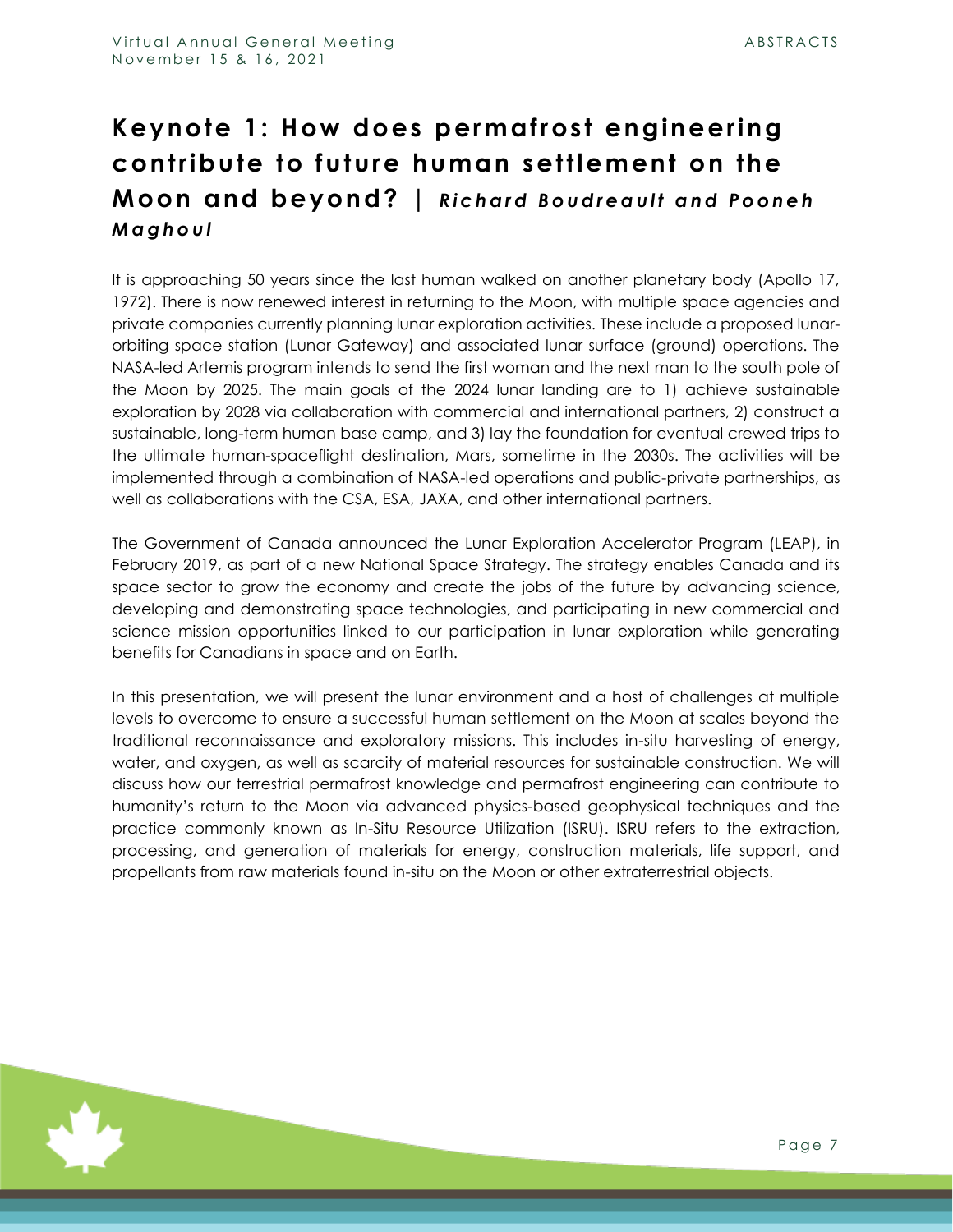#### <span id="page-8-0"></span>**Keynote 2: Discussion on 2022 CPA Meeting in Dawson, Yukon |** *K u m a r i K a r u n a r a t n e*

The next annual meeting of the Canadian Permafrost Association (CPA) will be held on August 22-26, 2022, in Dawson City, Yukon. The meeting will be co-sponsored by and developed in collaboration with the First Nation of Na-Cho Nyak Dun (FNNND), Tr'ondëk Hwëch'in First Nation (THFN), and Vuntut Gwitchin Government (VGG). In May 2021, FNNND Chief Simon Mervyn, THFN Chief Roberta Joseph and VGG Chief Dana Tizya-Tramm, approved the 2022 event with the condition that the meeting's agenda be developed collaboratively and focused on their communities' concerns. A steering committee with representatives from the CPA and the three Northern Yukon First Nations was established to co-develop an event that will be different from a typical scientific meeting and the first of its kind for the Canadian permafrost community.

The 2022 Dawson Permafrost Meeting was first announced on November 15, 2021. The following day a panel discussion with members of the event's steering committee addressed the permafrost issues facing Northern Yukon First Nations and explored the format of the upcoming gathering. The panellists were Erika Tizya-Tramm, VGG Director of Natural Resources, Jim Taggart, THFN Environmental Sustainability and Climate Change Coordinator, Josee Tremblay, FNNND Lands and Resources Manager, and Kumari Karunaratne, CPA President-Elect. Chris Burn, President of the International Permafrost Association, moderated the discussion, which began with a short introduction from Lukas Arenson, CPA President.

Northern Yukon is experiencing accelerated climate change and the resulting changes to permafrost are already compromising FNNND, THFN, and VGG. Trails traditionally used for hunting and trapping are now impassible, because of changes to wetlands and large landslides. Increased erosion is impacting water quality and fish habitat as large volumes of sediment is released into streams and lakes. The loss of lakes due to sudden drainage means the loss of bird habitat and important hunting sites. Warming and thawing permafrost are also compromising heritage sites, critical infrastructure investments, and increasing maintenance costs and the risk of environmental contamination if engineered containment facilities fail. The Final Agreement rights of the three Northern Yukon First Nations are threatened by climate change. Landscape changes related to permafrost thaw increasingly restrict access to and use of settlement land demarcated in treaty negotiations.

The 2022 Dawson Permafrost Meeting will be framed within the context of reconciliation. To address the First Nations' climate change concerns, it is important to acknowledge the continued impacts of colonialism, understand Indigenous People's relationship with the land and include community and Traditional Knowledge in the discussions. As humans, we understand our world through stories – supported by facts and figures – so storytelling will be a key communication tool used at the meeting to help explain new ideas. Spending time on the land and sharing observations and ideas is part of the Indigenous way of life and is also valued by scientists and engineers. Therefore, the meeting will include multiple field trips such as visits to the Dempster

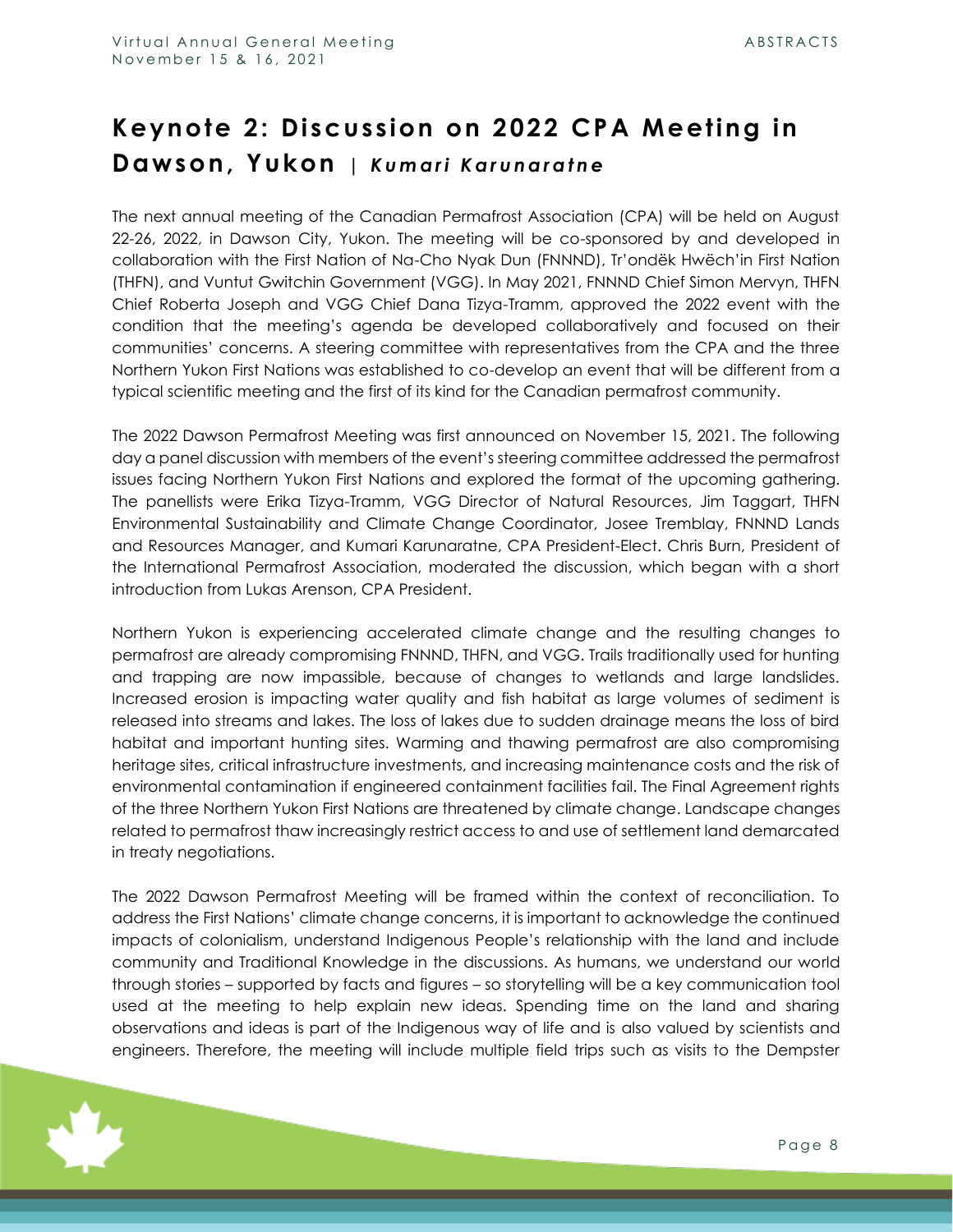Highway, the ice-rich Klondike goldfields, and the Top-of-the-World Highway. Time spent together on the land and in small groups will allow for meaningful relationship building which is critical to developing effective collaboration.

The Dawson Permafrost Meeting will be the first opportunity for the CPA to collectively listen to northern community climate change, permafrost management, and reconciliation priorities and co-develop rewarding projects. As participants from diverse backgrounds work to understand each other, challenges are anticipated and it is critical to establish a setting where it is safe to ask questions, offer different perspectives, and correct misunderstandings. Courage and humility will be required to make this meeting a success and to explicitly address the association's mission of bringing communities, researchers, and practitioners together to advance the understanding of permafrost environments. The CPA is very grateful to FNNND, THFN, and VGG for their generous investment in this unique event and for leadership in advancing how Indigenous permafrost concerns are addressed.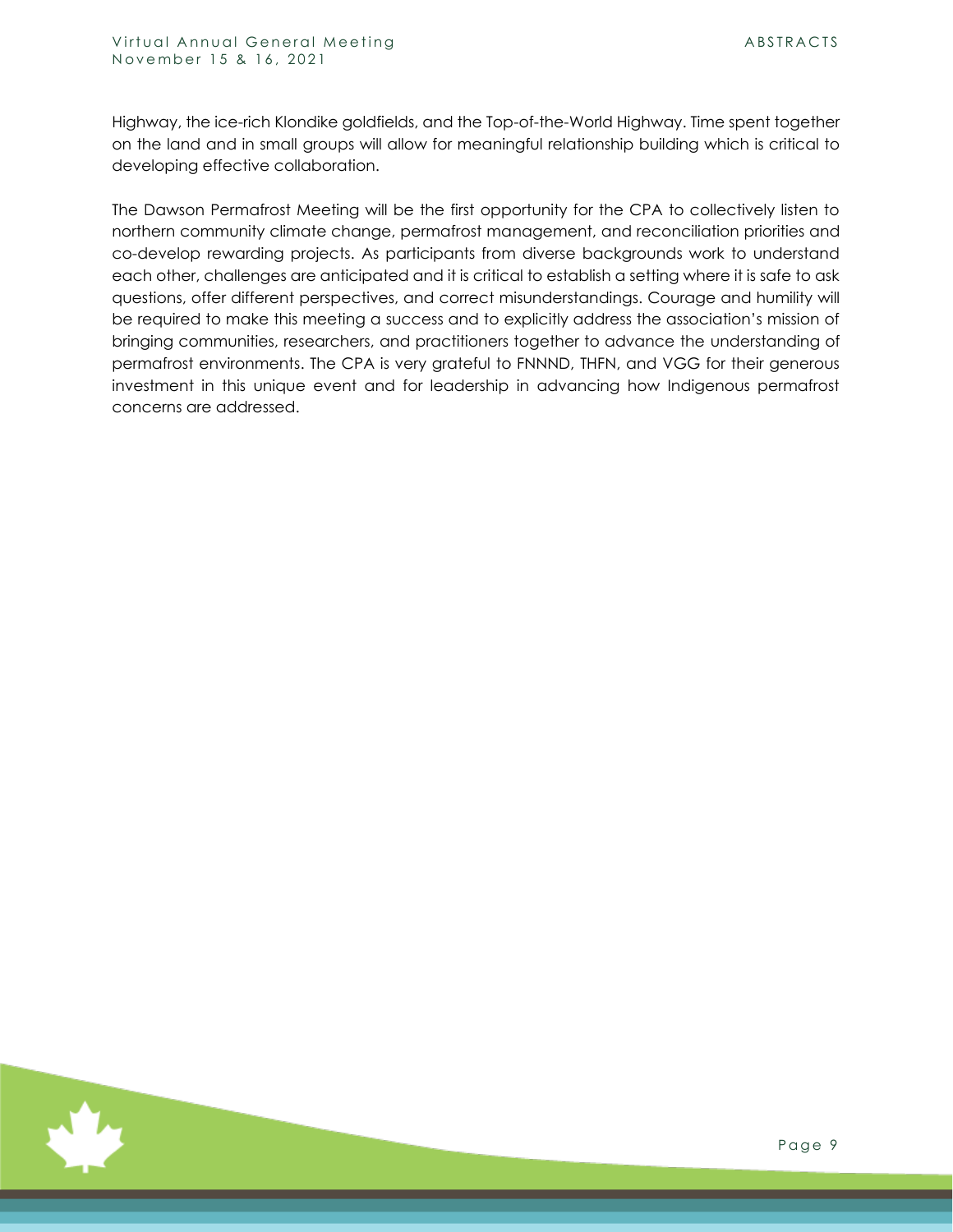#### <span id="page-10-0"></span>**An AI -based data-driven framework for forecasting long- term ground surface temperatures |** *A l i F a t o l a h z a d e h G h e y s a r i*

Ground surface temperature is an essential parameter in permafrost studies. Long-term forecasts of ground surface can provide valuable insights on the stability of permafrost concerning climate change. The current methods for the estimation/calculation of ground surface temperature have their challenges and limitations. At the Sustainable Infrastructure and Geotechnical Research Group at the University of Manitoba, we are developing an alternative AI-based data-driven framework to forecast long-term ground surface temperatures under different climate change scenarios. The method uses time series forecasting models, such as long short-term memory (LSTM) networks, past climatic data, and projections of atmospheric variables from regional climate models. Despite some limitations, the proposed approach addresses the challenges associated with the physics-based calculation of ground surface temperature, and therefore may be considered an alternative solution in permafrost stability studies.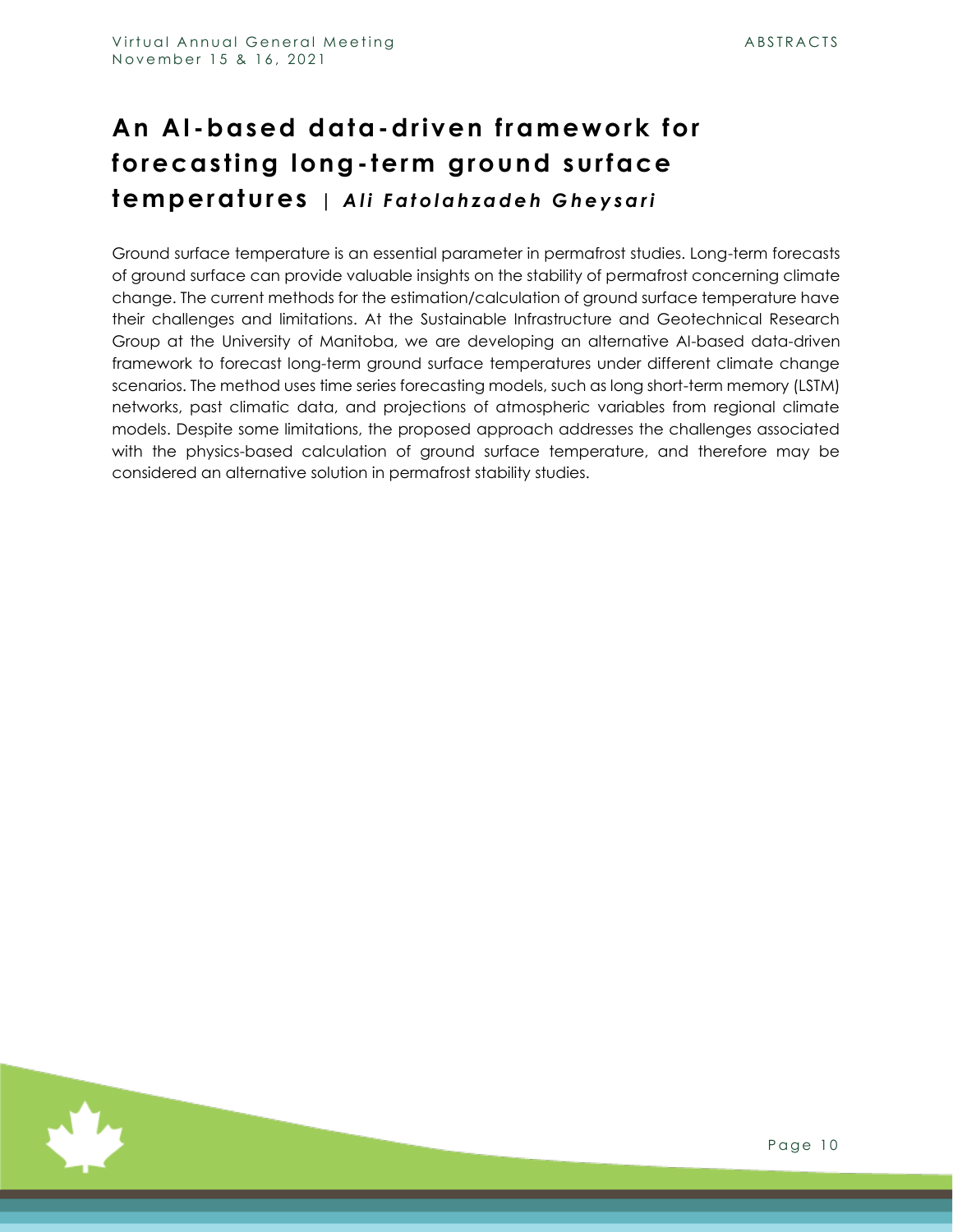#### <span id="page-11-0"></span>**Deep learning for tracking of Northern infrastructure affected by permafrost degradation using satellite imagery |** *A n d r e s F e l i p e P e r e z M u r c i a*

This presentation deals with the identification and tracking of linear infrastructure from satellite imagery of northern Canada in order to estimate deformation of infrastructure affected by permafrost degradation. The purpose is to perform semantic segmentation of linear infrastructure such as roads or railways utilizing deep learning models for multispectral data processing and measuring displacement by means of optical flow methods and SAR interferometry. To this end, a linear infrastructure dataset of three locations with prominent presence of permafrost (Gillam, Thompson, and Yellowknife) has been curated using OpenStreetMap vector data as base layer to label Sentinel-2 high-resolution satellite imagery. An initial assessment of road detection using a variation of the classical U-Net architecture adapted for multispectral images processing that uses bilinear up-sampling instead of transposed convolutions and half as features maps was performed. Both quantitative and qualitative results show that high-resolution satellite imagery can be used for sub-pixel width road detection following a proper approach.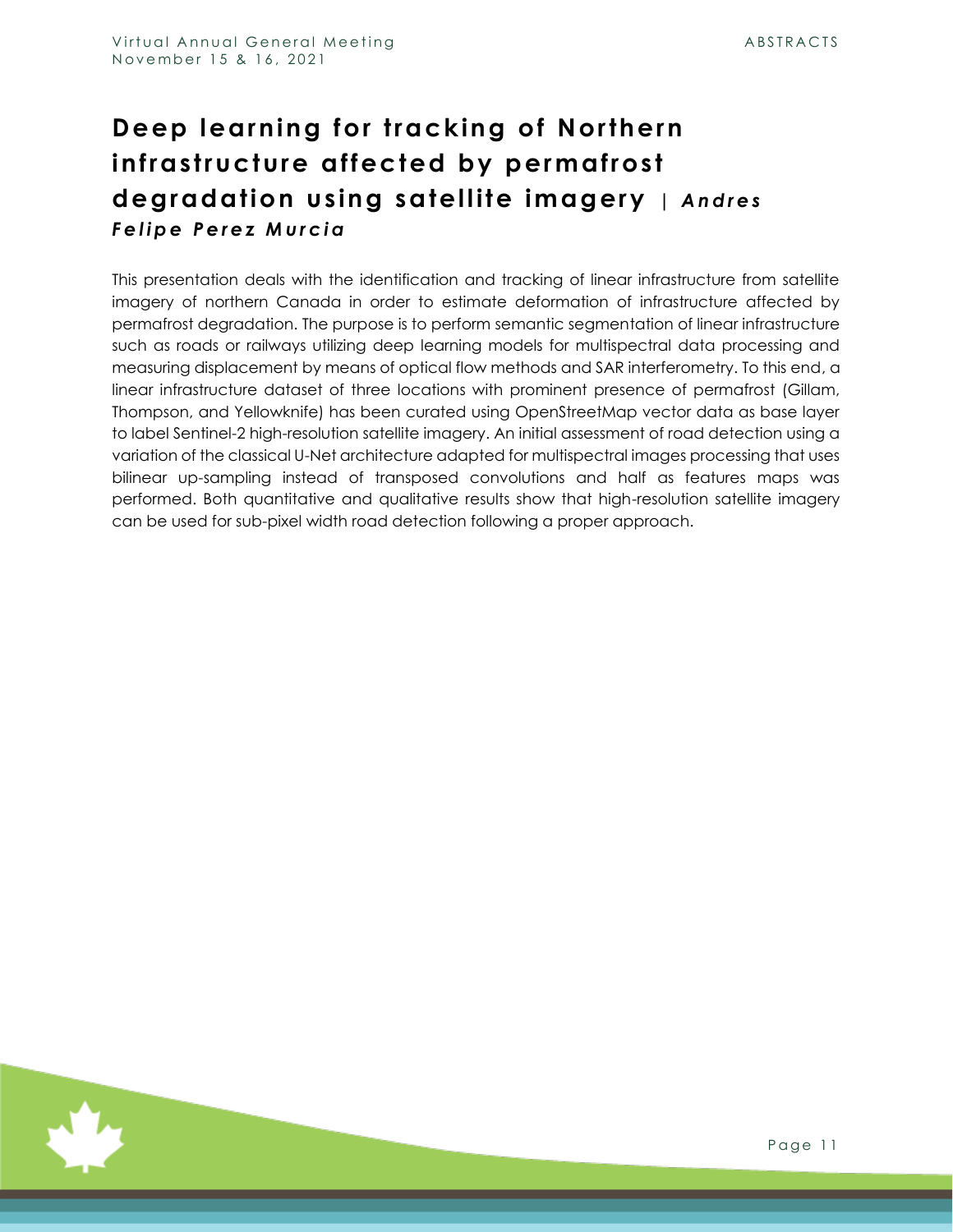#### <span id="page-12-0"></span>**Synthesizing measured soil freezing characteristic curves |** *É l i s e D e v o i e*

Permafrost is warming globally, and thaw predictions are needed for applications in hydrology, ecology, engineering, and beyond. In thermal models, a soil freezing characteristic curve (SFCC) is needed to relate the temperature of a particular soil to the soil ice content. Phase change from pore ice to liquid water has been measured below zero in many permafrost soils, but these measurements are inadequately incorporated into current permafrost models. To address this gap in our representation of permafrost thaw, SFCC data from literature was compiled and the uncertainty in each SFCC measurement technique was assessed. Metadata was used to categorize the existing SFCCs, pointing to a need for more studies on coarse grained soils, and more SFCC data collected in the field. Given the collected dataset, 'best-guess' models are presented for the common sand, silt, clay and organic soil textures, and an R package to extract SFCC data matching specific characteristics is under construction for use in permafrost modelling.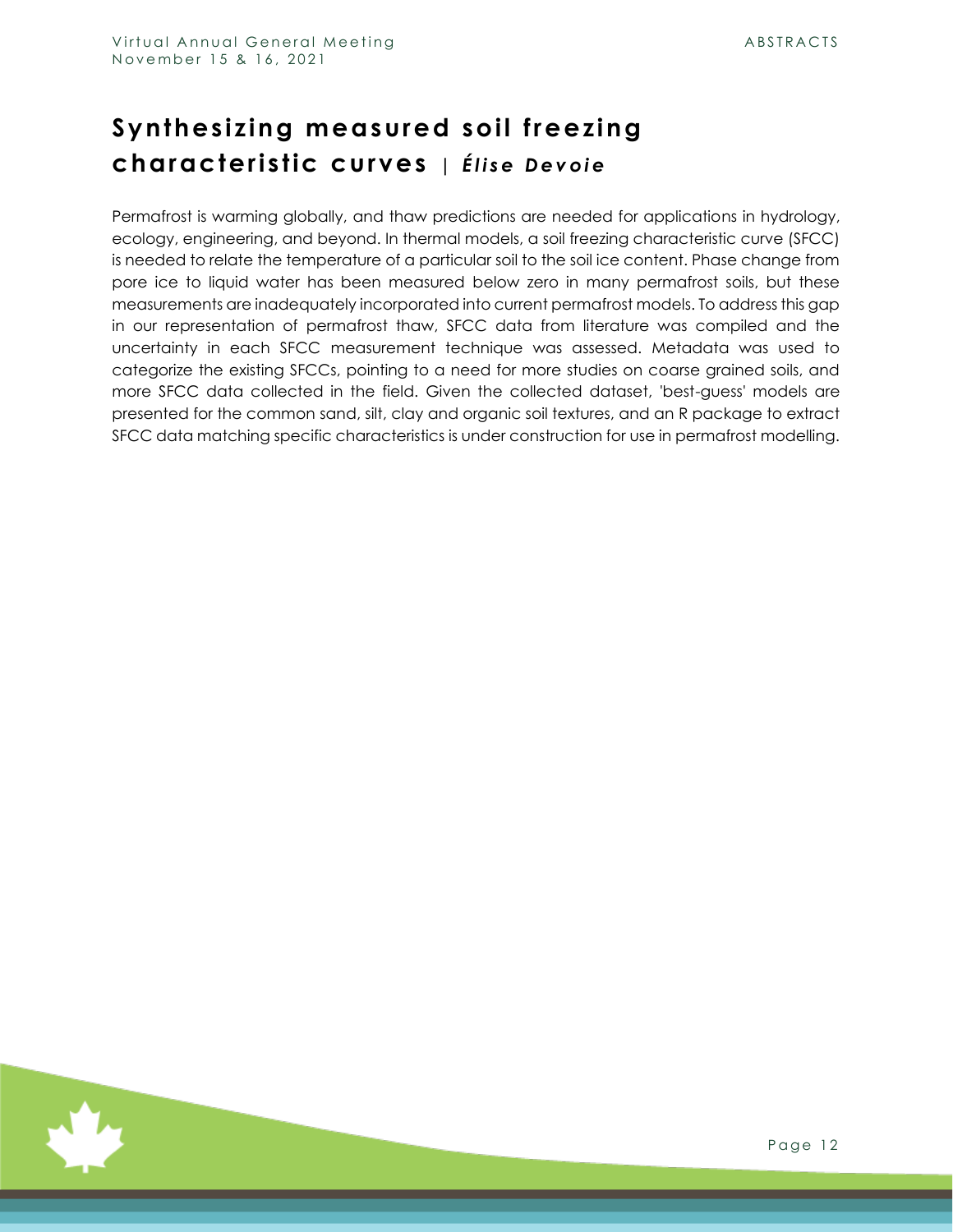# <span id="page-13-0"></span>**Field investigations in support of peatland permafrost inventorying activities in coastal Labrador** | Yifeng Wang

Northern peatlands cover about 4 million km2, and continental and hemispheric-scale mapping efforts have estimated that half of these peatlands contain permafrost. In northeastern Canada, existing maps of peatland permafrost distribution indicate that relevant landforms (e.g., palsas and peat plateaux) are spatially concentrated in Labrador's western interior and are mostly absent along the coast. However, historical and contemporary observations of palsas throughout sections of the Labrador Sea coastline cast doubt on the reliability of existing permafrost and peatland permafrost distribution maps for the overall region.

Peatland permafrost field investigations were conducted along a north to south transect between Nain, Nunatsiavut (56.5 °N) and Blanc-Sablon, Quebec (51.4 °N) from July to September 2021. Standard field methods including frost probing and instantaneous temperature measurements were combined with low altitude landscape surveys via remotely piloted aircraft, helicopter, and Twin Otter to evaluate the presence or absence of peatland permafrost at over 120 locations along the Labrador Sea coastline. Preliminary analysis of field data suggests that the distribution of peatland permafrost increases in frequency from isolated patches in the south to relatively abundant in the north, with large clusters of features near Cartwright and Black Tickle. These results suggest that existing peatland permafrost maps have dramatically underestimated the frequency of these landforms in coastal Labrador.

These field-based investigations will contribute to an ongoing peatland permafrost landform inventory containing over 1200 wetlands with potential peatland permafrost features in the coastal Labrador region. The full inventory, identified from high-resolution satellite imagery available via ArcGIS Online, will be reviewed and re-assessed via a series of quality control and consensus-building stages to minimize feature misinterpretation. These results will improve our understanding of the contemporary distribution of peatland permafrost along the Labrador Sea coastline and may inform regional infrastructural and land-use planning within and between communities in Nunatsiavut, NunatuKavut, and Nitassinan.

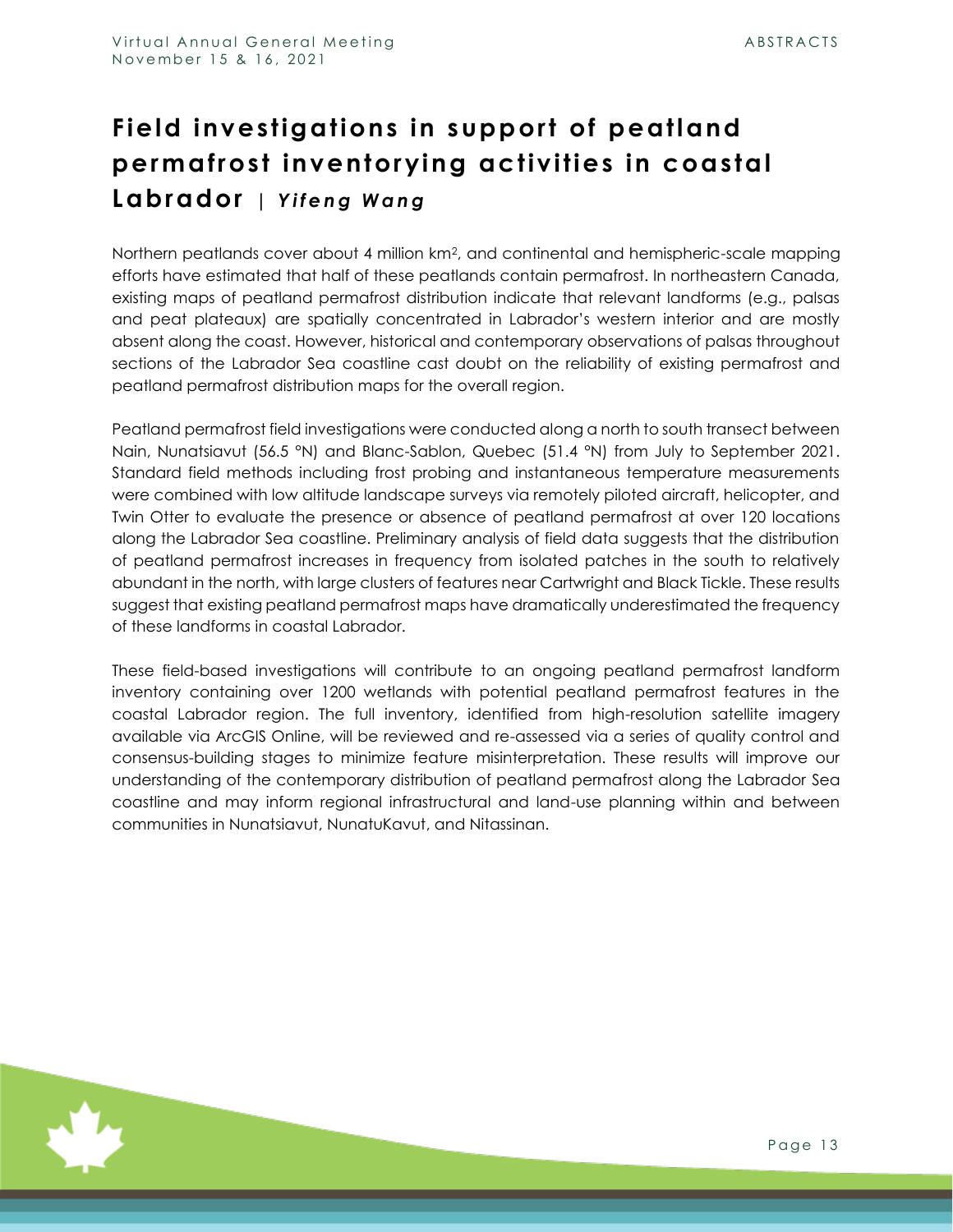#### <span id="page-14-0"></span>**Multi -method approach to inventorying rock glaciers and features of interest in Banff and Jasper National Parks, Alberta, Canada |**  *M i s h é l l e W e h b e*

Rock glaciers are perennially frozen masses of ice and unconsolidated material that creep downslope as a result of cyclic freeze-thaw mechanisms and weight due to gravity. These features are often tongue-shaped, lobate landforms containing longitudinal or transverse flow structures, with a surface that consists of poorly sorted, angular, rock debris. Although rock glaciers are abundant geomorphological features in the alpine periglacial environments of the Rocky Mountains, their spatial distribution and characteristics are largely unknown. As rock glaciers contain frozen fresh water and can be potential geohazards, inventories are crucial in the assessment of the activity status and distribution of these landforms. This inventory will also provide an estimate on the potential cubic meters of water equivalent storage within the rock glaciers for cryospheric reserves as freshwater depletes. Over 800 intact (active/inactive) rock glaciers were identified within the study areas, as well as over 204 features of interest requiring further validation of surface kinematics and morphometric quantification. Grid-based manual inventorying of these features was completed using high-resolution satellite imagery that is readily available through the ESRI World Imagery Base Layer, then subsequently verified manually with Google Earth Pro. Our refined methodology proved crucial and supports the idea of both multi-temporal and multimethod approaches to the inventorying of rock glaciers and features of interest within the alpine terrains of Canada. This work represents the first component of our rock glacier monitoring network within Canada, as there currently are none to date. The inventories completed with this initiative will be shared with the International Permafrost Associations Rock Glacier Inventorying Action Group.

Page 14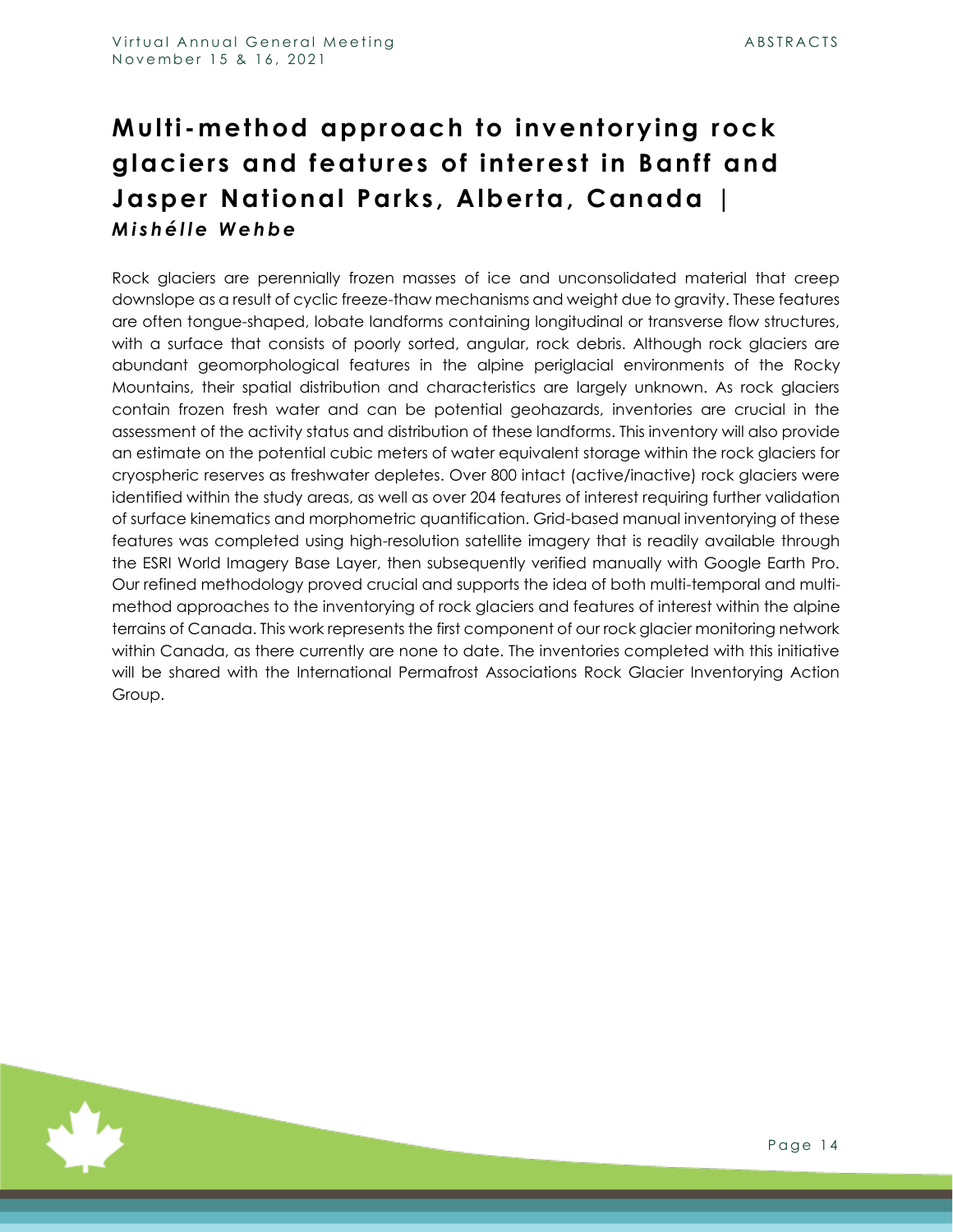#### <span id="page-15-0"></span>**Permafrost mapping and geotechnical data synthesis, Grays Bay - Yellowknife Corridor |**  Peter Morse

As a part of the Geological Survey of Canada's GEM-GeoNorth program, we are working on enhancing the understanding of rapidly changing permafrost landscapes to inform transportation infrastructure design in a key economic development region, the Grays Bay–Yellowknife corridor. Knowledge of surficial geology and permafrost is well-synthesized for the southern portion of the corridor within discontinuous permafrost terrain, but remains sparse for the central and northern regions. To begin to fill this knowledge gap, we have acquired an extensive set of high-resolution satellite imagery in 2021 and are mapping key permafrost terrain features within 10 km of the proposed highway corridor, and we are synthesizing existing permafrost and surficial data. The knowledge gained from these activities will support our ground ice modelling, the selection of field sites for future investigation, and validation of ongoing, broad-scale thermokarst mapping with our collaborators. We will present an update on our activities, preliminary results, and future directions.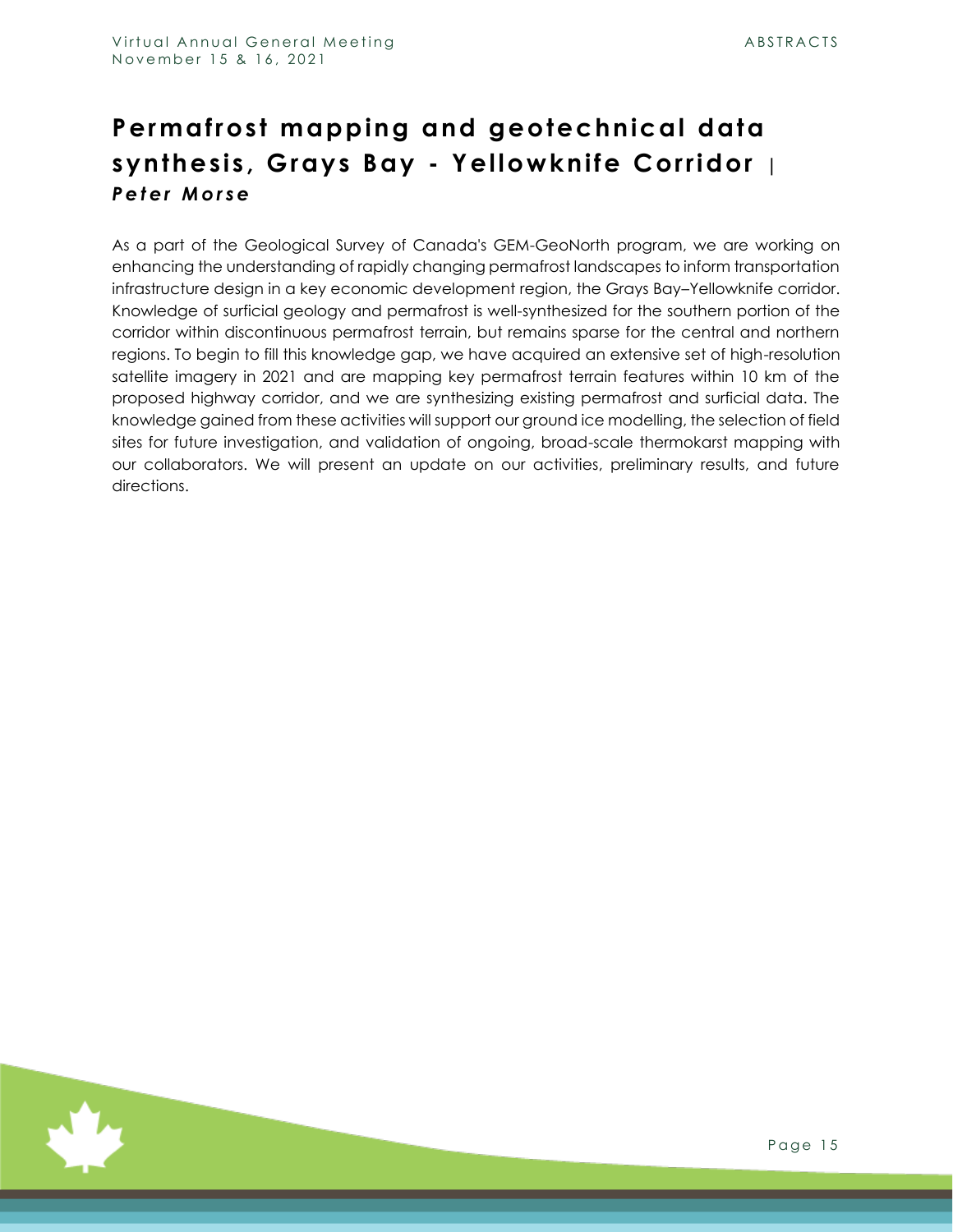#### <span id="page-16-0"></span>The Yukon permafrost database | Derek Cronmiller

The newly launched Yukon Permafrost Database is a publicly accessible web application for permafrost-related data. The database includes geotechnical data captured from test pit and drilling programs and related sample analyses, temperature data for both ground and air, and geotechnical and permafrost-related reports. The database is a useful resource for a variety of applications, such as hazard and risk identification, climate change modelling, development of community adaptation plans, infrastructure planning and maintenance, and environmental assessments. Contributions to the database are welcomed.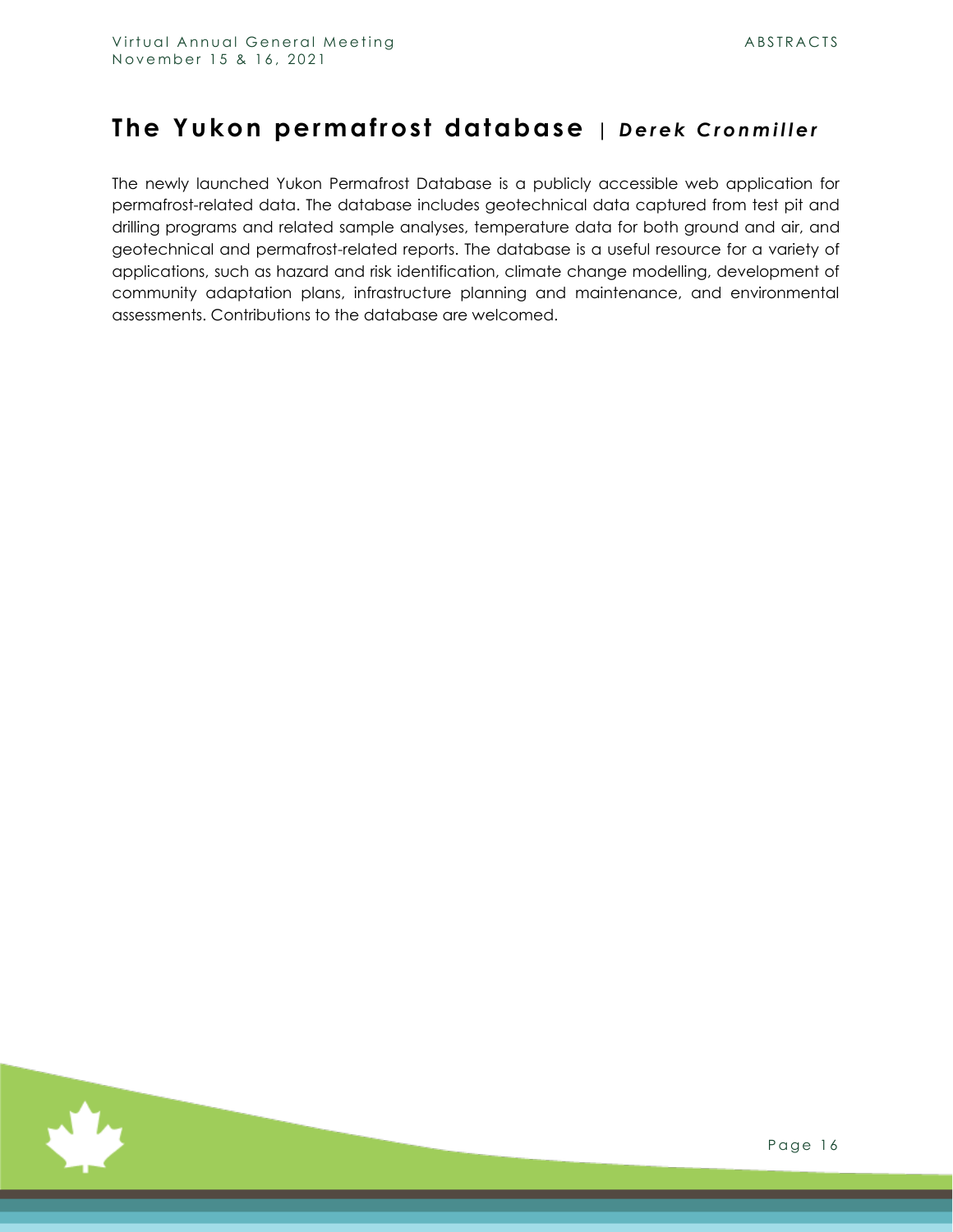#### <span id="page-17-0"></span>**Developing a Canadian database of electrical resistivity tomography surveys of permafrost |**  *T e d d i H e r r i n g*

Electrical resistivity tomography (ERT) is a method of imaging subsurface resistivity, which can be used to infer the presence/distribution of permafrost. Changes in resistivity observed with repeated ERT surveys can be related to changing temperature and ground ice conditions, which is particularly valuable when assessing risks related to climate change. Although ERT data has been collected at many sites in Northern Canada, there is no existing framework for data sharing, resulting in missed opportunities for large-scale interpretation of changing permafrost conditions. In this PermafrostNet project we are working to create a Canadian database of ERT surveys of permafrost and establish best practices for acquisition, processing, and repetition of surveys. I will present recent progress towards Canadian (and international) databases, including metadata compilation, standardized data processing, and data visualization tools.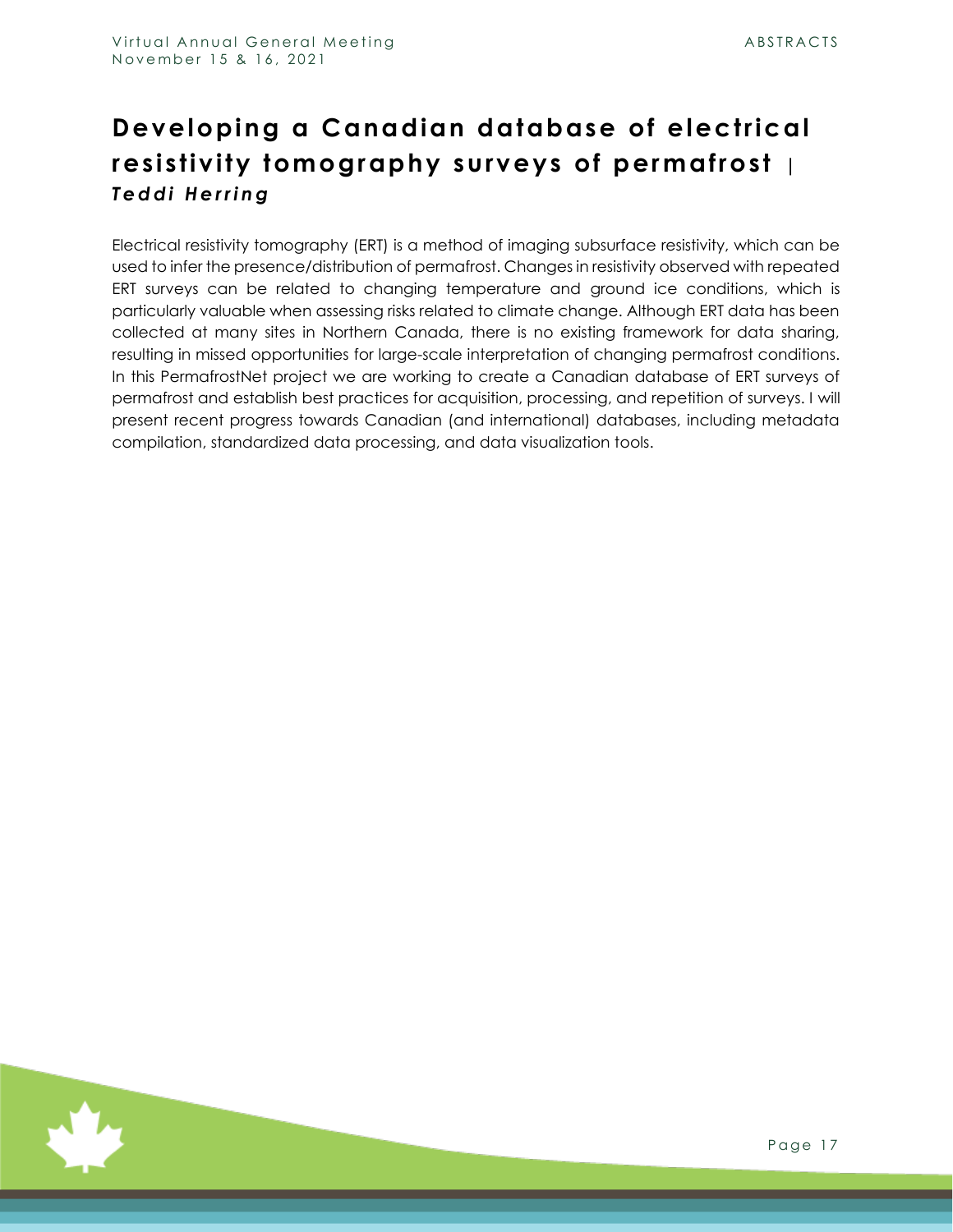#### <span id="page-18-0"></span>**Long- term (2000 -2017) response of lake-bottom temperatures and talik configuration to changes in climate at two adjacent tundra lakes, western Arctic coast, Canada** | Trevor *A n d e r s e n*

Lakes, commonly underlain by taliks, are principal agents of disturbance to permafrost. We have measured lake-bottom temperatures with submerged loggers on near-shore terraces and in deep central pools at two tundra lakes on Richards Island, NT, to determine inter-annual lake thermal responses to climate variation. We have modelled associated potential adjustments in talik geometry. In 2000-17, annual mean temperatures varied between -5.7 and 2.8 °C for terraces and 1.1 and 4.5 °C for pools. Permafrost in the terraces is warmer than surrounding the lakes: talik configuration varies with horizontal terrace extent and terrace and pool temperatures. The talik break-through depth declines as terrace size increases. Using the four warmest and coldest years as an analogue for climate change - an adjustment that may occur this century - the increase in talik depth may be up to 100 m, but it may take millennia for talik geometry to reach equilibrium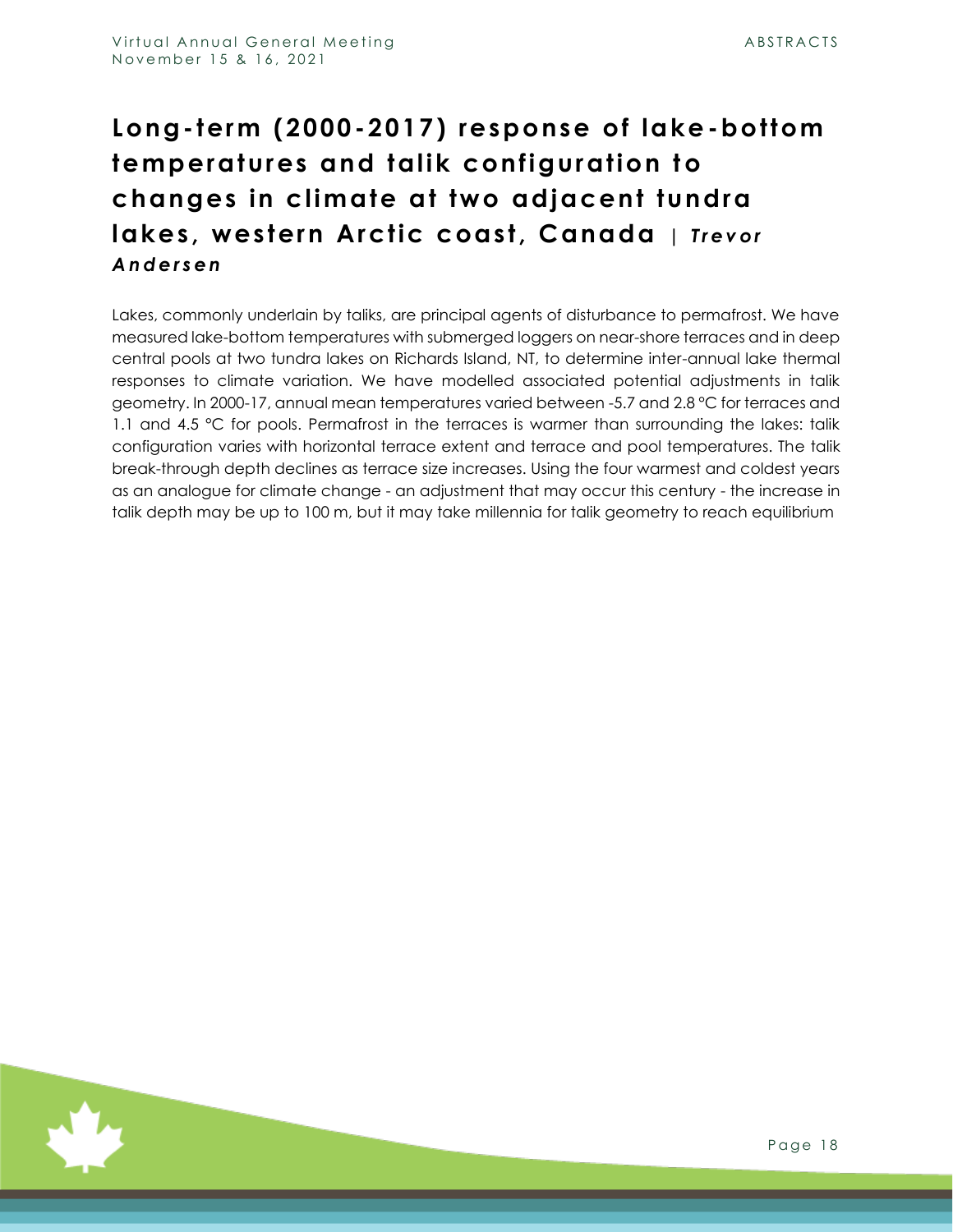# <span id="page-19-0"></span>**Thermal modelling of post - fire permafrost change under a warming coastal subarctic climate, eastern Canada |** *Y i f e n g W a n g*

Forest fires are known to have lasting thermal impacts on permafrost, but there are no previous studies of such effects along the eastern Canadian coastline. One-dimensional thermal modelling was used to examine the ground thermal regime at a coastal forest fire site in the discontinuous permafrost zone near Nain (56.5°N), Nunatsiavut, eastern Canada. Simulations were undertaken for both the unburned forest and adjacent fire-disturbed area, which were modelled to have an initial permafrost thickness of 15.6 m in 1965. Future scenarios incorporated changes to regional air temperature following Representative Concentration Pathway (RCP) 4.5 and 8.5, as well as variations in surface organic material regeneration. Results varied from permafrost thinning but persisting beyond 2099 under RCP4.5 (unburned) to thawing entirely by 2060 under RCP8.5 (high severity burn, no organic material regeneration). In all burned scenarios, a supra-permafrost talik developed immediately following disturbance, but in most cases, frozen ground re-aggraded after several decades. Our findings are broadly consistent with those from western North America and demonstrate that the main impact of fire is to accelerate permafrost thaw due to climate warming.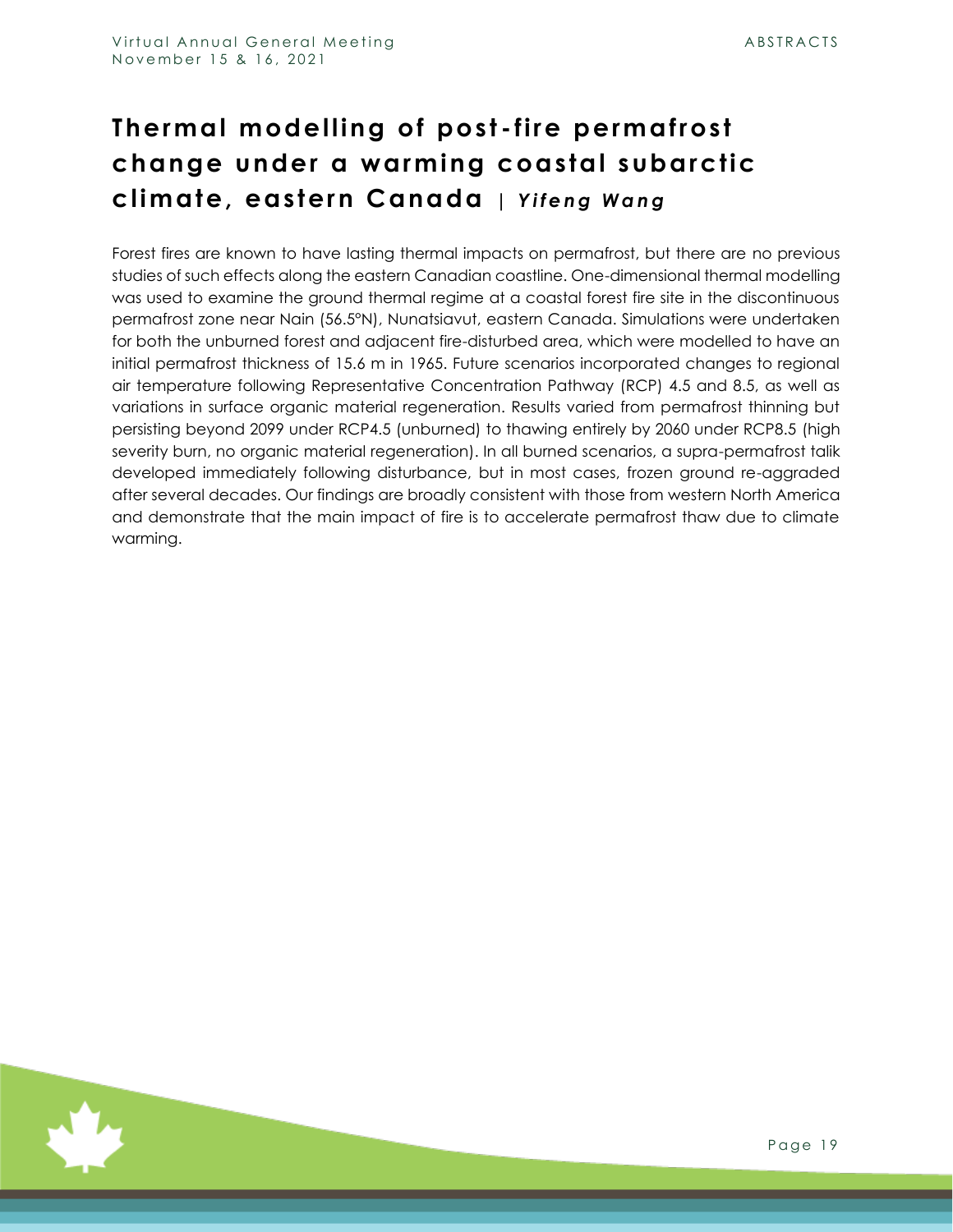### <span id="page-20-0"></span>**Characterization of permafrost cores along the Inuvik-Tuktoyaktuk corridor** | Alejandro Alvarez

To understand permafrost conditions near the newly developed Inuvik-Tuktoyaktuk Highway, NWT, cores were collected in the winter of 2017 by the NWT Geological Survey. This study analyzed five cores (BH-1, BH-2, BH-3, BH-4, and BH-8) within hilltop, riparian, and peatland terrains, recording various depositional environments. Cores were analyzed for cryostructures, water isotopes, and radiocarbon dating to determine the origin of the sedimentary and ground ice records. Collectively, these results indicate that deposits within low-relief areas (such peatlands and riparian zones) host ice with enriched values comparable to modern-day local precipitation values. BH-1, BH-3, and BH-4 all had an ice-poor diamict present at depth. The ice within these diamicts ranged from  $\delta$ 18O -23‰ to -19‰, with a low co-isotope regression slope; indicative of thawing during the Early Holocene warming, followed by permafrost aggradation. Core BH-8 contained a fine-grained unit with laminations, overlain by ~4 m of peat. Radiocarbon dates and sedimentary structures indicate a shifting landscape: from Husky Lake boundary deposits ~11,500 to 9000 years ago, developing epigenetic permafrost, and transitioning to syngenetic peat early Holocene. Lastly, deposits within high-relief areas, BH-2, show little evidence of being affected by Holocene thaw. This ice displays depleted Pleistocene values ranging between  $\delta$ 180 -30% to -27‰; at depths greater than 6-meters below the surface.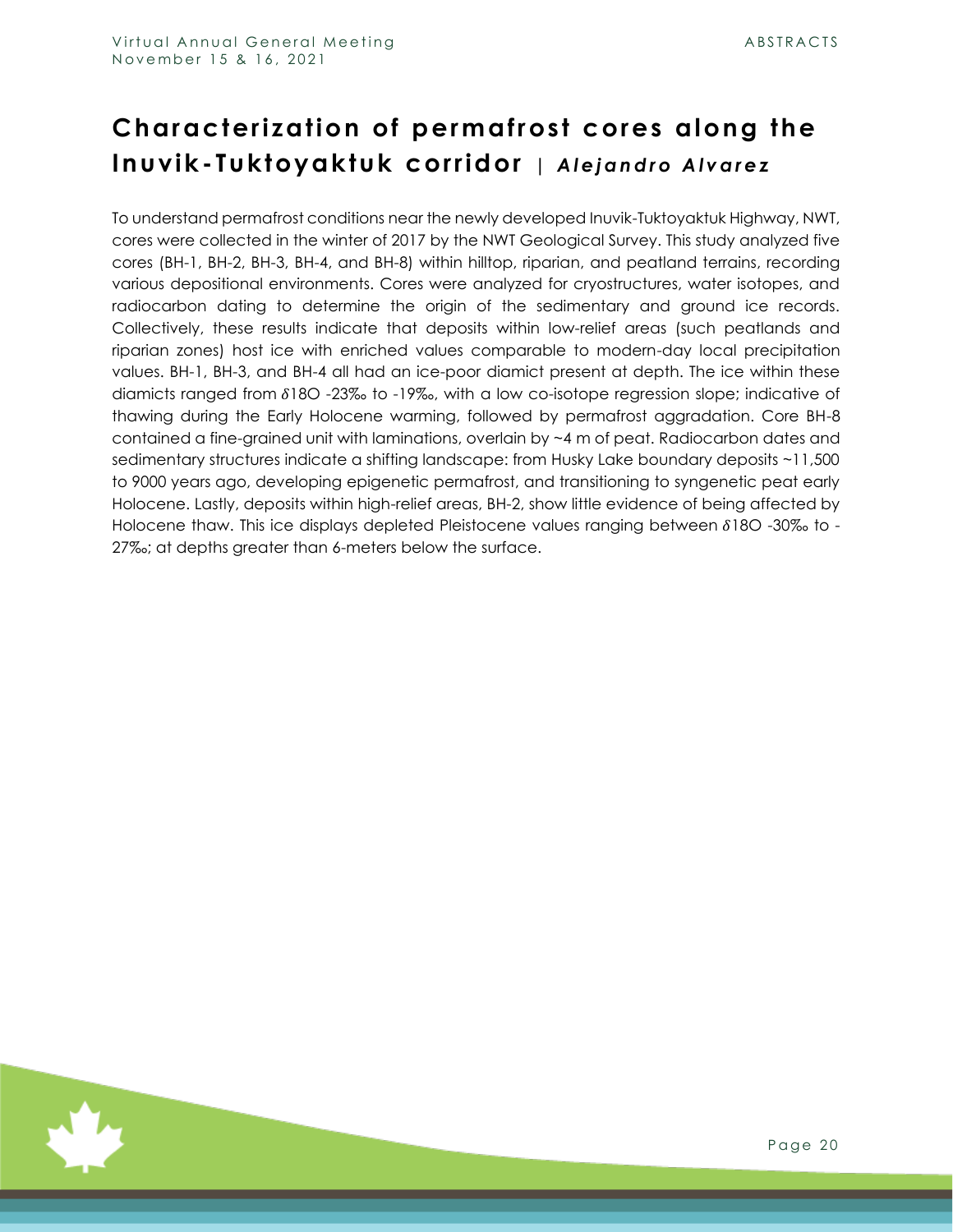# <span id="page-21-0"></span>**Permafrost science capacity in the changing North** | Steve Kokelj

The Government of Northwest Territories (GNWT) and its partners have recognized that permafrost knowledge and an increase in northern permafrost science capacity are critical to support a resilient territory in the rapidly changing north. In this context, GNWT has supported the establishment of an NTGS Permafrost Science Team and the concurrent development of a strategic plan to communicate its vision, goals, objectives, and implementation strategies. Primary goals were established with input from partners to A) conduct and support research and monitoring that generates NWT relevant permafrost knowledge; B) lead the stewardship of NWT permafrost data; C) provide scientific leadership, mentorship, and advice to advance the state of permafrost knowledge, and to support NWT decision-making; and D) foster a community of permafrost experts who bring positive energy and diverse talents to their work and advance professional and public awareness of permafrost science and its relevance in the NWT. Here we elaborate on the NTGS Permafrost Strategic Plan, provide a brief overview of new permafrost science staff, identify key partnerships, and summarize the research themes, values, and approaches that will guide the future of NWT permafrost science and monitoring activities.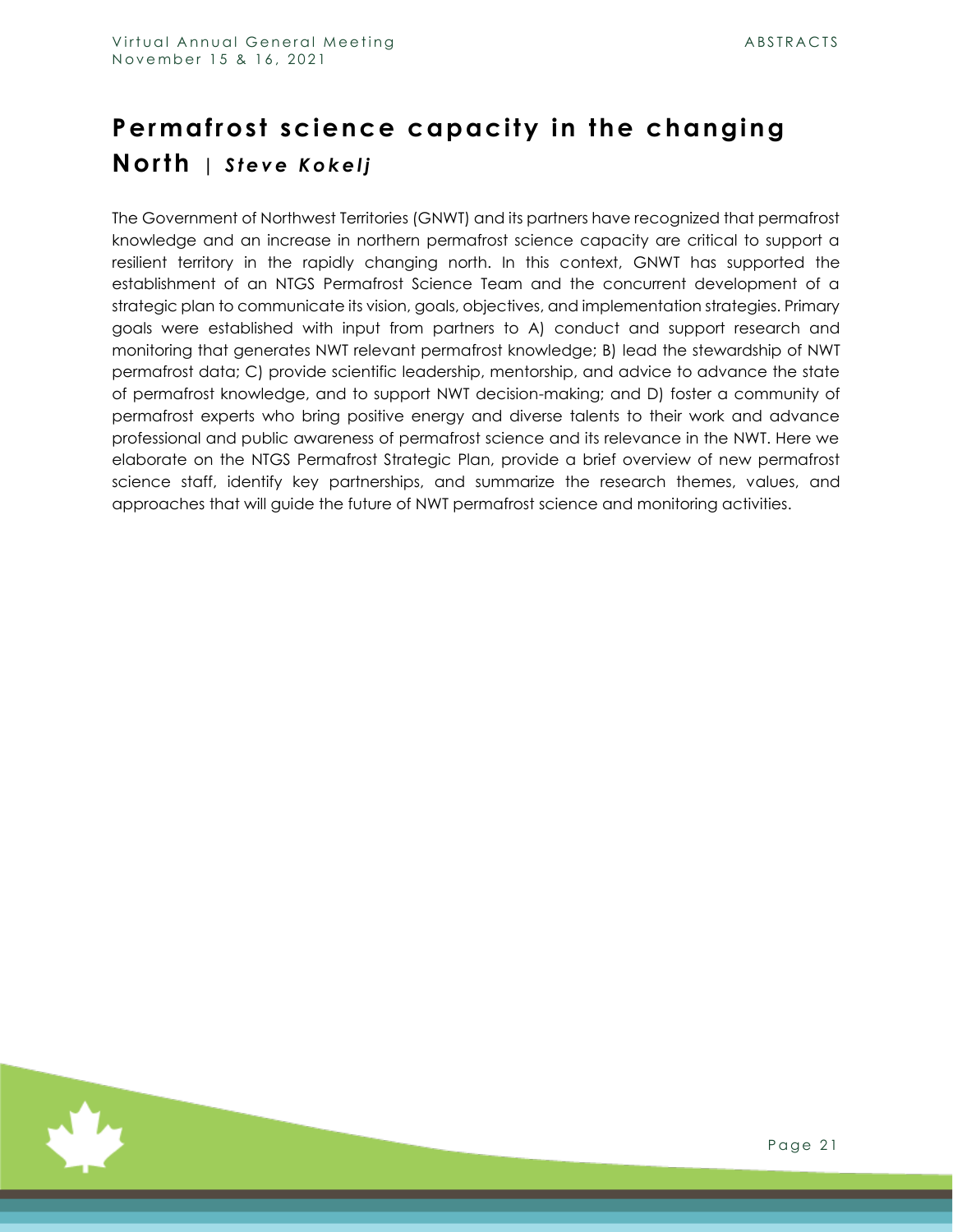# <span id="page-22-0"></span>**One year of road surface temperatures along the Dempster - ITH corridor** *| E m m a S t o c k t o n*

The design of northern infrastructure relies on accurate predictions of freezing and thawing depths to maintain permafrost and minimize thaw subsidence beneath elevated gravel embankments. Numerical modelling (e.g., TEMP/W) can predict these depths using road surface n-factors, calculated from the ratio of freezing (FDD) and thawing (TDD) degree days for the air and surface. Values for design are typically chosen from the available literature because field measurements may be unobtainable until after construction. Road surface n-factors are considered more spatially uniform than n-factors from the natural environment due to the relative homogeneity of surfacing materials.

This research aims to investigate spatial variability in road surface n-factors to determine whether values from the literature are representative of a 420 km-long section of the Dempster and Inuvik to Tuktoyaktuk Highways (ITH), NT. The route includes both elevational and latitudinal temperature gradients across treeline, with air temperatures (Ta) increasing with elevation and decreasing with proximity to the Beaufort Sea. In October 2020, thirteen thermistors were installed 15 cm depth below the highway centerline between the YT-NT border to the south and its northern terminus at Tuktoyaktuk. Following one year of data collection, mean annual road surface temperatures (Ts) ranged from -4.5 to -7.5 °C, with the warmest Ts recorded along the elevational gradient. The annual sum of FDD for the road surface was greater along the latitudinal gradient than elevational gradient by about 500-degree days. While TDD was about the same for both gradients. The mean road surface n-factor for the freezing season was about 1.0 for all sites along the latitudinal gradient, while n-factors for the thawing season were greater and more varied. Spatial variability during the thawing season may be associated with differences in albedo and thermal properties of the surfacing materials.

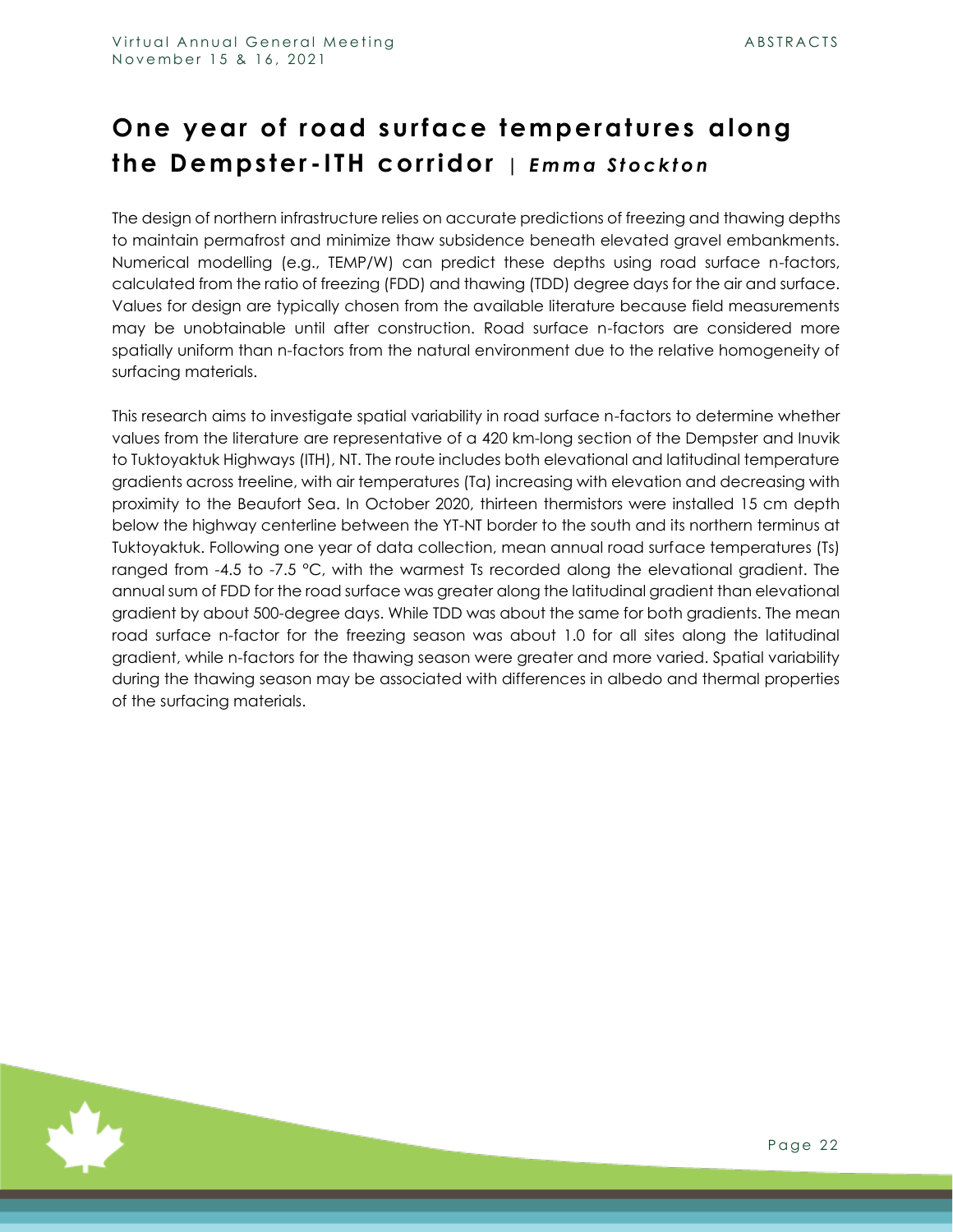# <span id="page-23-0"></span>**Investigating snowpack compaction as a method of preserving permafrost beside highway embankments** | Patrick Jardine

In Central Yukon, air temperatures are warming rapidly due to climate change. As a result, permafrost degradation is becoming more widespread, increasing the risk of thaw subsidence damaging infrastructure underlain by ice rich permafrost. For roads, this risk is exacerbated by deep snowbanks which accumulate alongside embankments and create an insulative layer, trapping heat within the ground. Simulation results suggest that compaction of the snowpack may reduce this insulative effect by increasing the thermal conductivity of the snowpack and reducing its depth. This would mitigate the risk of thaw subsidence by decreasing ground temperatures.

For this study, field experiments were conducted at several sites along roads in Central Yukon to test this theory by determining how regular compaction influences ground temperatures underneath the embankment snowbanks. Four sites were set up near Mayo, YT, while one site was set up at km 96 of the south Dempster Highway. The sites near Mayo were set up at roads that varied in local vegetation, usage, and plowing schedule to determine how this may influence the effects of snowpack compaction. Each site consisted of two adjacent 50 m by 5 m plots within the right of way of the road. One plot was compacted monthly by land guardians from the Na-Cho Nyak Dun First Nation using snow machines, while the other was left undisturbed. At km 96 of the Dempster Highway, ten adjacent plots of the same dimensions were set up in a tundra environment. Every second plot was compacted by the land guardians following a monthly schedule which varied in timing and frequency, while the remainder were left undisturbed. Ground temperatures were monitored by loggers throughout the winter at all plots, and snow properties were measured during monthly trips to the field.

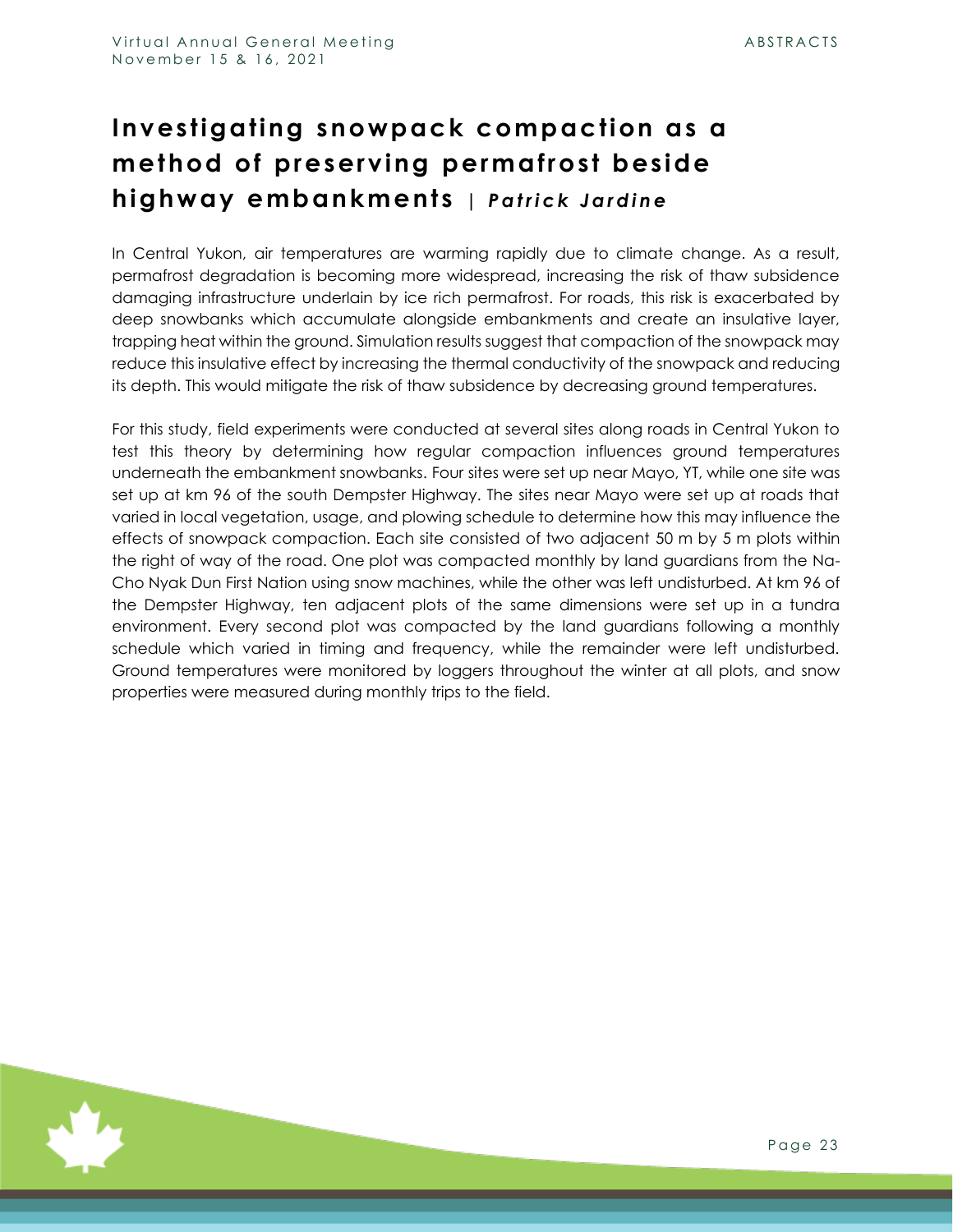# <span id="page-24-0"></span>**Air -convection- reflective sheds: A mitigation technique that stopped degradation and promoted permafrost recovery under the Alaska Highway, Yukon, Canada** *| S a m u e l G a g n o n*

This study tested the efficacy of air-convection-reflective sheds (ACRS) installed along the Alaska Highway in Yukon (Canada) as a mitigation technique to reduce heat absorption during the thawing season and to increase heat loss during the freezing season. Soil surface, air, and ground temperatures were recorded under the ACRS between 2008 and 2016, which were then compared with values from an unmitigated road embankment and from the natural ground near the road embankment. The design of the ACRS blocked incoming solar radiation, prevented snow accumulation, and promoted air convection through the stack effect, which resulted in a cooling efficiency of 358% compared to the reference site. The net heat loss resulted in a 6.3°C cooling of the average soil surface temperature and caused the active layer thickness to decrease by nearly two meters, thus stopping permafrost warming, promoting permafrost recovery and its upward aggradation in the embankment. Implementations of the ACRS in specific vulnerable or degraded sections of roads and airstrips represents a viable solution to permafrost thaw and embankment failure.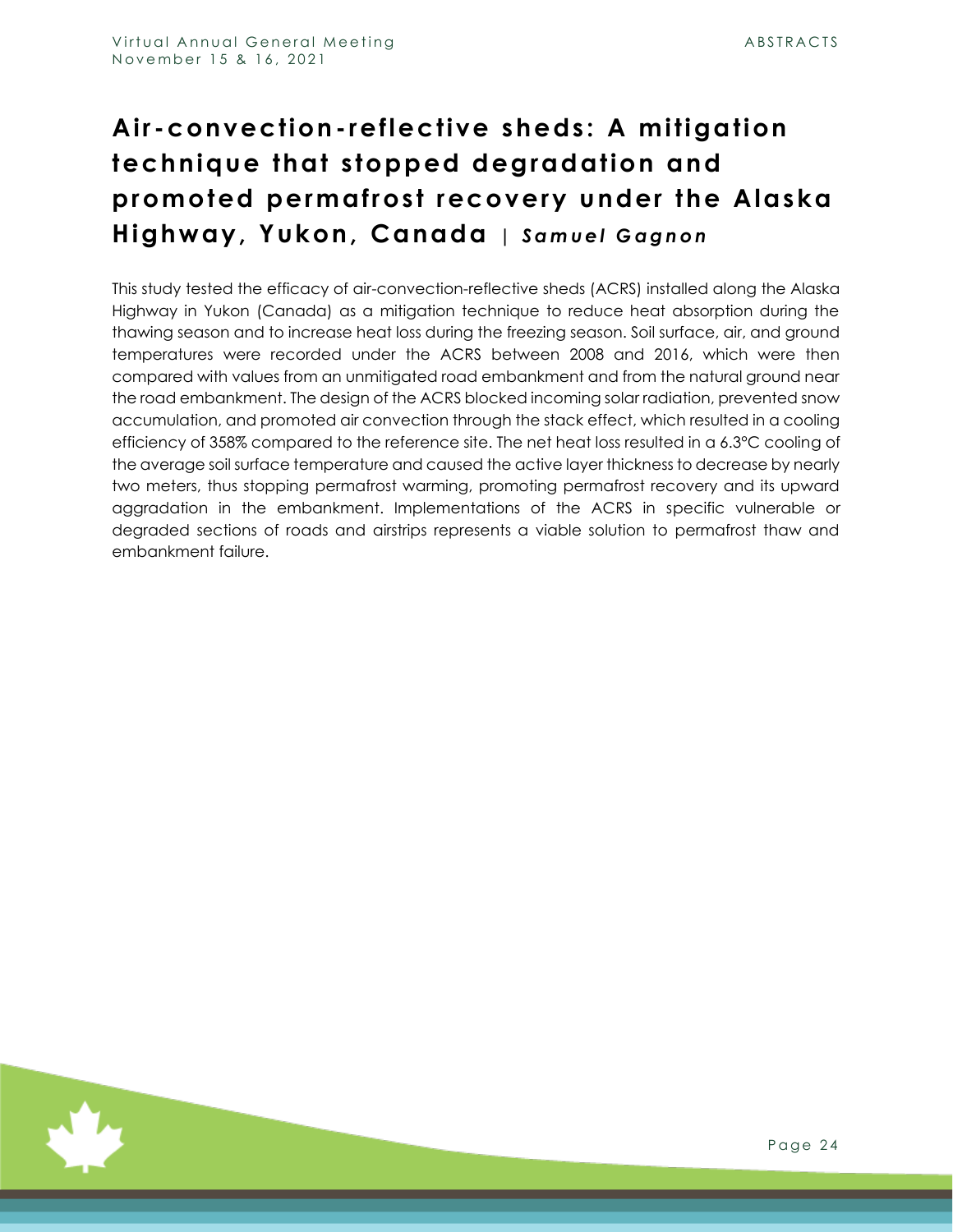#### <span id="page-25-0"></span>**Thermal performance of Diavik's A21 Dike after 4 years** *| L u k a s A r e n s o n*

In August 2018, a new open pit, accessing kimberlite pipe A21, was officially opened at Rio Tinto's Diavik Diamond Mine site, located approximately 300 km north-east of Yellowknife, NT. To access the pipe, a 2.2 km-long ring dike was constructed, and the pit area dewatered during the winter of 2017/2018. While the site is located within the continuous permafrost region, a talik had formed under Lac de Gras, i.e. the area mine infrastructure is located just offshore South Island. The foundation of the dike therefore had to accommodate permafrost conditions close to the shoreline of South Island and non-permafrost conditions further offshore. In addition, permafrost was expected to aggrade within the dike and its foundation where the upstream side was within shallow water, preventing the preservation of the talik. Where the permafrost foundation transitions into the non-permafrost foundation, thermosyphons were installed along two, approximately 30 m-long sections. Extensive ground temperature monitoring was performed during and post-construction to follow changes in the thermal regime. We present the thermal performance of ring dike A21 following four years post dewatering. The data show that the temperatures continue to decrease, and permafrost is aggrading in the foundation as planned. Specifically on the South Abutment and Island A, ground temperatures are decreasing, naturally expanding the hydraulic barrier within and under the ring dike. The two thermosyphon blocks, which have been operating in a passive mode following a short active phase prior to dewatering, also are behaving as planned, slowly expanding the frozen block in the foundation providing the necessary hydraulic barrier.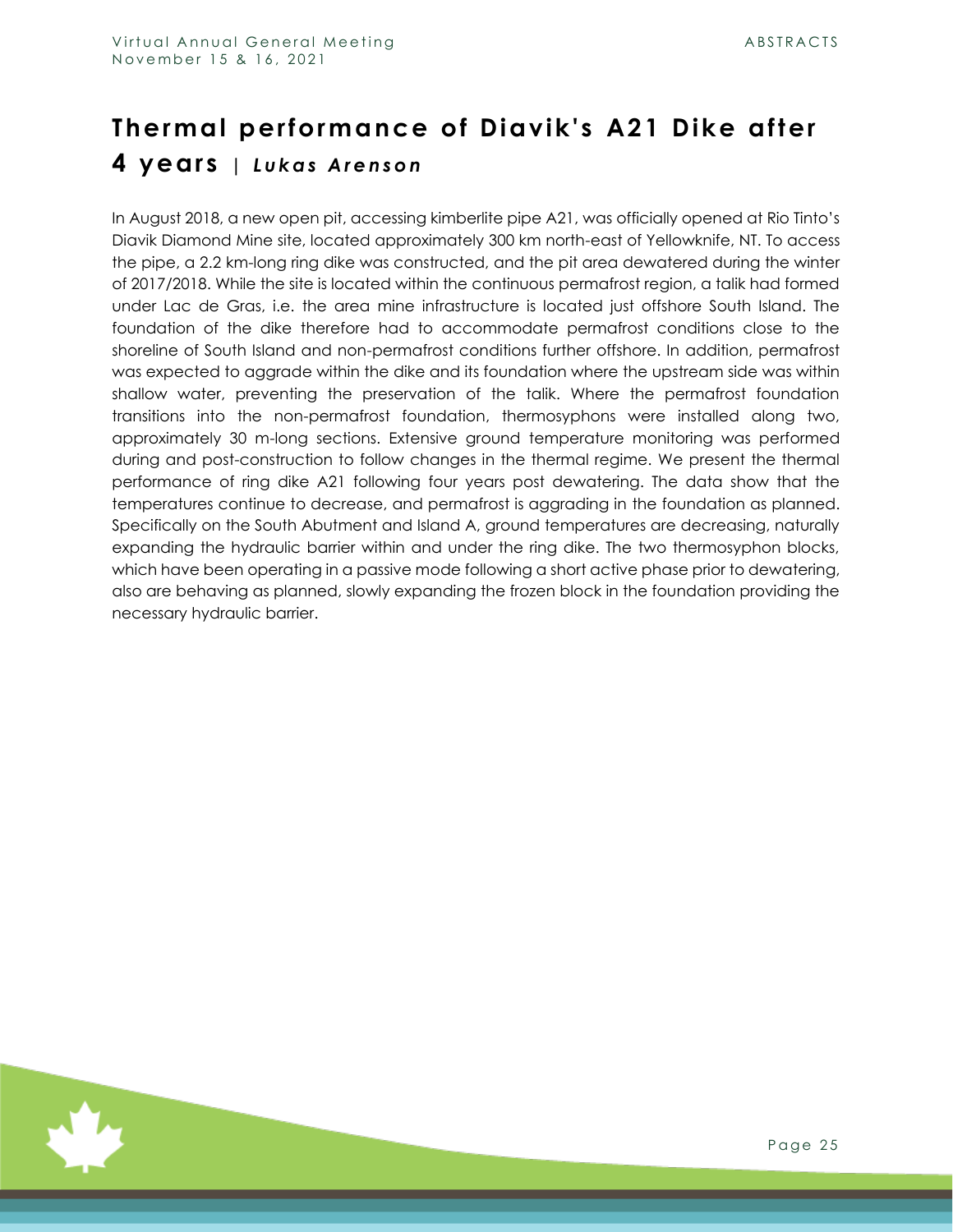#### <span id="page-26-0"></span>**Linear infrastructure and permafrost monitoring** *| U s m a n I q b a l A h m e d*

We are exploring full spectrum of single platform based airborne SAR and Optical data fusion scenarios for direct / indirect change detection in permafrost regions. We will be high precision photogrammetric DEMs to not only serve as a reference for interferometric and tomographic SAR applications but also to map direct change in the region of interest based on bi-annual aerial surveys. Photogrammetric block adjustment parameters can fine-adjust the flight trajectory for enhanced motion compensation for repeat pass Interferometric SAR, thus producing high precision interferometric change detection maps for as a measure of indirect change detection. The area of interest for our research is a portion of Alaska Canada Highway near the northern end of the Kluane Lake in Yukon Territories.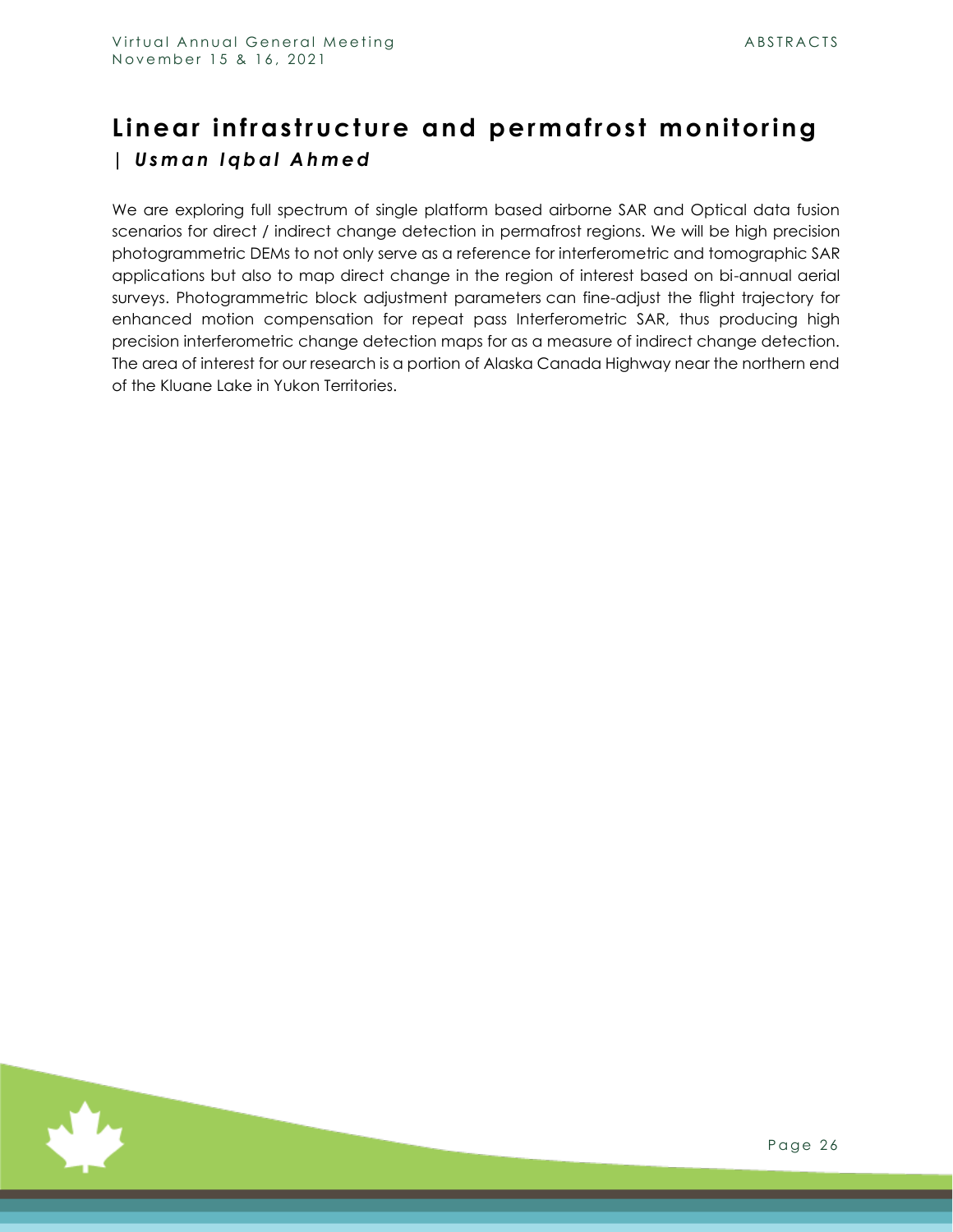# <span id="page-27-0"></span>**Quantifying local - to watershed- scale impacts of permafrost thaw - related geohazards on the natural and built environment in the Stewart**  River watershed, Yukon | Frederic Brieger

The central Yukon is warming fast, with major challenges for vulnerable northern communities including the maintenance and adaption of physical infrastructure and dramatic changes in the natural permafrost landscape. My project will investigate impacts of permafrost-related geohazards to the natural and built environment in the traditional territory of the First Nation of Na-Cho Nyäk Dun (FNNND), by applying state-of-the-art high-precision remote sensing technology such as UAV-based photogrammetry and light detection and ranging (lidar). Areas of concern that are already experiencing thaw-related infrastructure damage or subsidence in the Village of Mayo and FNNND settlement land are currently identified by applying point-to-point change detection using public lidar surveys and in collaboration with local stakeholders. The Stewart (Na-Cho Nyäk) River watershed is facing strong thermokarst activity (e.g., retrogressive thaw slumps, active layer detachments, permafrost cliff erosion) which could potentially impact traditional land use and aquatic habitat through increased sediment input. Future field work aims to quantify ground movement at high spatiotemporal resolution and integrate these data with geophysical techniques (ERT and GPR) and knowledge on surface characteristics and disturbance history to help understand underlying (intra- and interannual) permafrost conditions and dynamics.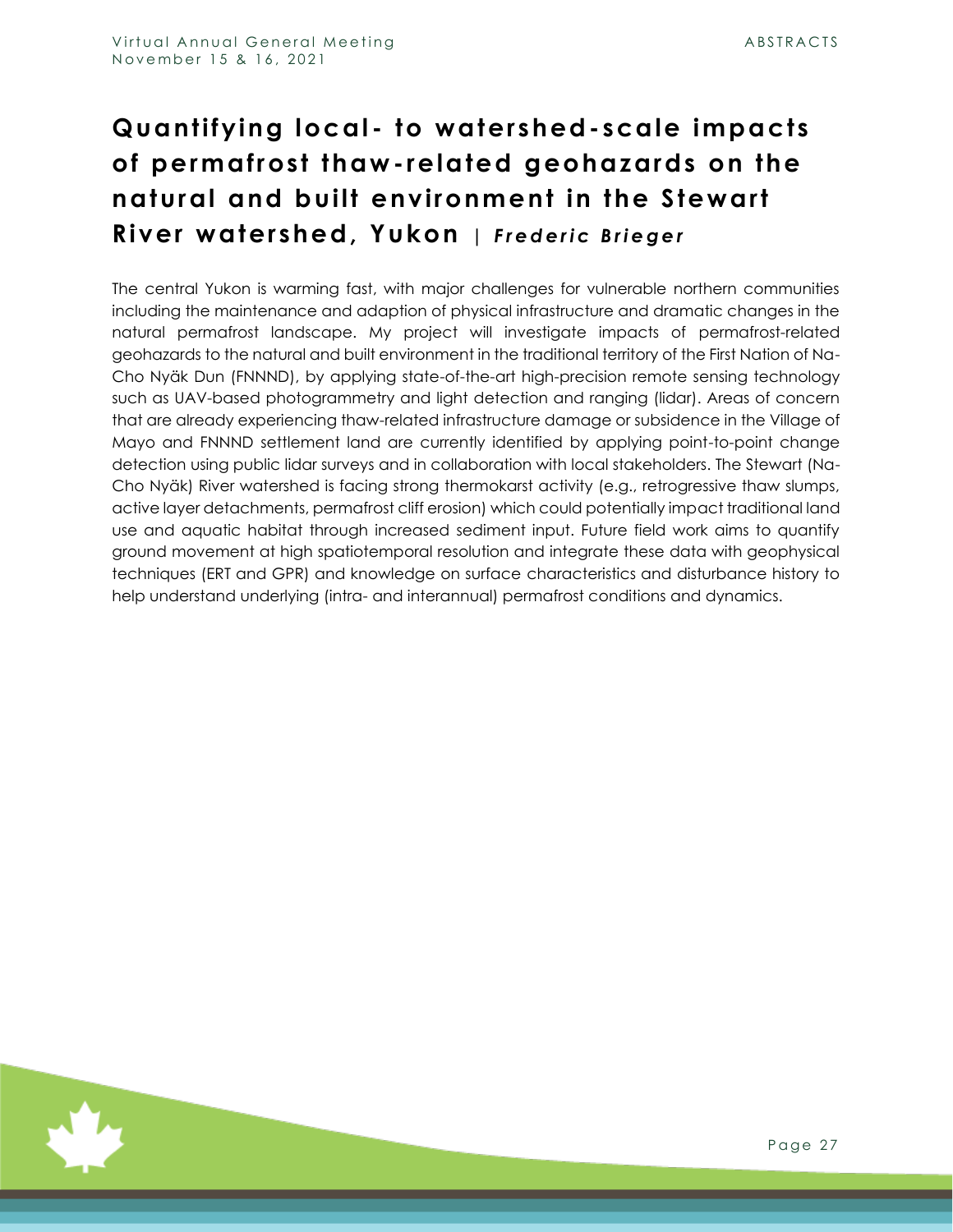#### <span id="page-28-0"></span>**Ice wedges as winter paleotemperature proxies:**   $i$ s it feasible? | Kethra Campbell-Heaton

Recently, ice wedge research has shifted towards their use as paleoclimate proxies, using the D-18O signature recorded in the wedge ice to reconstruct past Arctic winter climates. The purpose of this research is to investigate the validity of the ice wedge stable isotope signature as a valid proxy for winter climate. Ice wedges in Eureka, Nunavut, were analyzed for DOC 14C and D-18O. Radiocarbon ages (DOC 14C) from eight ice wedges show peripheral cracking in one-fifth of the sampled wedges. Comparison of sampled ice wedges ages to the MacKay (1974) Gaussian distribution suggests that ice wedges of medium widths (1-2 m) are more reliable for paleoclimate dating because of a higher probability of cracking. Cracking irregularity and peripheral cracking suggest that ice wedge D-18O should rely on the direct dating of veinlets to establish a proper chronology. Symmetry analysis of the ice wedge D-18O showed a statistically different average δ18O at depth within three of the four sampled ice wedges. Additionally, the δ18O signature within the sampled ice wedges shows an increasing trend from the center to the wedge's edge. This change can be attributed to increased moisture and mixing near the intersection between ice wedge and icy-permafrost in the summer. Consequently, against ice cap Agassiz δ18O, the ice wedge isotopes show a high degree of variability throughout the Quaternary and are attributed to the random timing of meltwater fractionation infiltrating the ice wedge crack. Finally, it is proposed that a smoothing spline be used with multiple ice wedge δ18O records to create a robust and reliable chronology.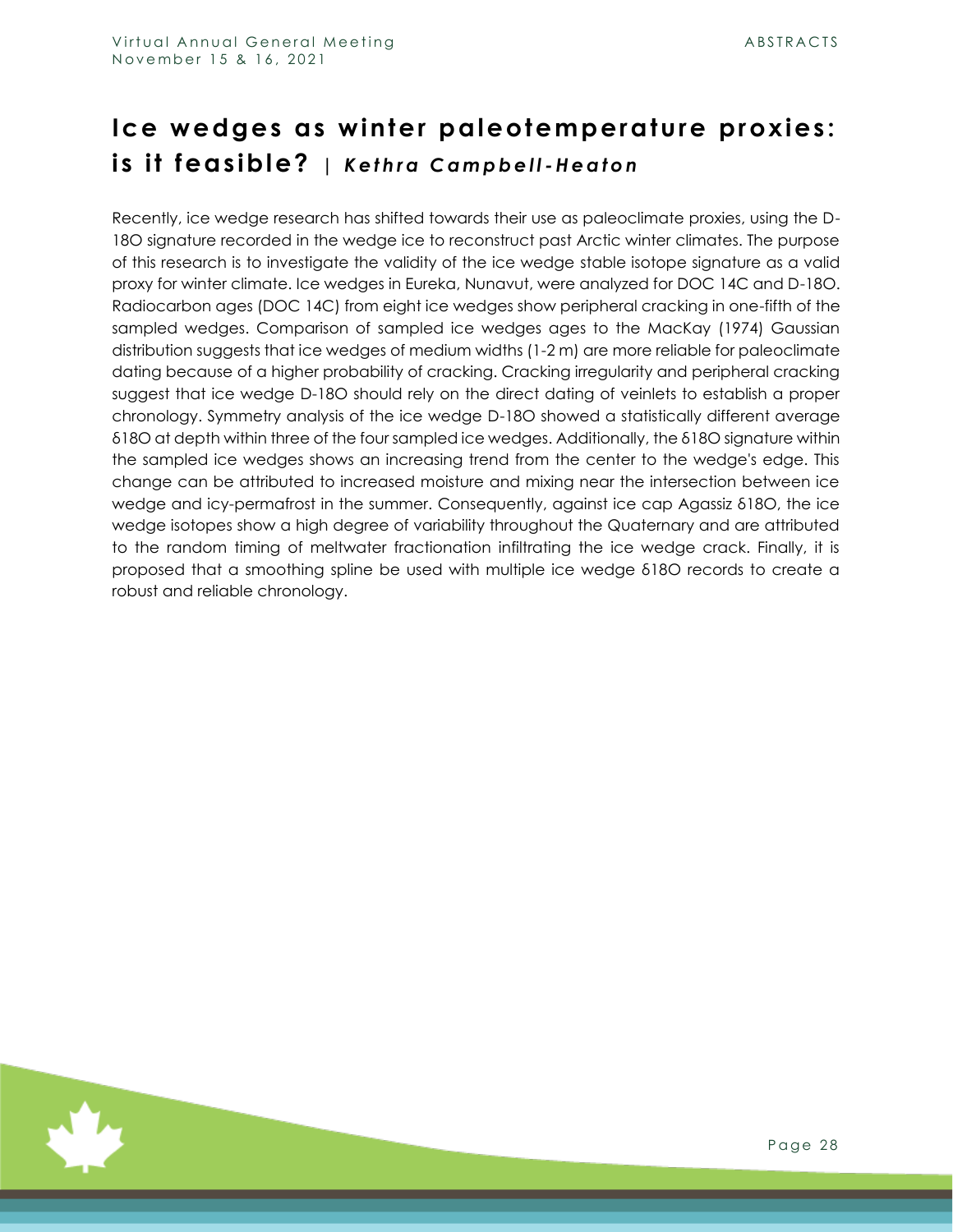# <span id="page-29-0"></span>**Vertical distribution of excess ice in icy sediments and its statistical estimation from geotechnical data (Tuktoyaktuk Coastlands and**  Anderson Plain, Northwest Territories) | Ariane *C a s t a n g e r*

Excess ice, found as massive ice and within icy sediments, is an important variable to quantify as it strongly influences the geotechnical response to permafrost thaw. Thawing of excess ice in the western Canadian Arctic has led to thaw subsidence and retrogressive thaw slumps which increasingly cause issues to Northern infrastructure. A large amount of geotechnical data is available in the Tuktoyaktuk Coastlands, however field assessments typically only involve the estimation of visible ice. To add significant value to these datasets, a cryostratigraphic dataset collected along the Inuvik-Tuktoyaktuk Highway (n = 566 boreholes) is used to develop a beta regression model which predicts the excess ice content of icy sediments based on interval depth, visible ice content, materials and Quaternary deposits. The resulting predictions are compared to recorded massive ice intervals and show that excess ice within icy sediments can contribute up to 65% of the excess ice and thaw strain within the first 10 meters from the surface in this area. Although this study shows the general applicability of this approach, comparable geotechnical data should be collected to reduce uncertainties and apply such models in a wider range of geographic settings and to produce geotechnical variables for quantitative analysis.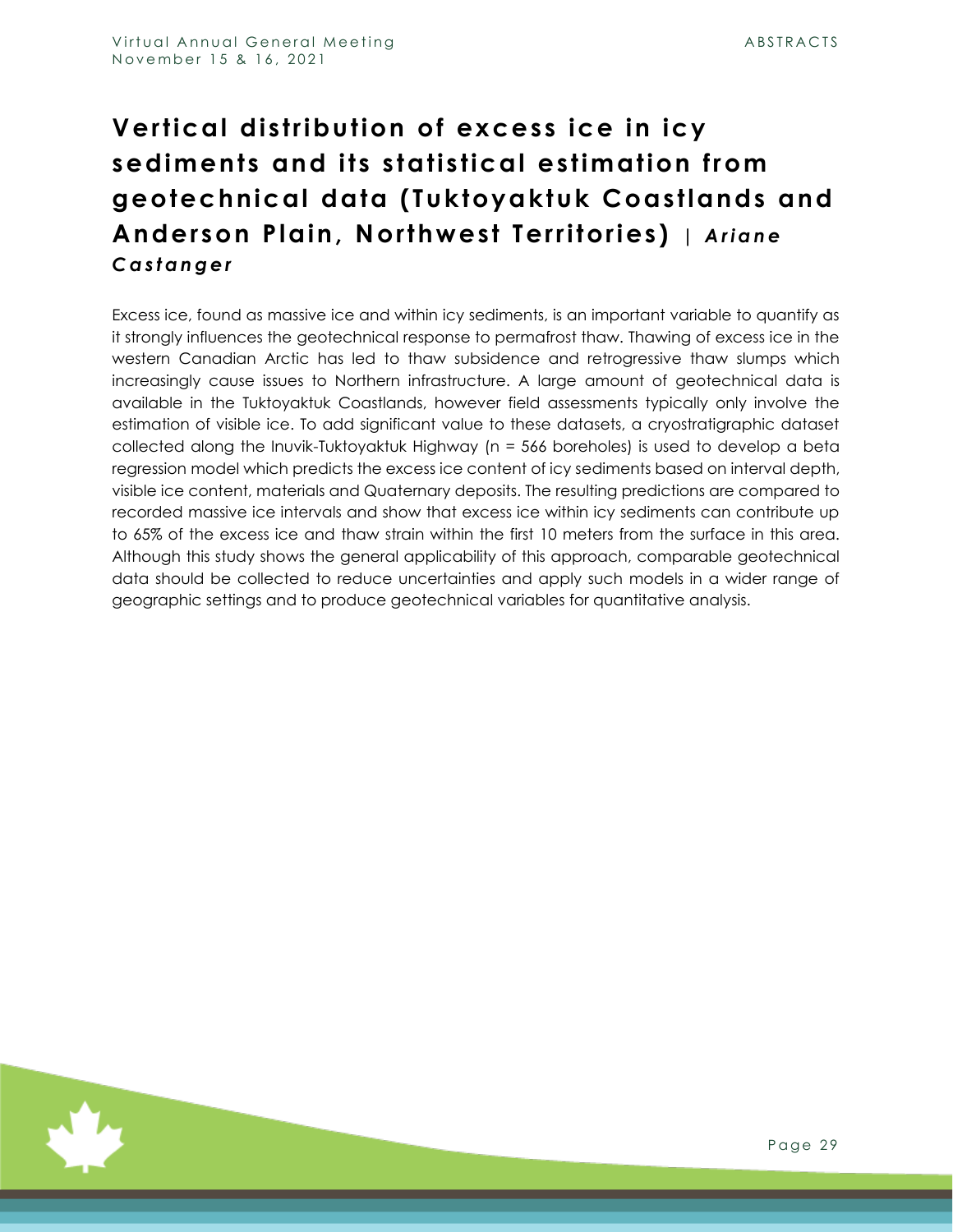# <span id="page-30-0"></span>**Initial investigations of degrading peat plateaus in the central Mackenzie Valley, Northwest Territories** *| A l e x a n d r e C h i a s s o n*

Peat plateaus dissected by dendritic fluvial and fen networks are common landforms in the central Mackenzie Valley, NWT. These networks tend to be associated with sloping site conditions (up to ~3 m per km), and are largely developed on moraine and glaciolacustrine sediments. These sites are often covered by tussocks, reindeer lichens (Cladonia spp.) and varying cover of open black spruce (Picea mariana). Field investigation of three sites in 2021 showed that peat thicknesses were ~2 m with structureless pore ice, which was overlaying several metres of ice-rich diamict or glaciolacustrine sediments. Electrical resistivity tomography profiles indicate that permafrost is typically thin in these areas (5-12 m), and through-going taliks forming the channel network are common, and increase in frequency downslope. The taliks appear to extend under the margins of the peat plateaus adjacent to the taliks, and are commonly captured to form the dendritic network. There seems to be little evidence for surface disturbances, and local depressions on the surface appear to extend into the underlying ice-rich sediments, and are very recent based on flooded black spruce (Picea mariana) and reindeer lichens (Cladonia sp.) within ponds. We hypothesize that these are slowly expanding thaw networks, likely driven by basal permafrost thaw near taliks.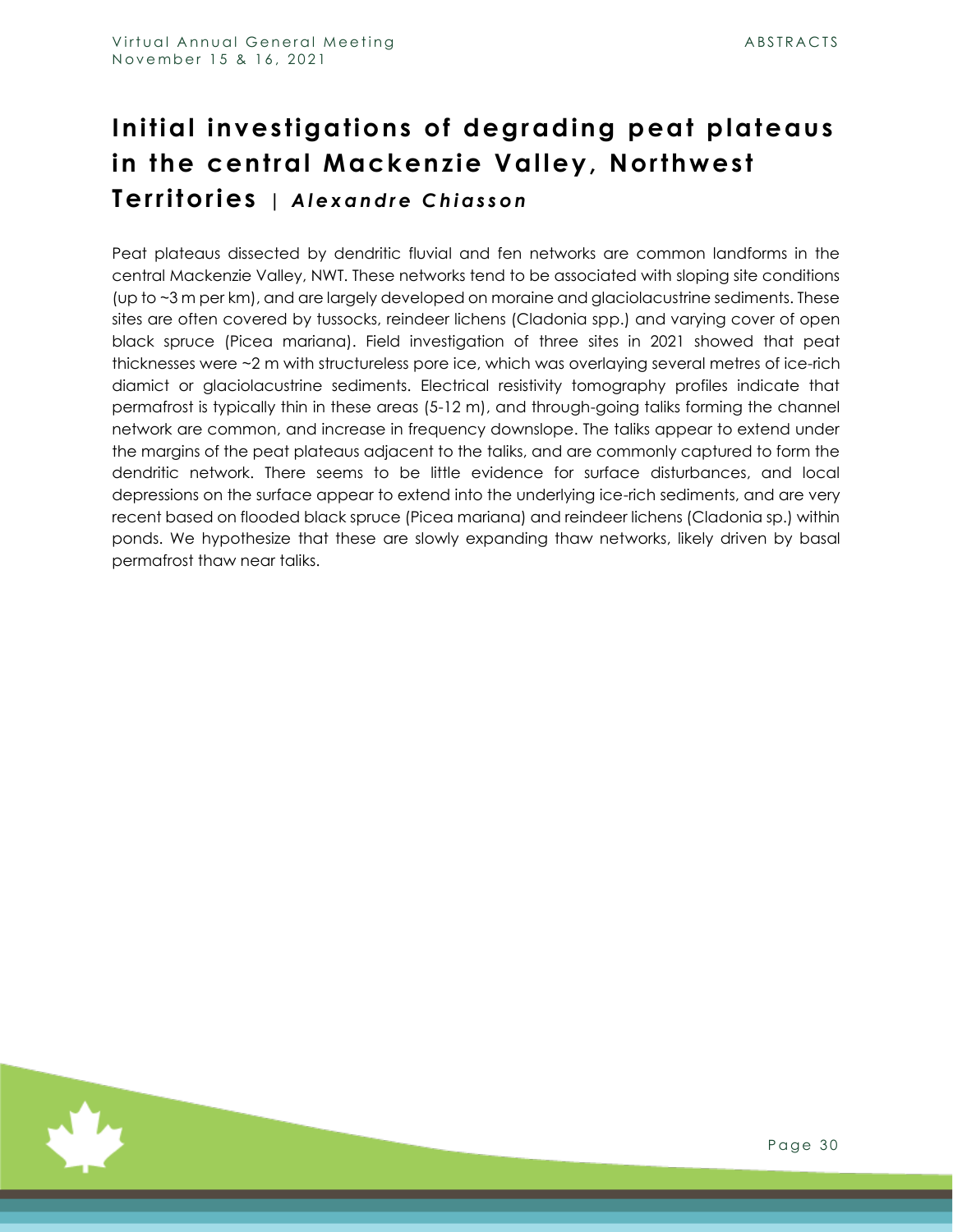### <span id="page-31-0"></span>**Centrifuge modelling of axially loaded steel piles in frozen and thawing ground** *| Chris Clarkson*

Northern climates possess an increased complexity in soil-foundations compared to temperate regions. The continuous and discontinuous permafrost that varies throughout the arctic has a crucial role in pile foundation design. The uncertain quality of frozen soil, and its interaction with an ad-freeze steel pile provides a strong motive to further understand the strengths and bearing capacities of foundations in frozen soil. Centrifuge modelling was used to simulate in-situ forces acting on a steel ad-freeze pile in both temperate never frozen soils, and frozen soils. In a centrifuge the magnitude of gravity is increased allowing for the experimentation of small-scale models in a laboratory. By increasing the magnitude of gravity, a scaled pile foundation in a frozen soil can be modelled for its entire design life in a fraction of time and space of the full-scale equivalent. The model pile was designed to recreate the soil-structure interface of ad-freeze piles used in permafrost region foundations.

The purpose of these centrifuge experiments was to provide further insight through experimental validation on the strength and bearing capacity of Steel Piles in soils of frozen and thawing conditions. This was documented through load-displacement curves for specific pile sizes, embedment depths, and soil-pile interface designs.

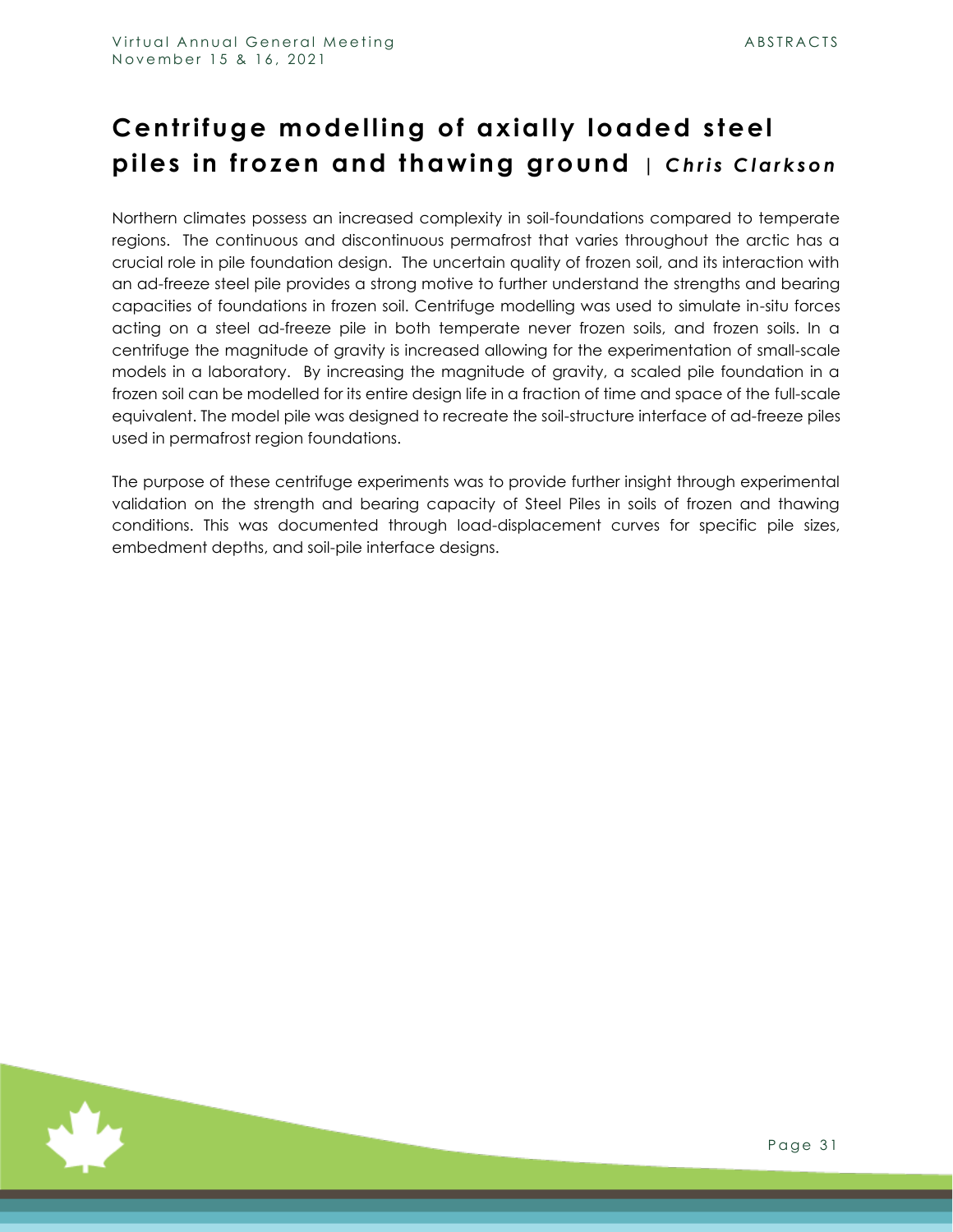# <span id="page-32-0"></span>**Using numerical thermal modelling techniques to support snow management plans along the ITH** *| J a y C u m m i n g*

The modelling of ground temperatures is an important aspect of infrastructure design in regions with large seasonal variations in temperature. This is especially critical in Canada in permafrost and cold region engineering contexts. One of the factors that greatly affect ground temperatures is the seasonal snow cover, which acts as an insulator and impedes the flow of heat from the ground to the air in the winter months. Currently, along the Inuvik-Tuktoyaktuk Highway a snow manipulation research project is being conducted whereby at certain locations the ground snow cover is being manipulated to reduce the snow depth and increase the density. At these sites thermistors are located in the ground recording the resulting impact on ground temperatures. In this study, numerical models calibrated to the manipulated field site are being used to investigate the sensitivity to rate of snow manipulation both seasonally and annually. The results of this study will be used to help inform the design of an effective snow management plan for along linear infrastructure that will facilitate the preservation of underlying permafrost.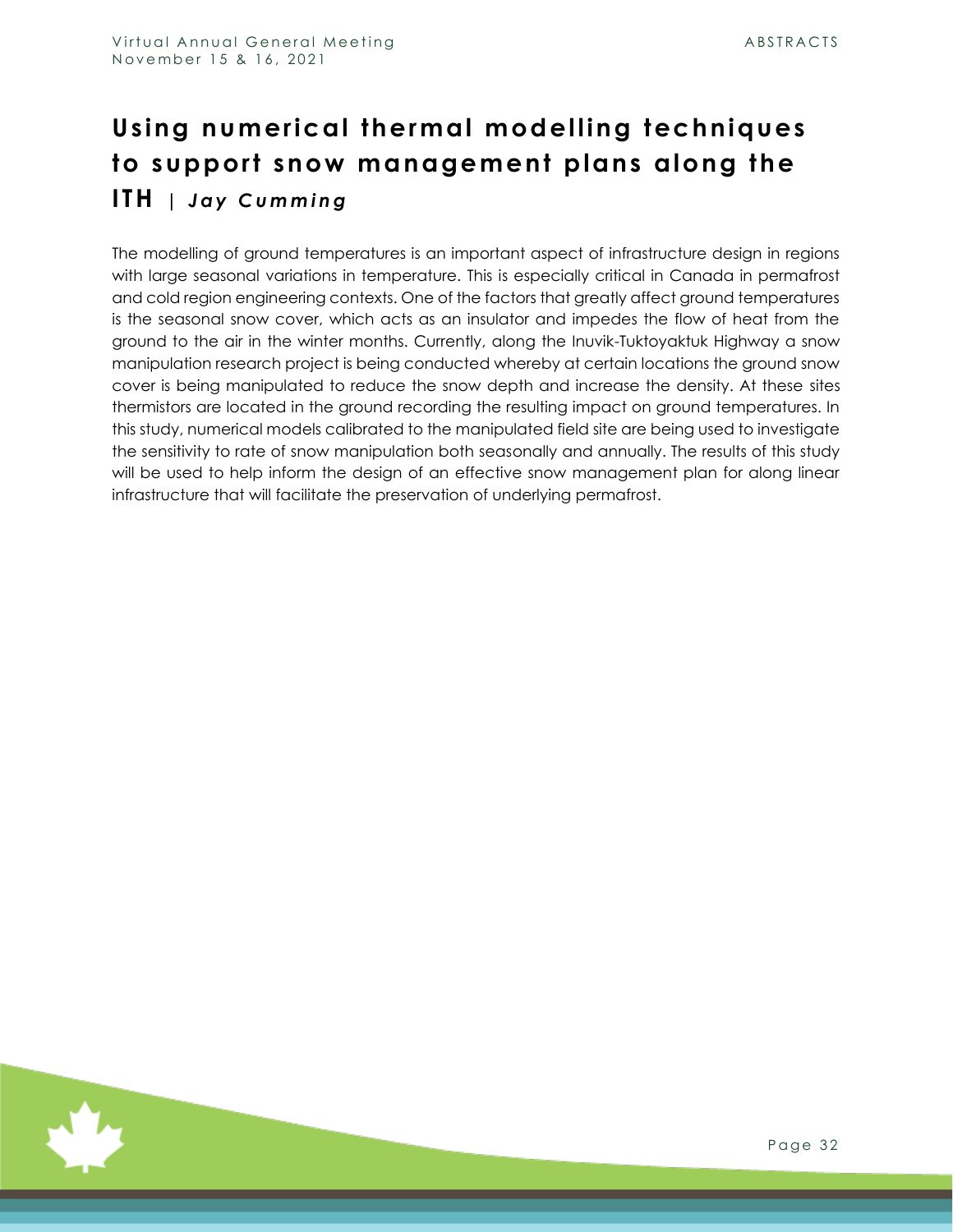#### <span id="page-33-0"></span>**Ground ice of eastern Canadian High Arctic polar desert** *| M o h a m m a d Ho s s e i n G a m s h a d z a e i*

The cryosphere of the polar deserts is strongly affected by climate change, both in terms of permafrost, sea ice, glaciers and nival coverage. For permafrost, the key element of its stability is ground ice. Ground ice can be defined as ice within frozen or partly frozen ground, irrespective of the form of occurrence or the origin of ice. The amount of ground ice within permafrost varies markedly between frozen sediment based on latitude, elevation, and continentality. The permafrost ice of the polar deserts of the Canadian High Arctic has so far been little studied. Having a better knowledge of quantity and distribution of permafrost ice is essential to simulate the future response of polar deserts to climate change and to evaluate its impacts on hydrology, geomorphology, vegetation and biogeochemical cycles.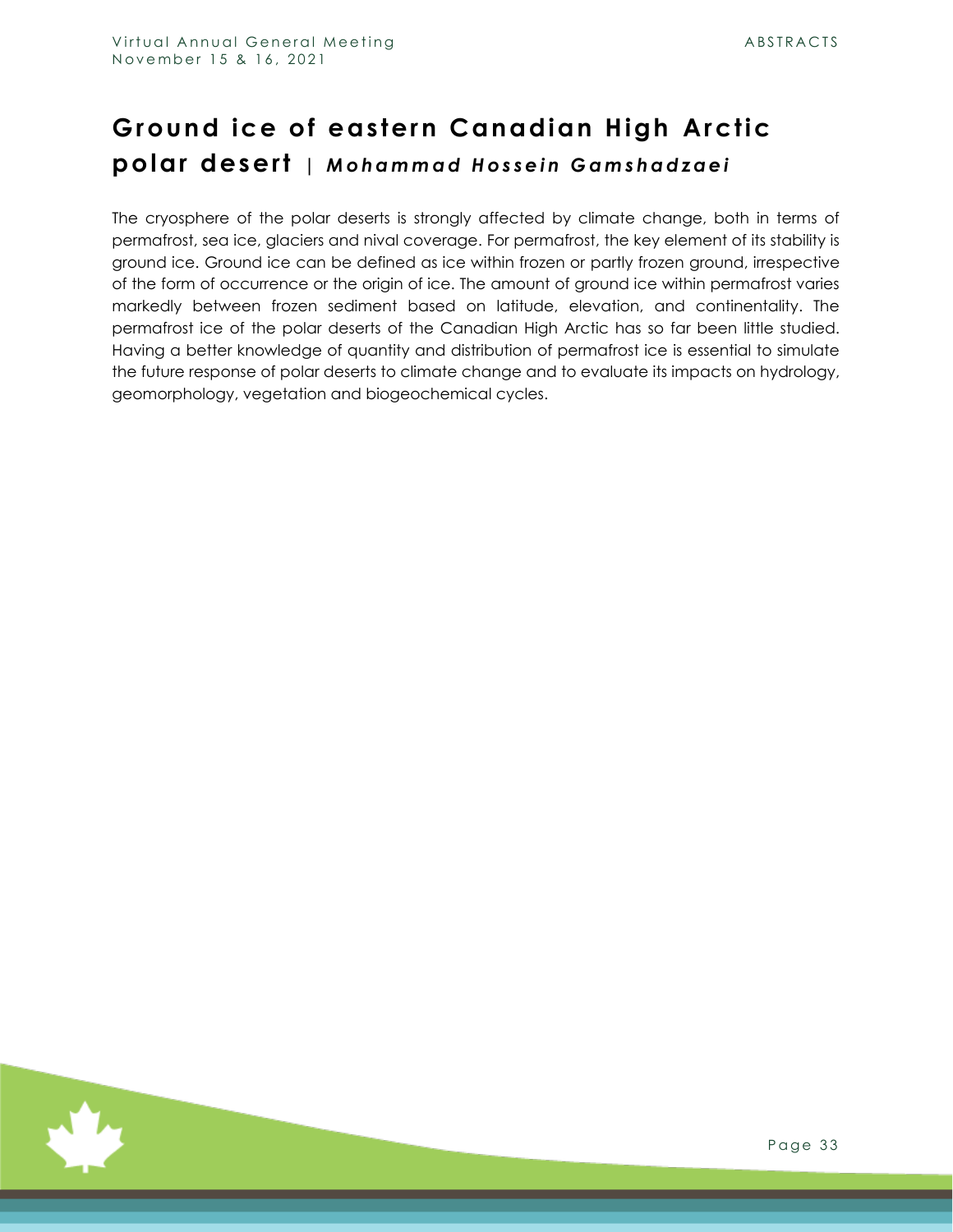#### <span id="page-34-0"></span>**Constraining soil carbon parameter distributions in CLASSIC using Bayesian inference and field observations** *| C h a r l e s G a u t h i e r*

The Canadian Land Surface Scheme Including Biogeochemical Cycles (CLASSIC) being a process-based model, many of its parameter values are difficult to obtain from field measurements. Poorly constrained parameter distributions lead to errors in prediction made by the model. This research's objective is to constrain soil carbon parameter distributions in CLASSIC, resulting in better predictions. Using Bayesian Inference, we plan on optimizing the parameter distributions against field observations. Other studies have been conducted on similar models using bulk soil carbon content datasets. Similar data will be used in this study as well as carbon flux data such as soil respiration and isotopic carbon datasets. Using a variety of data types should result in more constrained parameter distributions than those seen in studies using only soil carbon data.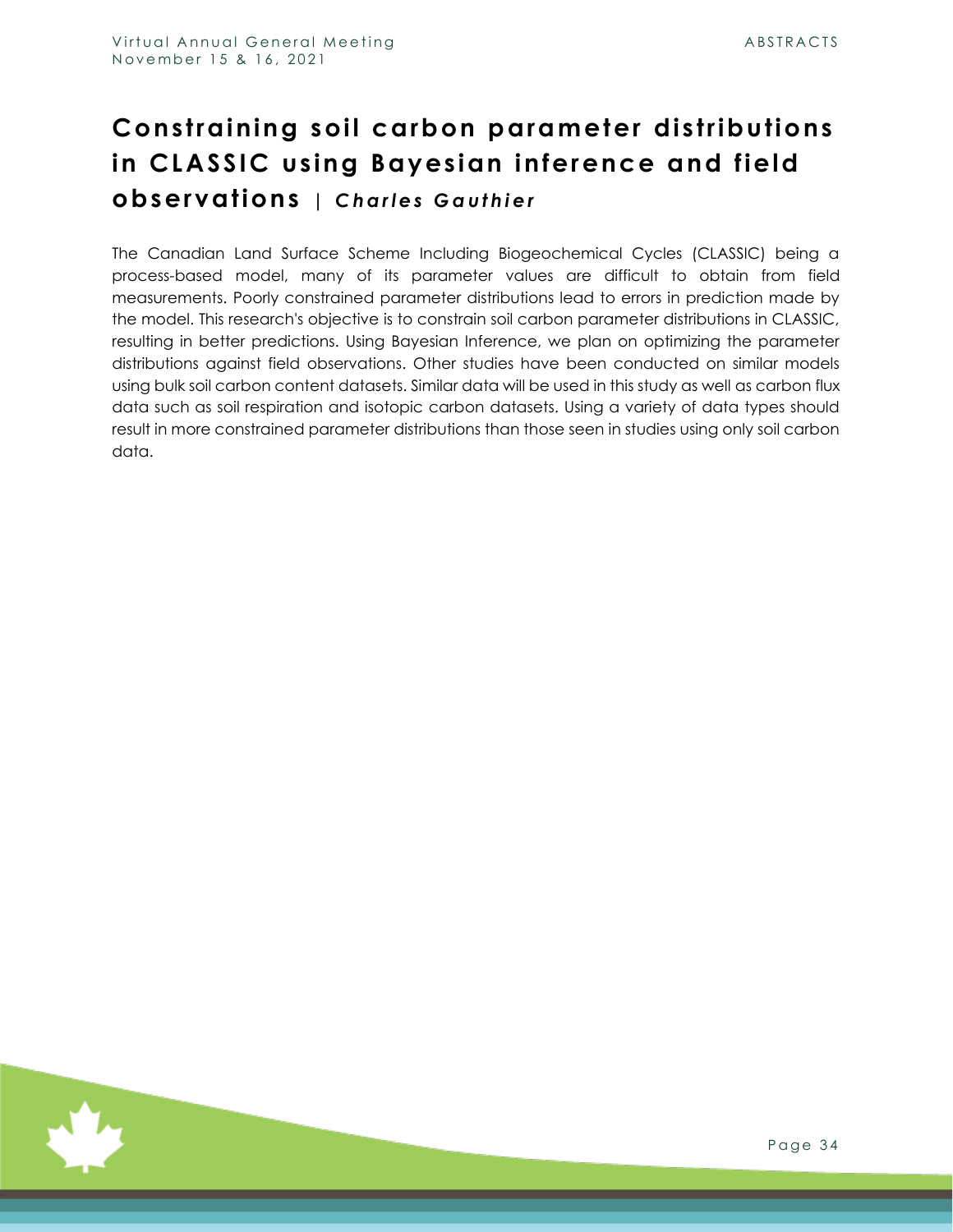#### <span id="page-35-0"></span>Interpreting ground temperature and **subsidence to better quantify permafrost change** *| F e r e s h t e h G h i a m i S h o m a m i*

Permafrost change is mostly reported based on sensors at single depths. Latent heat consumption upon thawing permafrost perturbs the ground temperature signal. Given that, using only one ground temperature time series of a single depth discards valuable information. This study aims to improve understanding of permafrost state by quantifying thaw-induced changes in ground temperature profile.

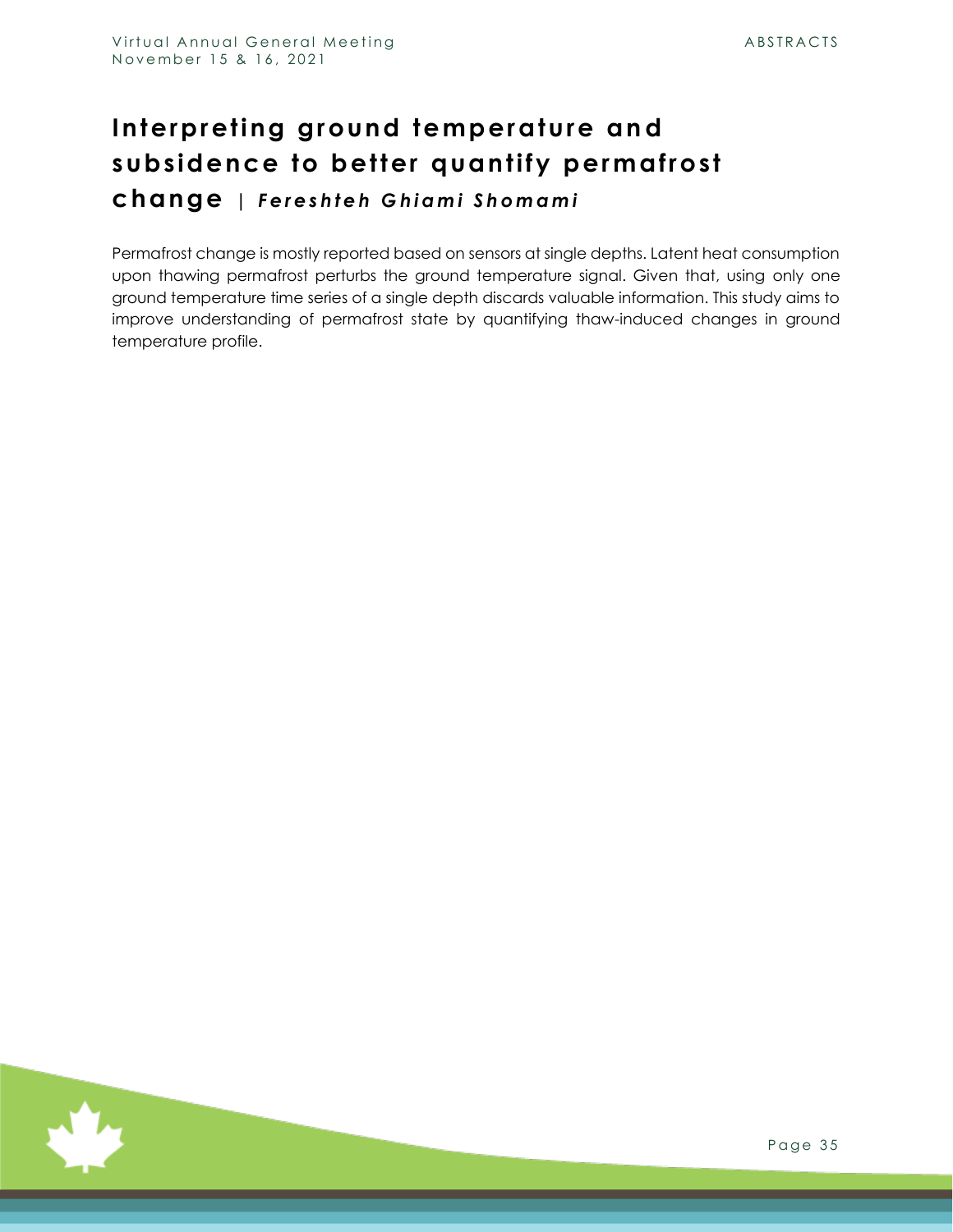# <span id="page-36-0"></span>**Towards simulation-based permafrost climate services** | Galina Jonat

Simulation-based climate services are aiming to bridge the (scale) gap between atmospheric science and permafrost science. The products generated will complement observations and expert knowledge to support decision-making at local, regional and national scale.

The strength of simulations is their ability to apply future climate scenarios. Using ensembles of climate models and scenarios, as well as ensembles of permafrost models and ground conditions will help quantify confidence in the predictions. By identifying major terrain types and their characteristics, simulations can be run, validated and applied at a local scale.

Within PermafrostNet, simulation-based permafrost climate services aim to complement observations and expert judgement which in turn can help to identify and improve modelling capacities. Furthermore, model outputs are going to be validated in collaboration with members from different themes. Finally, this project is aiming to learn from and contribute to the prediction of hazards.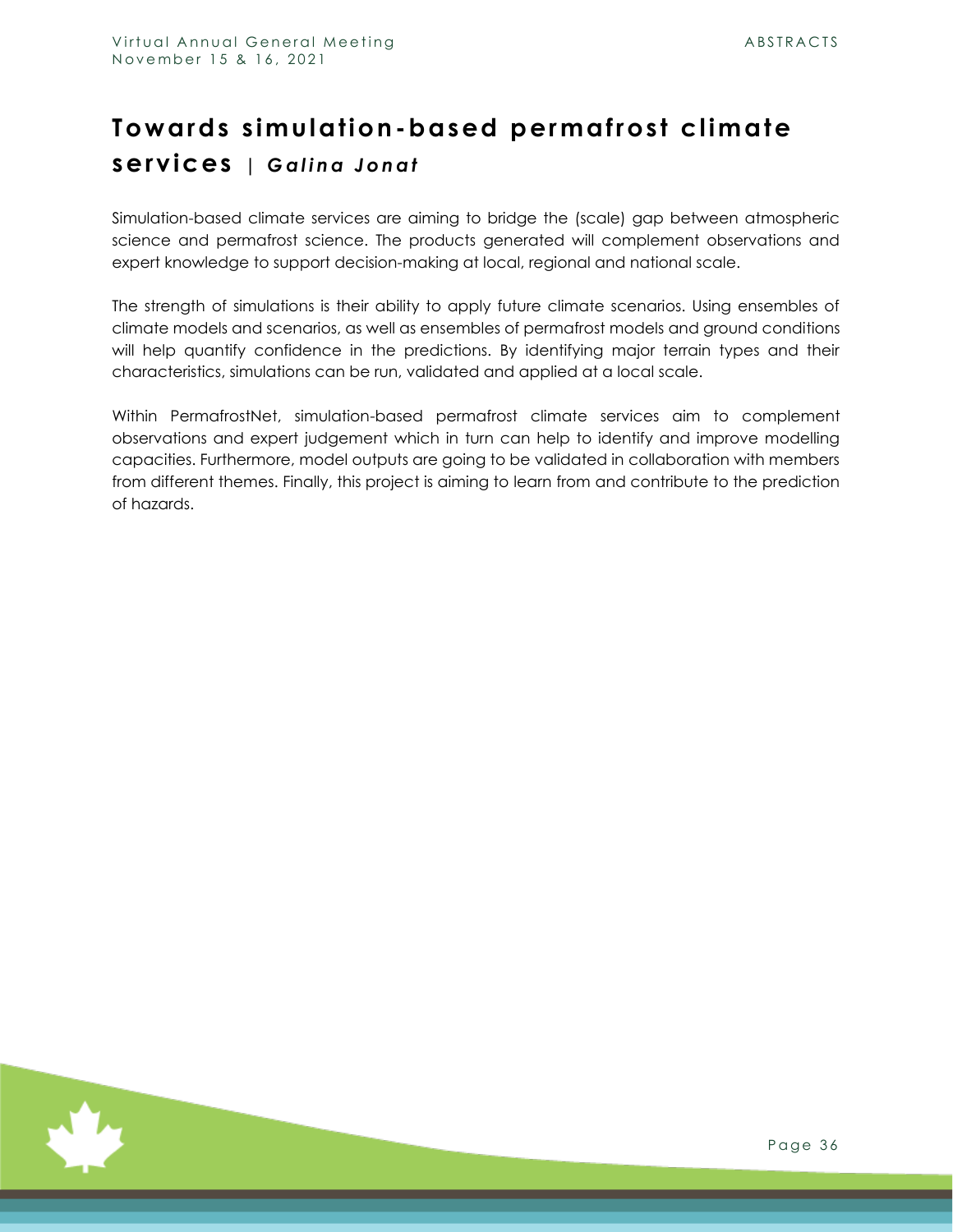#### <span id="page-37-0"></span>**Stability analysis of drilling waste sumps, western Arctic Canada** | Rae Landriau

In the 1960s through to 2000s petroleum development projects in the western Arctic used large pits excavated in permafrost to dispose and contain industrial wastes. At the time of development, it was assumed that the permafrost would remain frozen and act to contain waste in these sumps. Following their use, the sumps were capped and abandoned. In the western Arctic there are over 170 sumps, many which are in the Mackenzie Delta region. The ability of permafrost to act as a means of containment is dependent on a relatively cold climate. The integrity of sumps in permafrost is threatened, from rising air temperature and warming permafrost. This may cause the destabilization of sumps making them more susceptible to failure. The purpose of this research is to visit a selection of sumps in various permafrost settings to be able to determine the stability and establish priority orders for continued monitoring by regional agencies. The extent of contamination migration away from sumps will be investigated using electromagnetic surveys and by soil sampling. Thermistors will be installed to characterize the temperatures on the surface of sumps. Data collected will be compared to data collect 15-25 years ago in order to determine the sensitivity of sites to climate change in addition to assessing the integrity of these waste disposal sites. Failure of the permafrost to contain the waste poses a serious health and safety concern for both the environment and humans. Anticipating failure is particularly important for the Inuvialuit people as many of these sumps are present in the Inuvialuit Settlement Region. Overall, there are very few assessments pertaining to the longevity of sumps, causing many gaps in current knowledge, this research aims to address these gaps through fieldwork planned in summer 2022.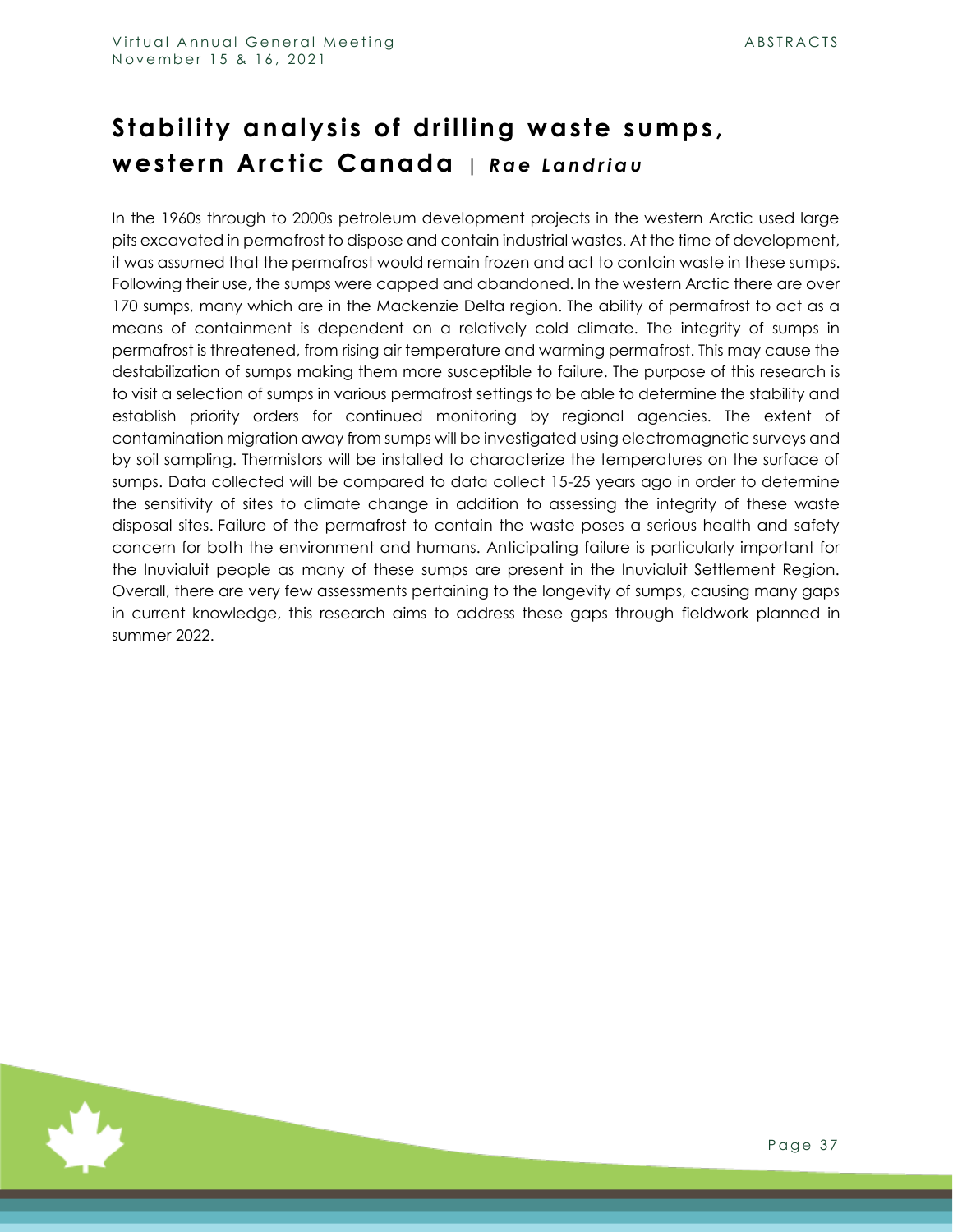#### <span id="page-38-0"></span>Physics in the CLASSIC model | Rose Lefebvre

CLASSIC (Canadian Land Surface Scheme including Biogeochemical Cycles) was used for Scotty Creek, Northwest Territories, Canada. This site is characterized by highly discontinuous permafrost and extensive moss coverage. CLASSIC can simulate physical quantities, but also biogeochemical quantities such as NPP. Scotty Creek was a good choice of site for CLASSIC, as there is a lot of field data for Scotty Creek and for moss NPP. The model was ran two times to simulate an upland area (forest on a permafrost plateau) and a wetland area (bogs and fens). There is observation data for a wetland area and for a heterogeneous area (which includes both upland and wetland areas). A partitioning of both simulations was used for comparison with observation data for the heterogenous area. These fractions used for partitioning (already existing data) vary in time with wind speed and direction. A comparison between the observations and simulations of physical quantities such as sensible heat and latent heat suggests that the wetland simulation does not have enough water and that there is too much vegetation simulated by the model.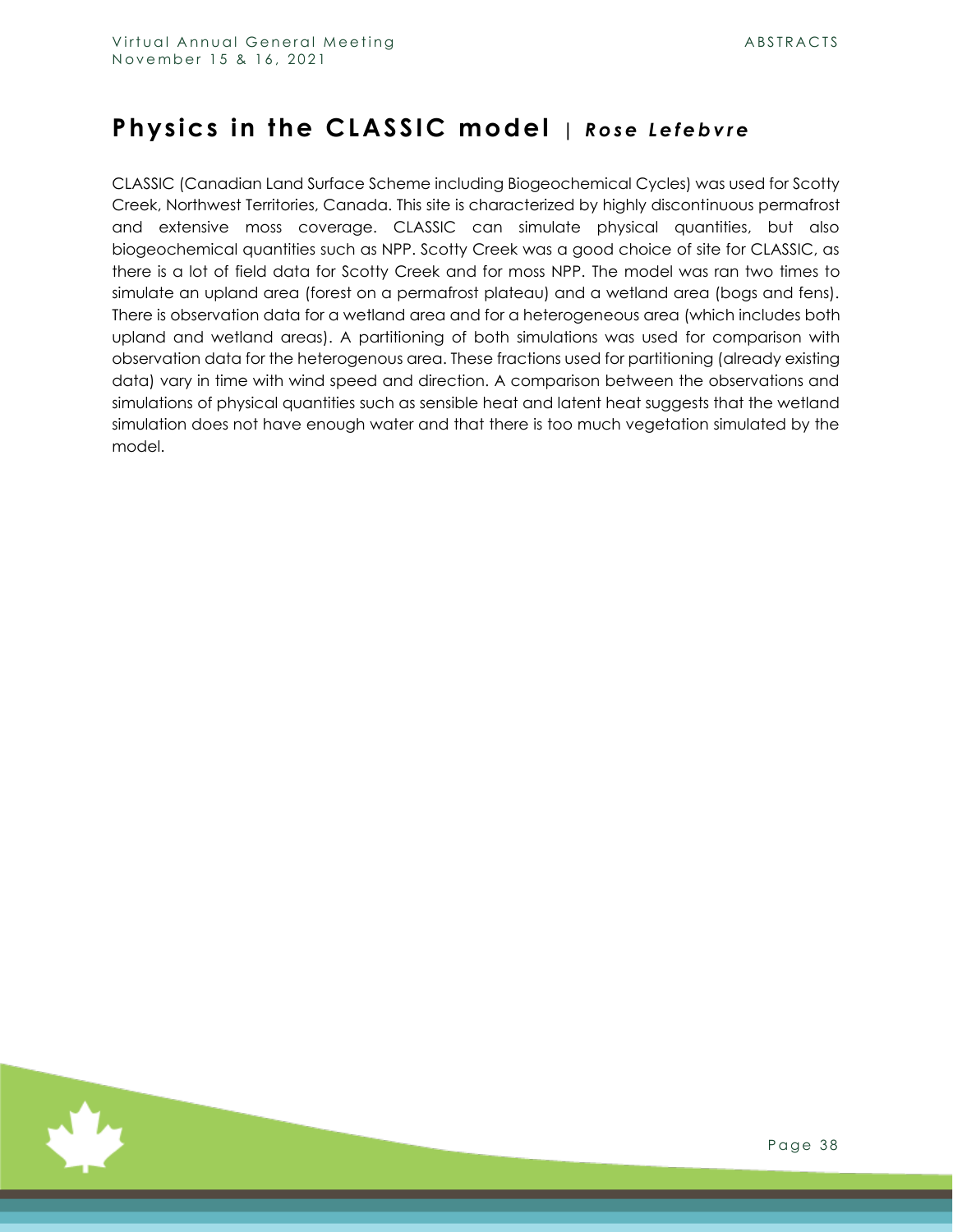# <span id="page-39-0"></span>**Revising and updating the Glossary of Permafrost and Related Ground- Ice Terms: a CPA project** | Antoni Lewkowicz

The Permafrost Terminology Action Group (PTAG) of the Canadian Permafrost Association was formed in January 2021 to update the Glossary. Most of the 400 existing entries are based on knowledge and usage from 1988 or earlier. Using a consensus-based approach, these entries and their associated definitions, comments and references are being systematically reviewed in relation to current use and their suitability for controlled vocabularies and ontologies. Significant advances, reflecting the explosive growth in permafrost research over the past 30-40 years as well as the increasing diversity of scientific disciplines involved, underline the need for a revision. PTAG is committed to operating transparently and all changes will be traceable. An illustrated plainlanguage version, focussing on key terms, will also be developed for use in education and by nonspecialists and the media. The revised version of the Glossary and the plain-language version are planned for completion prior to the 2024 Whitehorse International Conference on Permafrost.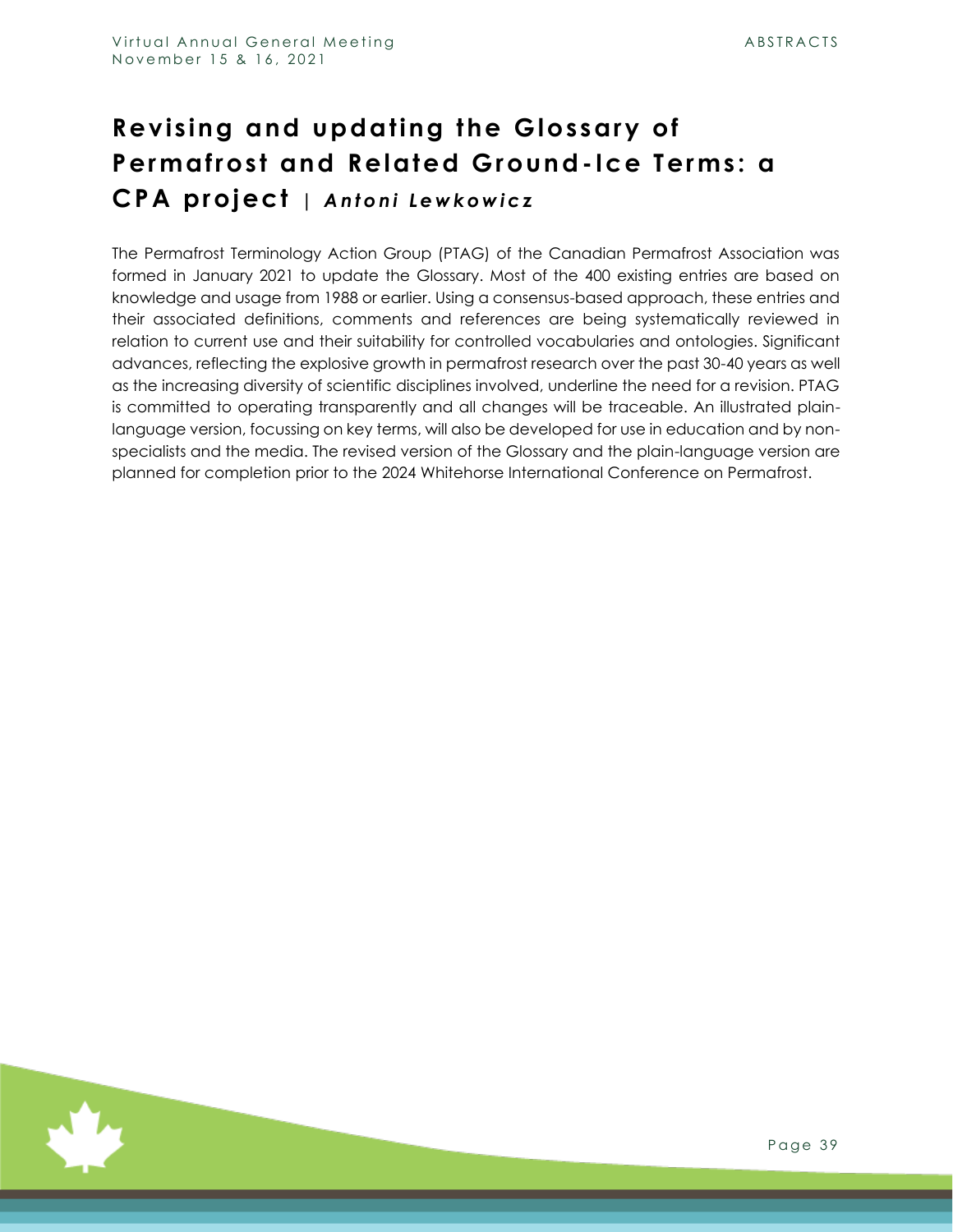#### <span id="page-40-0"></span>**Quantifying confidence in simulations of**  permafrost variables | Hannah Macdonell

Models used to simulate permafrost variables such as ground temperature are important tools for understanding the current state and future conditions of permafrost. However, few objective methods of establishing model accuracy exist for permafrost environments. Additionally, models often range in their performance given different conditions such as terrain type or seasonality. The objective of this research is to (1) identify patterns in ground-temperature model performance under different testing conditions and (2) to develop a quantitative measure of groundtemperature model performance in permafrost zones.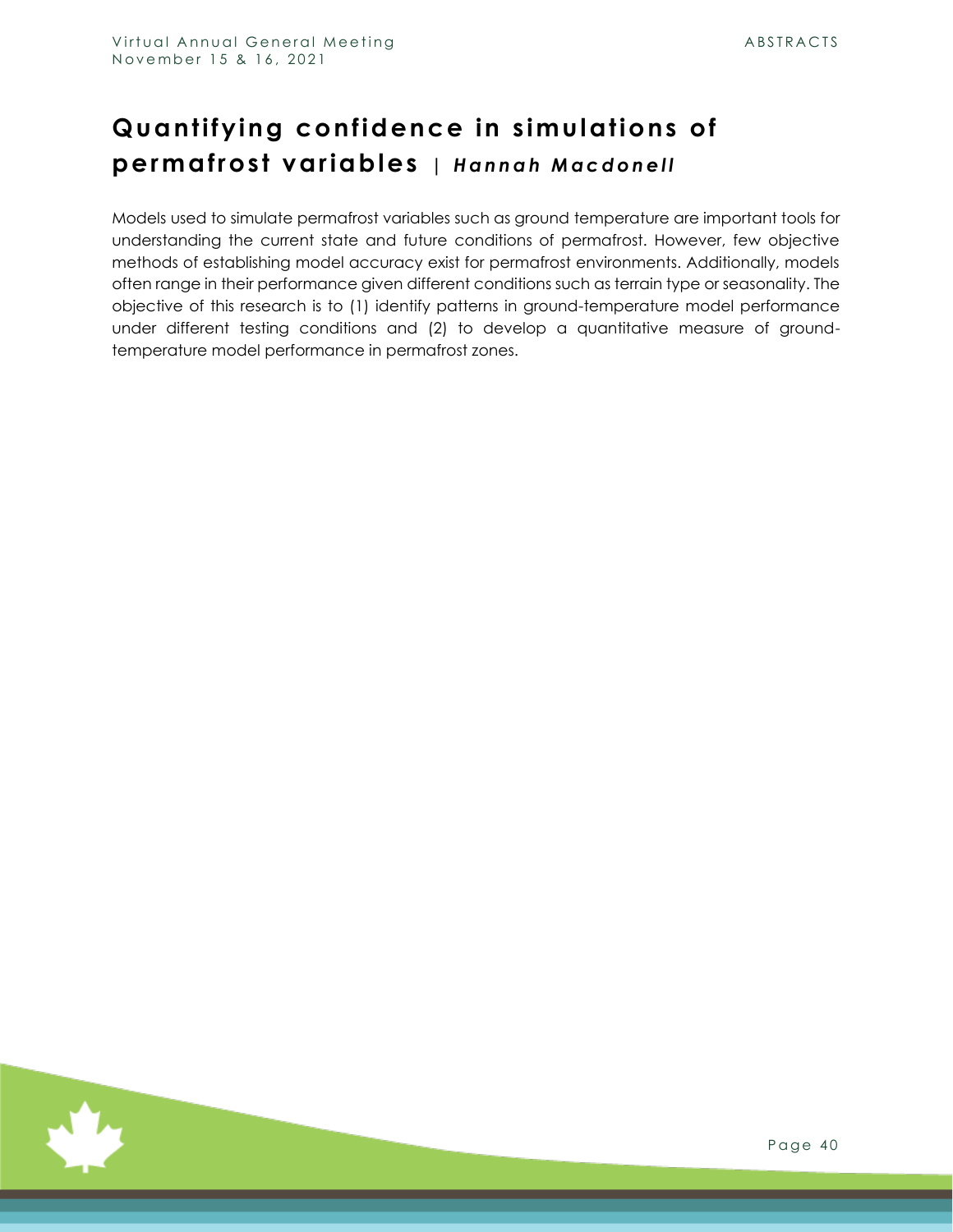# <span id="page-41-0"></span>**Application of empirical correlations for estimating thaw settlement** | Zakieh Mohammadi

Climate warming in high latitude regions has impacted permafrost conditions, thus threatening the safety and serviceability of the infrastructures built on permafrost. Thaw-induced settlement is the most common type of geohazard observed in permafrost regions. Reliable estimation of the thaw-settlement is required for designing and maintaining the safety and serviceability standards throughout the life cycle of infrastructures. Current practice for estimating settlement uses empirical correlations relating permafrost and sediment index properties to thaw strain. This study reviews the available thaw settlement correlations and illustrates their applicability by comparing the estimated thaw strain with laboratory thaw settlement results published for approximately 170 samples from the Nunavik region of Quebec. This comparison shows large dispersion between the measured and estimated thaw strain, with the applied correlations underestimating thaw strain for the majority of samples, in particular ice-rich samples. This can be partly attributed to the proposed correlations being established based on a wide scatter of data points covering all sediment and permafrost types. Since the thaw settlement properties of soil are highly dominated by the compositions and fabric of the soil, developing a unique relation between index properties and thaw settlement properties for different soil types and ice conditions would improve the correlation coefficient and our confidence in permafrost thaw settlement predictions.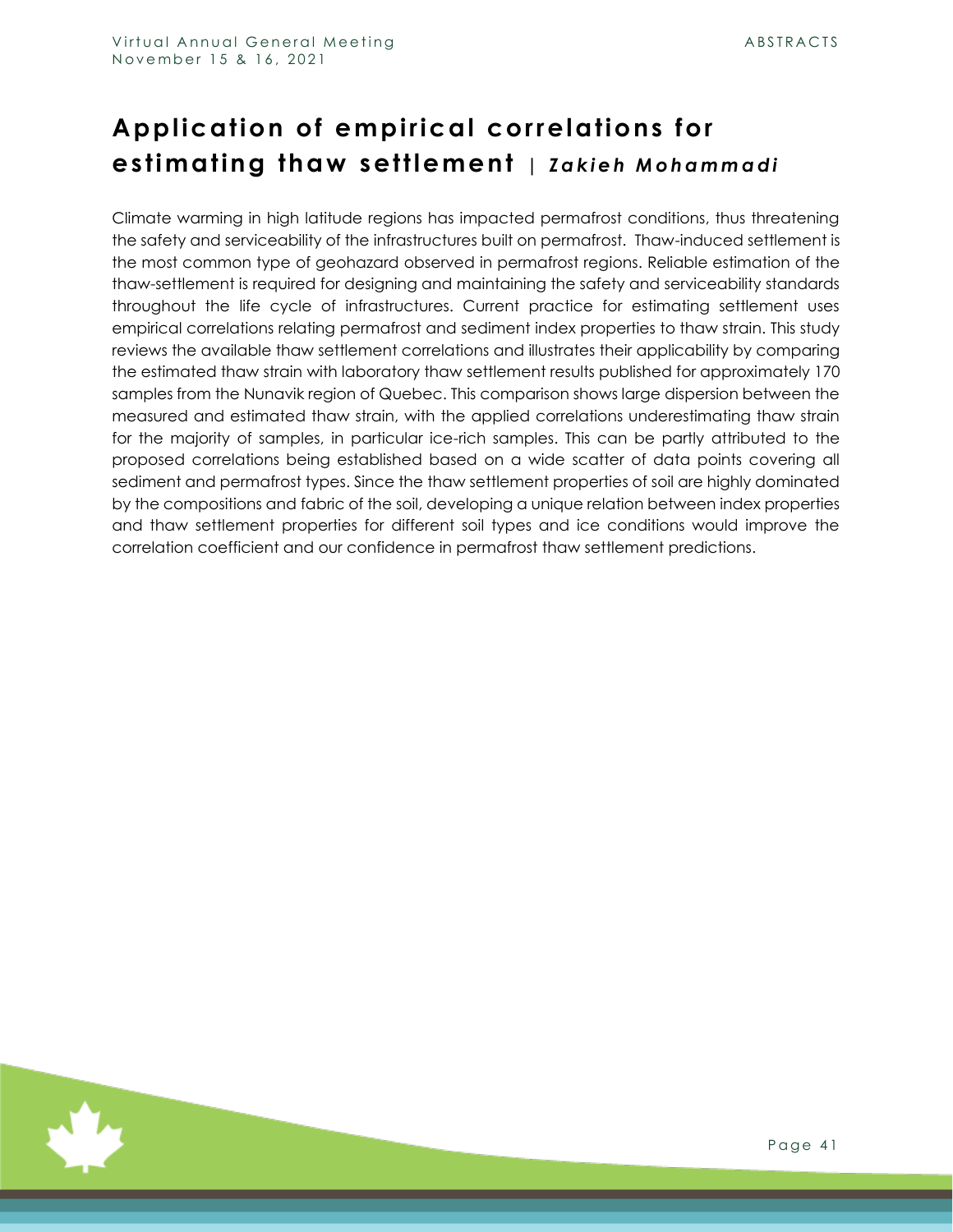# <span id="page-42-0"></span>**Measuring surface displacement using winter SAR** | Allison Plourde

The project goal is to measure the permafrost active layer dynamics simultaneous with snow depth. The dry snowpack is refractive to radar and results in a phase difference in the backscatter. To measure the deformations of the permafrost active layer in winter, this phenomenon must be accounted for. The difference between the snow phase and active layer deformation will be measured using InSAR with corner reflectors at test sites along the Inuvik-Tuktoyaktuk Highway (ITH). The satellite measurements will be validated with in-situ measurements from a snow depth sonic ranger and tilt logger.

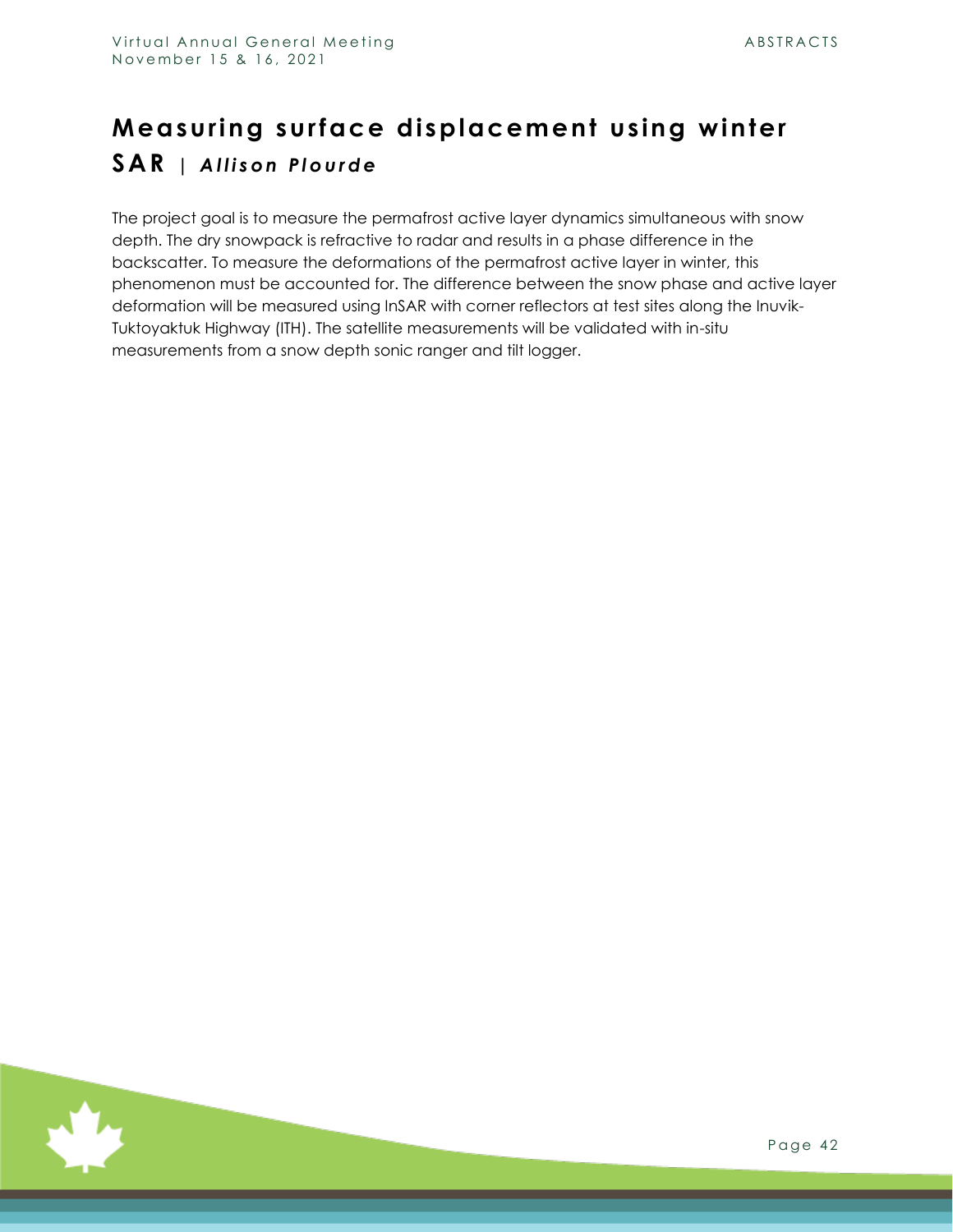# <span id="page-43-0"></span>**Permafrost core characterization using gamma ray attenuation and industrial computed tomography scanning** | Joel Pumple

The physical properties of permafrost cores are largely measured using destructive methods. These approaches are time-intensive and sacrifice critical samples collected at great expense. The development of rapid, non-destructive methods to quantify permafrost physical properties shows great promise, but is still poorly developed. In this study, we assess the potential of gamma ray attenuation and industrial computed tomography (CT) scanning to measure physical properties, including density and volumetric ice content, in a range of permafrost cores in the newly developed Permafrost Archives Laboratory at the University of Alberta. We describe the development of calibration standards and individual capabilities for both a GEOTEK multi-sensor core logger (MSCL; including imaging, magnetic susceptibility, non-contact resistivity and gamma density), and a Nikon XTH 225 industrial micro CT scanner. These results are compared with established destructive methods for permafrost-core analyses. The MSCL has a higher throughput capacity, and lower cost per metre of core, compared with the micro CT scanner. MSCL, once calibrated, shows the potential for processing 10s of metres per day to generate high quality images, magnetics and density data. Gamma density data is broadly comparable with CTgenerated density measurements (derived from linear attenuation of x-rays), but represents a narrow transit of the core compared with the potential for whole core analyses via CT scanning. CT scanning still remains one of the most useful tools, but is limited by the relatively high costs and time required to image cores. We have found that a combination of MSCL for the rapid characterization of cores, complemented by detailed CT imaging, on a more limited subset of samples including quantitative analyses, provides a useful workflow for permafrost projects.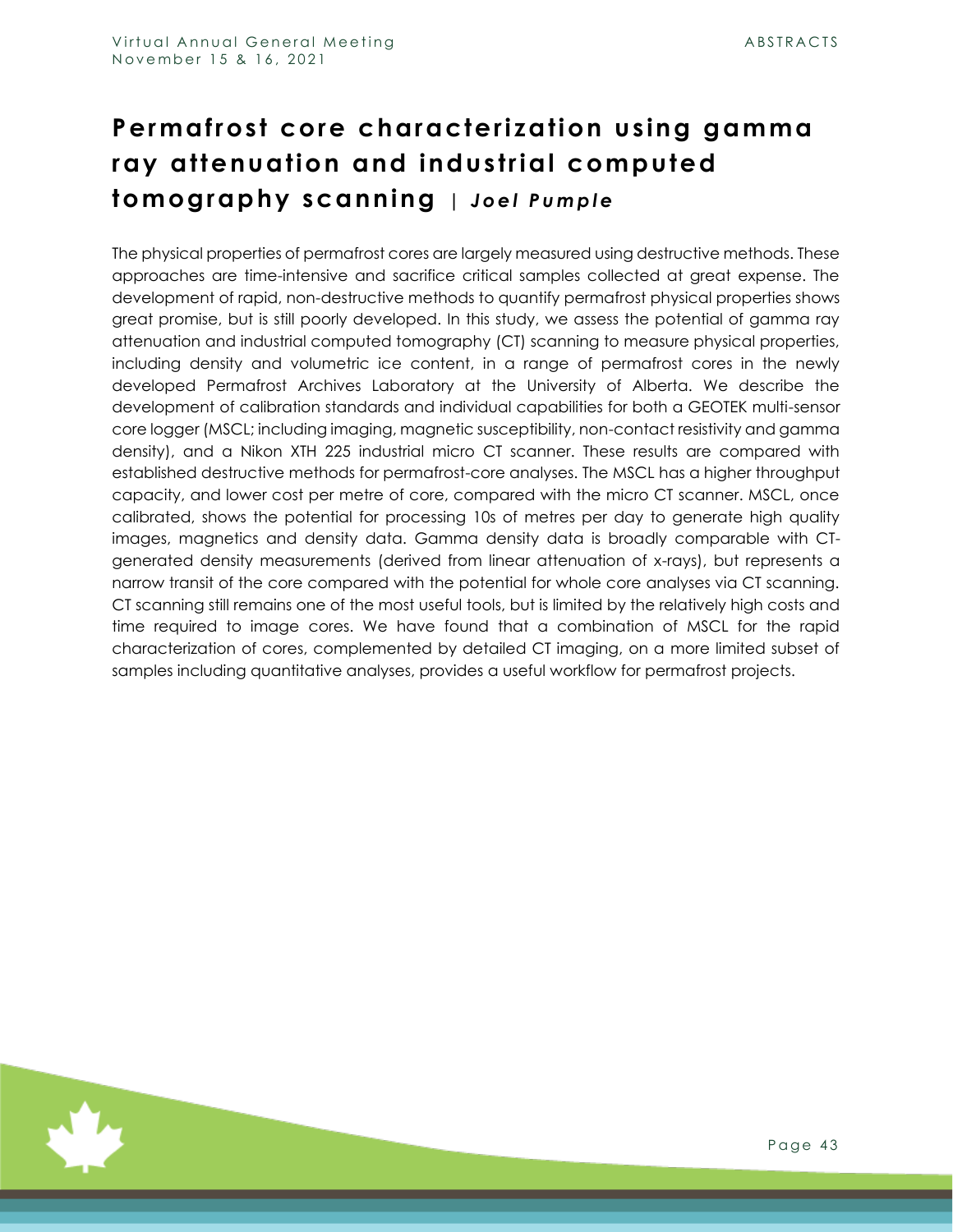#### <span id="page-44-0"></span>**Initialization (spin-up) of permafrost models** *| C a m e r o n R o s s*

Initialization (spin-up) of a numerical ground temperature model is a critical but often neglected step for solving heat transfer problems in permafrost. Improper initialization can lead to significant underlying model drift in subsequent transient simulation, and distort the effects on ground temperature from future climate change or applied infrastructure.

Spin-up equilibrium is often simply declared after a specified number of spin-up cycles, or occasionally when a certain inter-cycle-temperature-change threshold is met simultaneously at all depths, such as ∆T ≤ 0.01°C per cycle. We investigated increasingly refined threshold criteria for determining an equilibrium state in a variety of permafrost models, and found most to prematurely indicate equilibrium in multiple model scenarios. The implications of selected threshold criteria are examined in follow-up transient analyses and show that warm permafrost models can be highly sensitive to initial temperature profiles based on the criterion utilized. A combination of equilibrium criteria and visual confirmation plots is recommended for evaluating and declaring equilibrium in a spin-up simulation.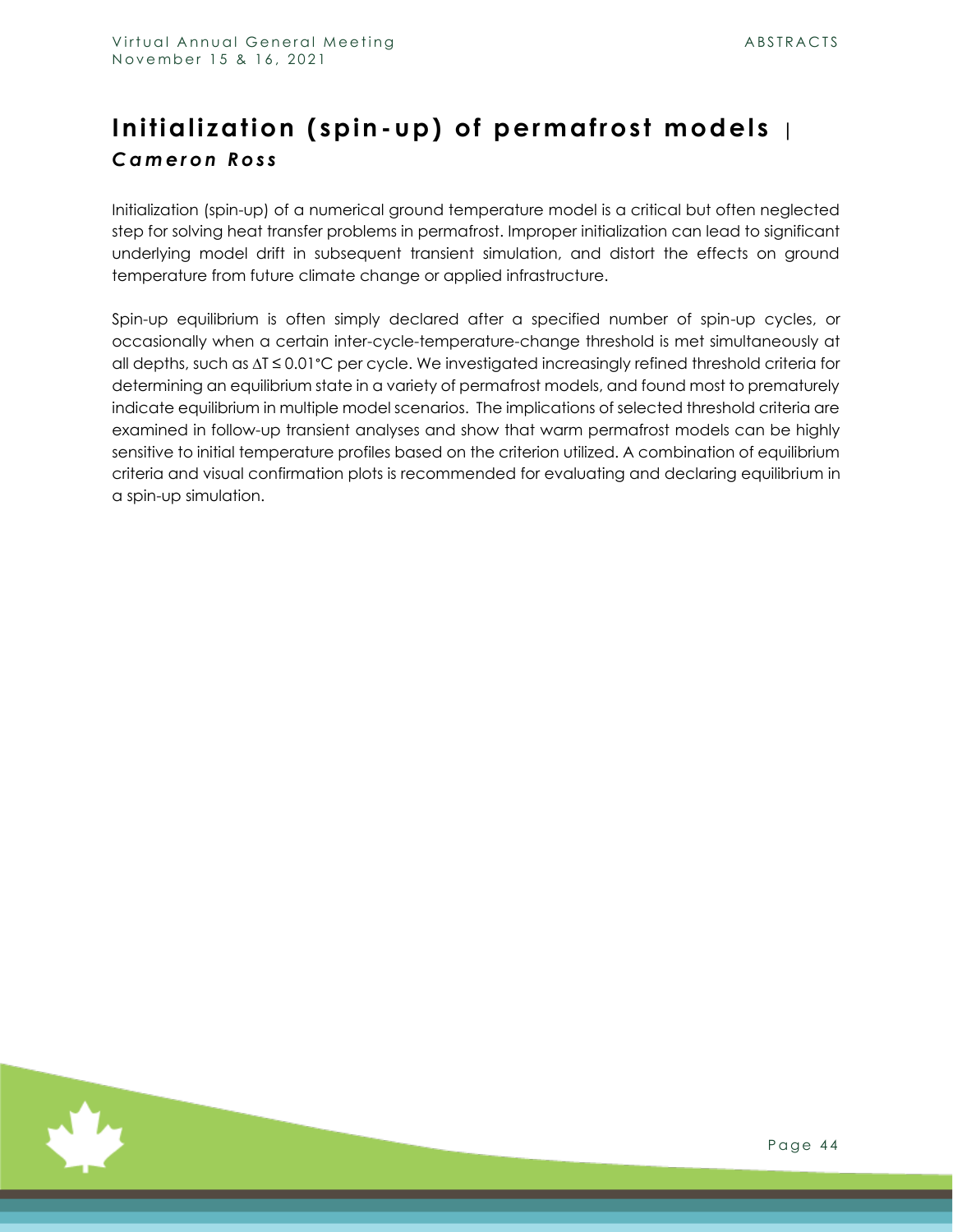# <span id="page-45-0"></span>**Numerical analysis of geocell - supported Hudson Bay Railway embankment subjected to the permafrost degradation** *| P a y a m S h a r i f i*

The Hudson Bay Railway (HBR) is a rail corridor in Northern Manitoba, which passes all permafrost terrain, from continuous to sporadic. Every year, the rail has locations which undergo differential settlements, which HBR refers to as termed "sinkholes" by HBR. Recently, HBR has used geocells, a common reinforcement technique in their soft foundation to improve the support of the degrading permafrost and underlying peat layer. In this study, thermo, hydro and mechanical processes (uncoupled), using the finite element program GeoStudio, are considered to predict thaw settlement of a typical HBR rail embankment subjected to 50-year climate warming scenarios at the locations of Churchill and Gillam.

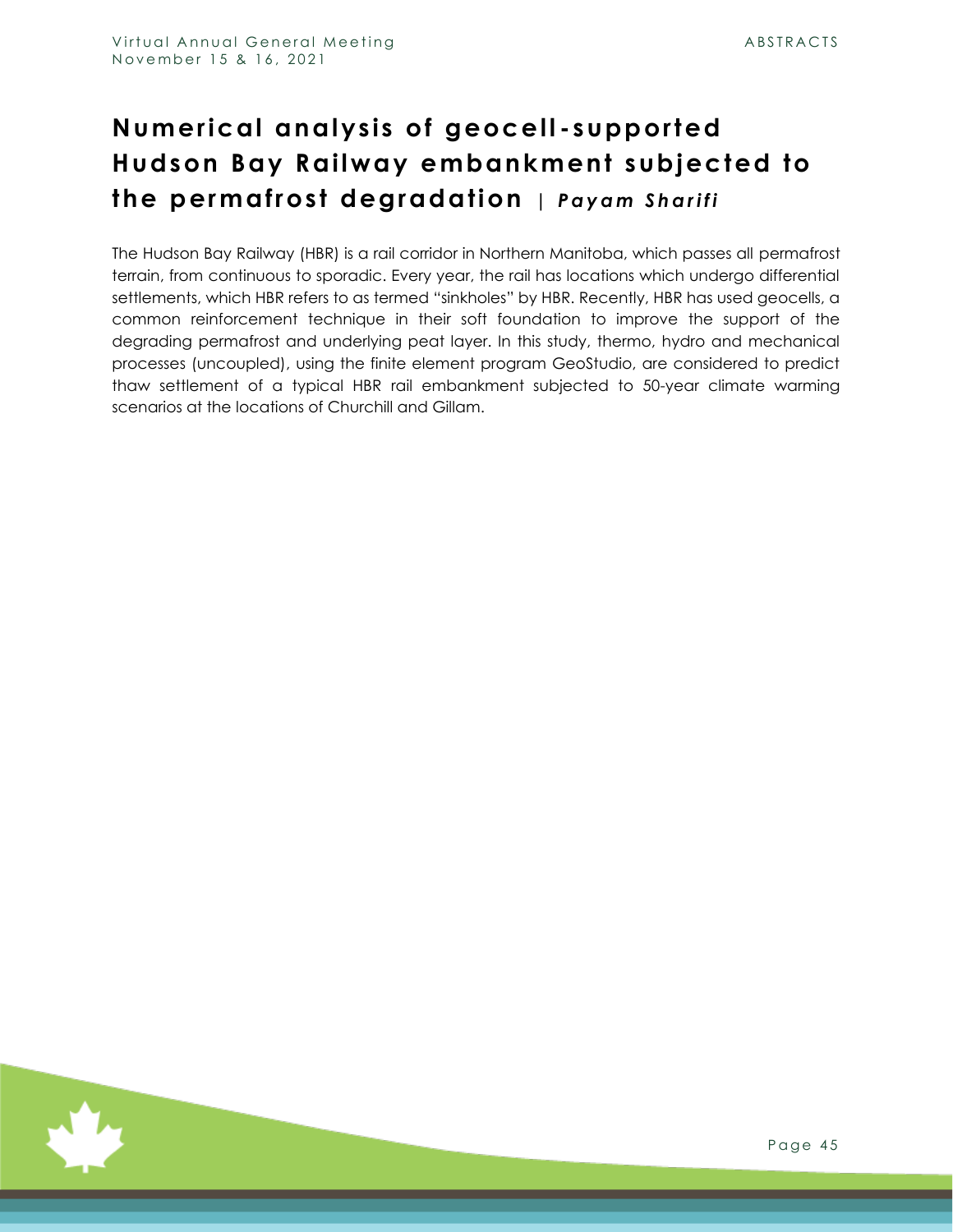# <span id="page-46-0"></span>**Increases in costs associated with maintaining highway infrastructure due to climate change in Yukon** *| A s t r i d S c h e t s e l a a r*

Near-surface permafrost thaw due to increasing temperatures has been a main cause of damage to road infrastructure as the ground's bearing capacity is significantly reduced and subsequently subsides (Nelson et al., 2001). Other road damage is caused by road washouts and landslides from increased precipitation. Such damage to road infrastructure will have significant economic consequences for the North as required maintenance increases.

The highway network in the Yukon traverses both continuous and discontinuous permafrost and is widely used to support both the economic and social development of the territory. The objective of this research is to assess the increases in highway maintenance costs associated with climate change in Yukon and establish the differences in these cost increases among the permafrost zones (e.g., sporadic, discontinuous, extensive discontinuous, and continuous). Through analysis of long-term (1995-2021) financial data associated with road maintenance activity, this research will provide an empirical basis for climate change-induced damage and may guide policy recommendations for sustainable highway infrastructure in northern Canada.

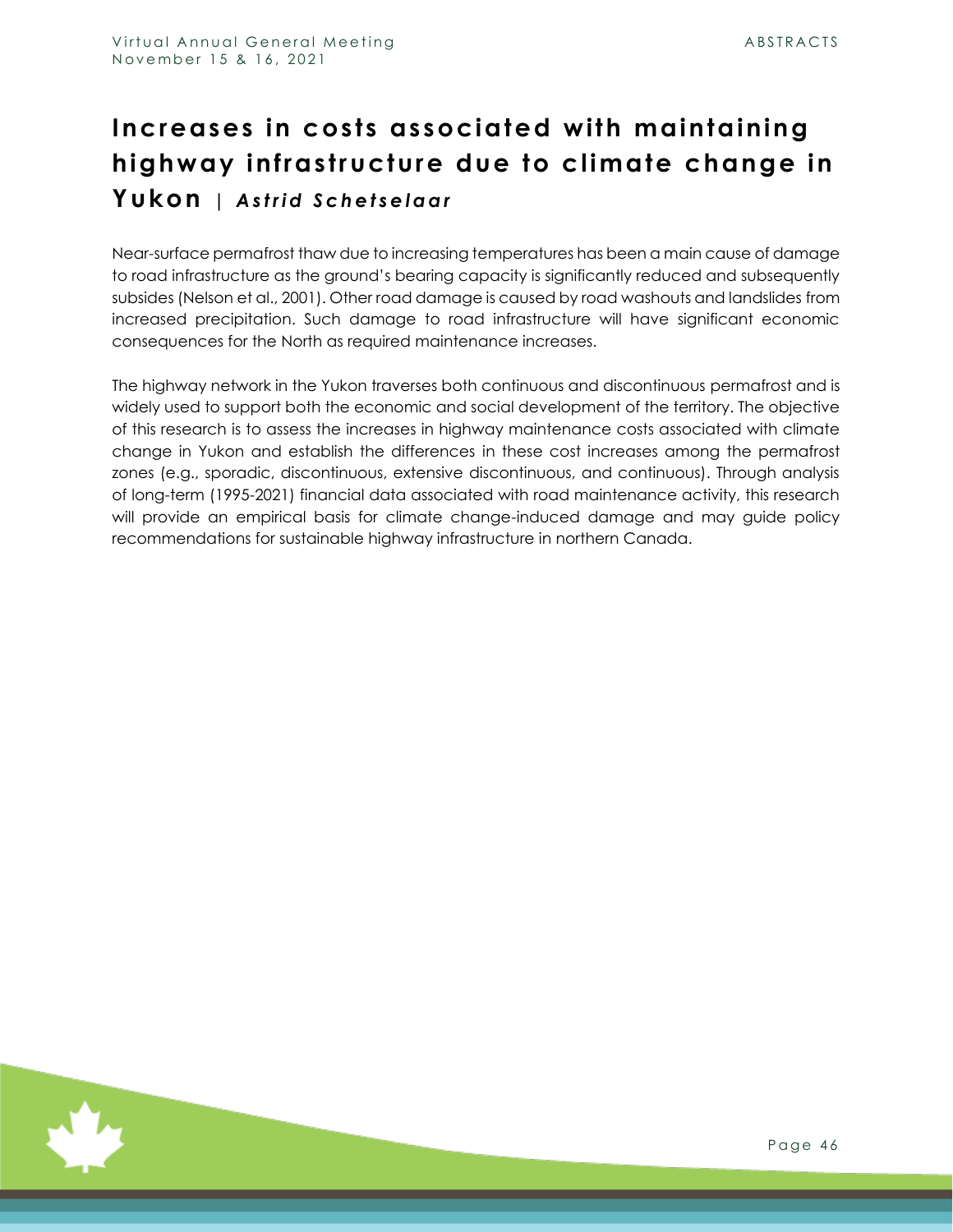#### <span id="page-47-0"></span>**Learning about rock faces in mountain permafrost regions of western Canada** | Emilie *S t e w a r t - J o n e s*

The link between climate change, permafrost degradation and rock falls is undeniable. In the event of a rock fall event, we want to know how and why it occurred, prompting questions around its relationship to permafrost degradation or warming. However, without a permafrost probability map or merely a general understanding of permafrost distribution in the area, it is difficult to even begin to address these questions. Using a process-based model, the environment-permafrost relationship in rock walls of Western Canada is explored to improve estimations of permafrost existence and its thermal condition, and by extension our understanding of rock wall stability in the context of climate change. The project aims to understand: (1) how environmental conditions such as slope, aspect, altitude, and latitude affect thermal conditions of rock walls, and (2) how the depth of thaw or of unstable permafrost of rock walls has changed over the last 40 years.